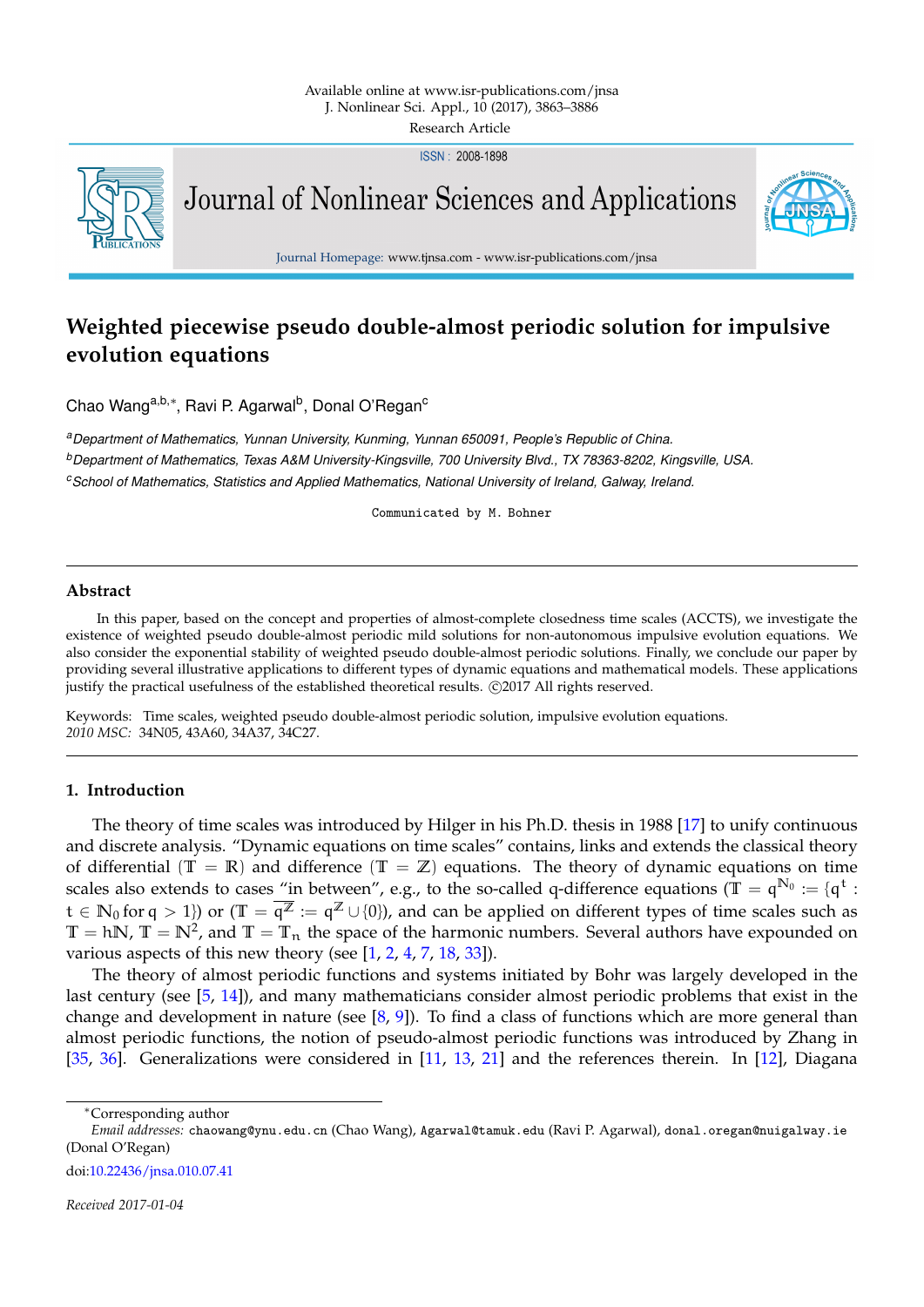introduced a new concept which he called weighted pseudo-almost periodicity. The concepts of almost periodicity and pseudo-almost periodicity, and their applications to dynamic equations on time scales are very recent [\[3,](#page-22-4) [15,](#page-23-13) [27,](#page-23-14) [29\]](#page-23-15). However, all discussions of these topics are restricted to periodic time scales and there is little work on almost periodic time scales. From a practical point of view, although we live in the real world in which almost all natural phenomena move in circles, there still exist many natural phenomena which cannot be described by periodic time scales. The required time intervals for the recurrence of many common natural phenomena are usually not periodic. For example, the required time intervals of a round for a celestial body motion, sun or earth etc., are "almost equivalent" but are not precisely the same. If we consider the revolution of the earth, then we see that the position of the earth is almost overlapping after almost a year rather than after a year. The second "almost" for the time should not be ignored. Another example is tidal flood where its required time intervals of recurrence can also not be precisely described by periodic time scales because every time interval is "almost equivalent". Hence, it is more realistic to consider that the object's status with periodicity or almost periodicity will be always the same or almost the same after "an almost-equivalent time interval". In such a situation, we say the object is with "double almost periodicity" (that is, the status and its time variable of the object are almost periodic simultaneously). Time scales h**Z** and **R** have some very nice properties so that the dynamic change of functions established on them can be described well because of the closedness for the translation of time variables. All periodic time scales have a nice closedness for the translation of time variables (see [\[20,](#page-23-16) [33\]](#page-23-3)), and we say **T** is with "complete closedness" (CCTS). A time scale with such a type of "complete closedness" assists in conquering the difficulties of defining and studying functions on time scales. However, there exists a type of time scales that has "almost-complete closedness" but not "complete closedness" (see [\[28,](#page-23-17) [30\]](#page-23-18)). This type of time scales can describe the "double almost periodicity" of an object's status with almost periodic dynamic behavior in the real world and it is more general and comprehensive than periodic time scales. Therefore, introducing and studying functions on time scales with "almost-complete closedness" is important.

In addition, many phenomena in nature are characterized by the fact that their states are subject to sudden changes at certain moments and can be described by impulsive systems (see [\[23,](#page-23-19) [31\]](#page-23-20)). The existence of almost periodic solutions for abstract impulsive dynamic equations was considered by many authors; see [\[10,](#page-23-21) [16,](#page-23-22) [24,](#page-23-23) [25\]](#page-23-24). To the best of our knowledge, weighted piecewise pseudo double-almost periodic solutions for impulsive dynamic equations on ACCTS have never been considered in any literature.

To fill this gap in the literature, in this paper, we investigate the existence and uniqueness of weighted pseudo double-almost periodic mild solutions for impulsive evolution equations. Specifically, we study the ε-equivalent impulsive evolution equations (ε-EIEE, see Definition [2.13\)](#page-4-0) on time scales given by

<span id="page-1-0"></span>
$$
\begin{cases} x^{\Delta}(t) = A(t)x(t) + f(t, x), t \in \mathcal{R}_{\mathbb{T}}(\tau, \epsilon), t \neq t_{k_{i}, \epsilon}, i \in \mathbb{Z}, \\ \Delta x(t_{k_{i}, \epsilon}) = x(t_{k_{i}, \epsilon}^{+}) - x(t_{k_{i}, \epsilon}^{-}) = I_{k}(x(t_{k_{i}, \epsilon})), t = t_{k_{i}, \epsilon} \in \cup \mathfrak{B}^{\epsilon}, i \in \mathbb{Z}, \end{cases}
$$
(1.1)

where  $A \in PC_{rd}(T, B(X))$  is a linear operator on the Banach space X and  $f \in PC_{rd}(T \times X, X)$ . Now f,  $I_i$ ,  $t_i$  satisfy suitable conditions that will be given later, and  $T$  is an almost-complete closedness time scale (see Definition [2.6,](#page-3-0)  $\mathscr{R}_{\mathbb{T}}(τ, ε) := \mathbb{T} ∩ (∪_{τ ∈ Π_ε} \overline{\mathbb{T}^{-τ} ∖ A_{-τ}^ε})$ , Π<sub>ε</sub> = E{T, ε}, Α $_{τ}^ε$  is an ε-improper set of T, where  $E(T, \varepsilon)$  is an  $\varepsilon$ -translation number set of  $T$ ) and

$$
\mathfrak{B}^\epsilon = \big\{ \{t_{k_i,\epsilon}\} \subset \{t_k\} \subset \mathbb{T}: t_{k_i,\epsilon} \in \mathscr{R}_\mathbb{T}(\tau,\epsilon), \, t_{k_i,\epsilon} < t_{k_{i+1},\epsilon}, \, i \in \mathbb{Z}, \, \lim_{i \to \infty} t_{k_i,\epsilon} = \infty \big\},
$$

which denotes all unbounded increasing sequences of real numbers and

$$
\cup \mathfrak{B}^\epsilon = \big\{ t_{k_i,\epsilon} \in \{t_k\} \colon t_{k_i,\epsilon} \in \mathscr{R}_\mathbb{T}(\tau,\epsilon), \, t_{k_i,\epsilon} < t_{k_{i+1},\epsilon}, \, i \in \mathbb{Z}, \, \lim_{i \to \infty} t_{k_i,\epsilon} = \infty \big\}.
$$

The notations  $x(t_{k_i,\varepsilon}^+)$  and  $x(t_{k_i,\varepsilon}^-)$  represent the right-hand and the left-hand side limits of  $x(\cdot)$  at  $t_{k_i,\varepsilon}$ , respectively.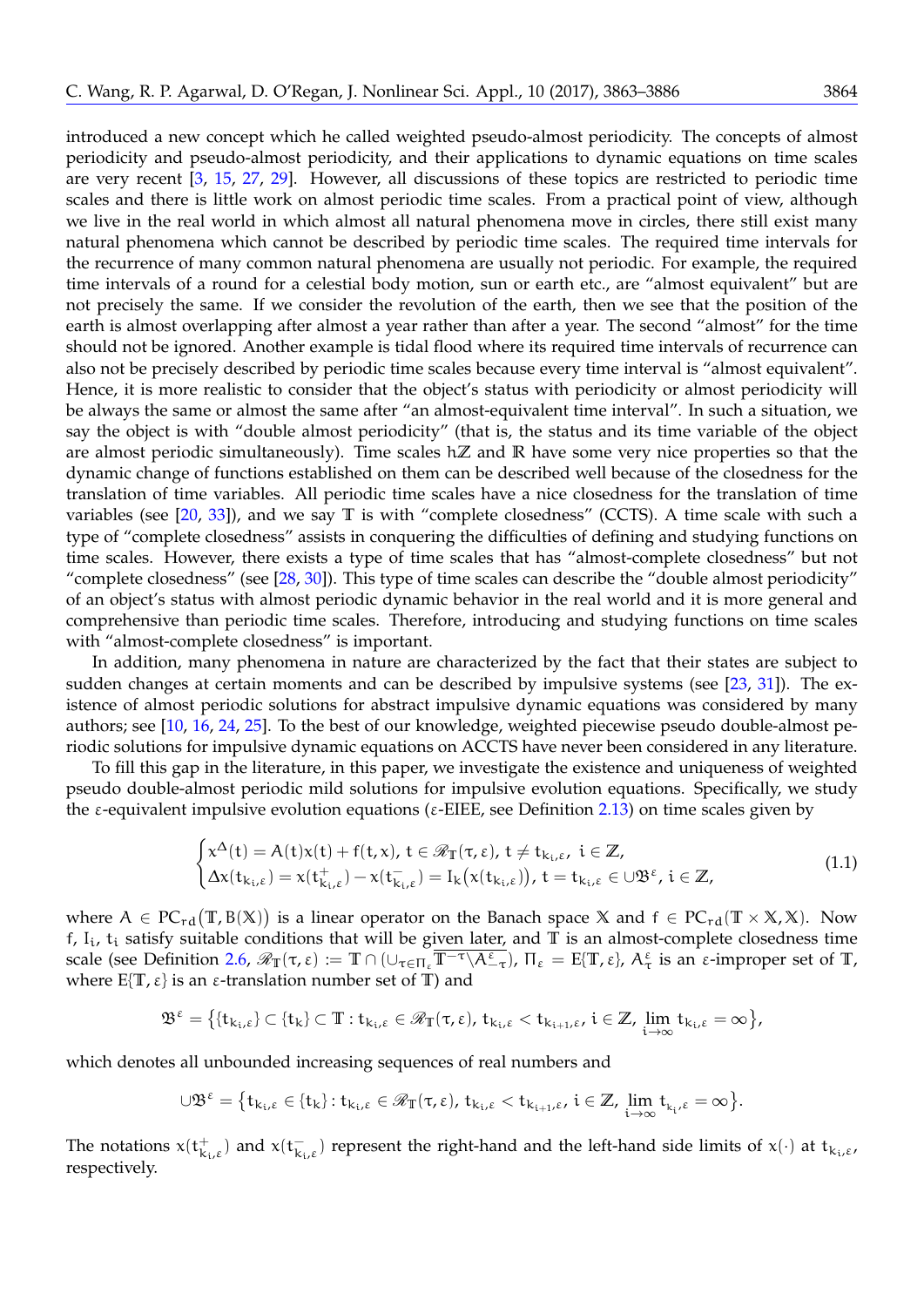The organization of this paper is as follows. In Section [2,](#page-2-0) we collect some preliminary results concerning the theory of time scales and introduce the concept of  $\varepsilon$ -equivalent impulsive evolution equations. In Section [3,](#page-4-1) conditions on the existence and uniqueness of weighted pseudo double-almost periodic (mild) solutions for impulsive evolution equations on ACCTS are obtained. Also the exponential stability of weighted pseudo double-almost periodic solutions is considered. In Sections [4,](#page-17-0) several illustrative applications are provided which include applications to IBVP for ∆-partial dynamic equations and mathematical models.

# <span id="page-2-0"></span>**2.** ε**-equivalent impulsive evolution equations**

In this section, we first recall some basic definitions and lemmas which will be used in this paper. For more details of time scales, see [\[7\]](#page-23-1).

Let **T** be a nonempty closed subset (time scale) of **R**. The forward and backward jump operators  $\sigma$ ,  $\rho : \mathbb{T} \to \mathbb{T}$  and the graininess  $\mu : \mathbb{T} \to \mathbb{R}^+$  are defined, respectively, by

$$
\sigma(t)=\inf\{s\in\mathbb{T}:s>t\},\quad \rho(t)=sup\{s\in\mathbb{T}:s
$$

<span id="page-2-2"></span>**Definition 2.1** ([\[7\]](#page-23-1)). The function  $f : \mathbb{T} \to \mathbb{X}$  is called rd-continuous provided that it is continuous at each right-dense point and has a left-sided limit at left dense points, and we write  $f \in C_{rd}(\mathbb{T}) = C_{rd}(\mathbb{T}, \mathbb{X})$ . Let  $t \in \mathbb{T}^k$ , and the Delta derivative of f at t denoted as  $f^{\Delta}(t)$  satisfies the inequality

$$
|f(\sigma(t))-f(s)-f^{\Delta}(t)[\sigma(t)-s]|\leqslant \epsilon |\sigma(t)-s|
$$

for any  $\varepsilon > 0$  and all  $s \in U$ ; here U is a neighborhood of t. Let  $F \in C(T,X)$  be a function, and it is called antiderivative of  $f: \mathbb{T} \to \mathbb{X}$  provided  $F^{\Delta}(t) = f(t)$  for each  $t \in \mathbb{T}^{k}$ . If  $F^{\Delta}(t) = f(t)$ , then we define the Delta integral by  $\int_{a}^{t} f(s) \Delta s = F(t) - F(a)$ .

<span id="page-2-3"></span>**Definition 2.2** ([\[7\]](#page-23-1)). A function  $p : \mathbb{T} \to \mathbb{R}$  is called  $\mu$ -regressive provided  $1 + \mu(t)p(t) \neq 0$  for all  $t \in \mathbb{T}^k$ . The set of all regressive and rd-continuous functions  $p : \mathbb{T} \to \mathbb{R}$  will be denoted by  $\mathcal{R} = \mathcal{R}(\mathbb{T}) = \mathcal{R}(\mathbb{T}, \mathbb{R})$ . We define the set  $\mathcal{R}^+ = \mathcal{R}^+(\mathbb{T}, \mathbb{R}) = \{p \in \mathcal{R} : 1 + \mu(t)p(t) > 0, \forall t \in \mathbb{T}\}.$ 

<span id="page-2-4"></span>**Definition 2.3** ([\[7\]](#page-23-1)). If r is a regressive function, then the generalized exponential function  $e_r$  is defined by  $e_r(t,s) = \exp\left\{\int_s^t \xi_{\mu(\tau)}(r(\tau)) \Delta \tau\right\}$  for all  $s, t \in \mathbb{T}$ , where the  $\mu$ -cylinder transformation is as in  $\xi_h(z) :=$  $\frac{1}{h} \log(1 + zh)$ .

Next, we introduce the concept of almost-complete closedness time scales which is more general than the concept of almost periodic time scales proposed in [\[28,](#page-23-17) [30,](#page-23-18) [31\]](#page-23-20).

Let  $\tau$  be a number and  $A_{\tau}^{\varepsilon}$  be a subset of  $\mathbb{R}$ ,  $\overline{A}$  denotes the closure of the set A, and we set the time scales:

$$
\mathbb{T}:=\cup_{i\in I}[\alpha_i,\beta_i],\ \ \mathbb{T}^\tau:=\mathbb{T}+\tau=\{t+\tau: \forall t\in\mathbb{T}\}:=\cup_{i\in I}[\alpha_i^\tau,\beta_i^\tau],\ \ \cup_{i\in I}[\tilde{\alpha}_i^\tau,\tilde{\beta}_i^\tau]=\overline{\mathbb{T}\backslash A_\tau^\epsilon},
$$

and define the distance between two time scales  $\overline{\mathbb{T} \backslash A_\tau^\varepsilon}$  and  $\mathbb{T}^\tau$  by

<span id="page-2-1"></span>
$$
d(\overline{\mathbb{T}\backslash A^\epsilon_\tau},\mathbb{T}^\tau)=\text{max}\, \bigg\{\sup_{t\in I}|\tilde{\alpha}^\tau_t-\alpha^\tau_t|,\, \sup_{t\in I}|\tilde{\beta}^\tau_t-\beta^\tau_t|\bigg\},
$$

where I is an infinite index set and

$$
\begin{aligned} \alpha_i^{\tau} &:= \inf \big\{ \alpha \in \mathbb{T}^{\tau} : |\alpha_i - \alpha| \big\} &\qquad \qquad \text{and} &\qquad \beta_i^{\tau} := \inf \big\{ \beta \in \mathbb{T}^{\tau} : |\beta_i - \beta| \big\}, \\ \tilde{\alpha}_i^{\tau} &:= \inf \big\{ \alpha \in \overline{\mathbb{T} \setminus A_{\tau}^{\epsilon}} : |\alpha_i^{\tau} - \alpha| \big\} &\qquad \qquad \text{and} &\qquad \tilde{\beta}_i^{\tau} := \inf \big\{ \beta \in \overline{\mathbb{T} \setminus A_{\tau}^{\epsilon}} : |\beta_i^{\tau} - \beta| \big\}. \end{aligned}
$$

Inspired by the relatively dense set in the book by Fink (see [\[14\]](#page-23-4)), we introduce the following concept: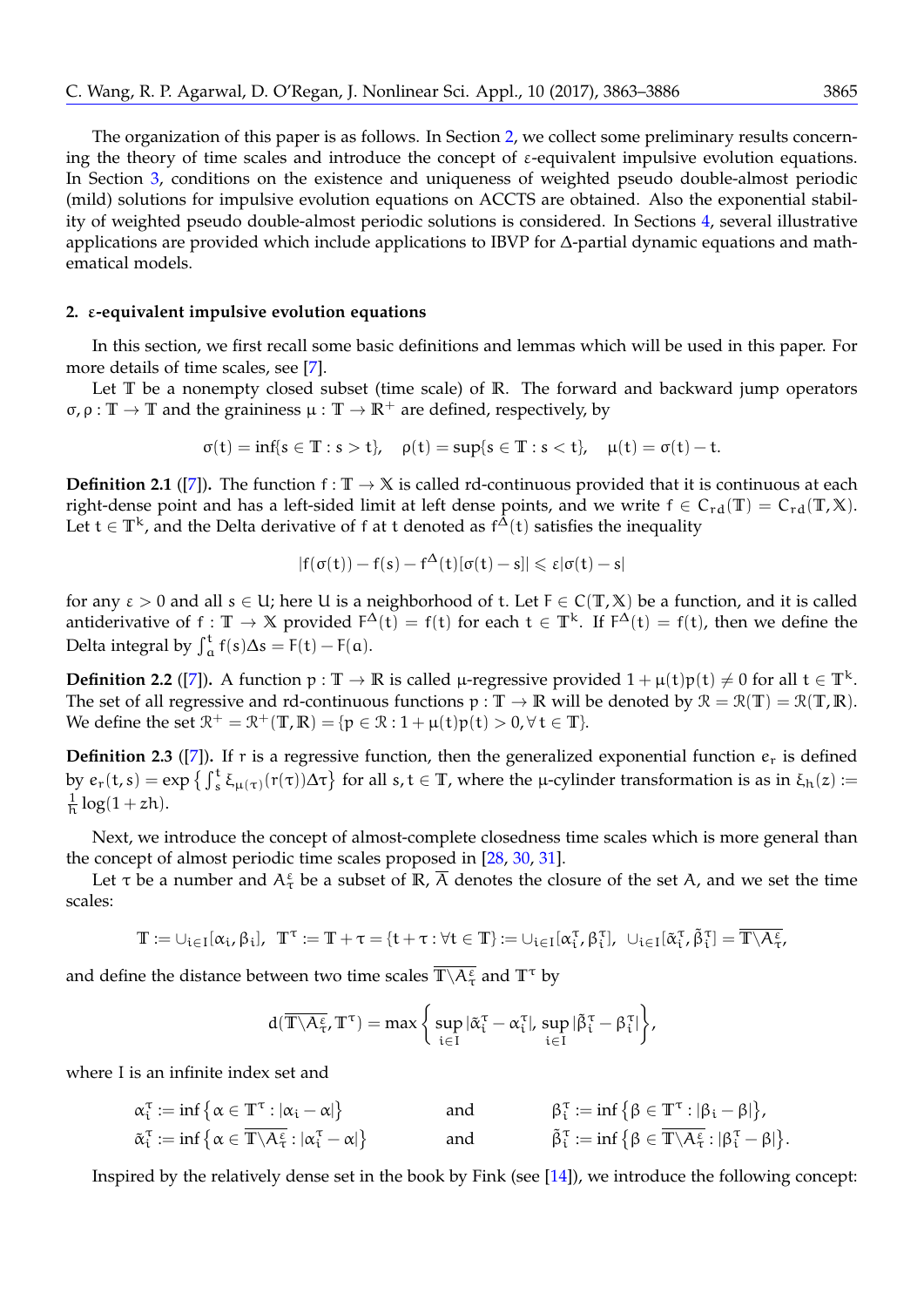<span id="page-3-1"></span>**Definition 2.4** ([\[29\]](#page-23-15))**.** A subset S of Π is called relatively dense if there exists a positive number L ∈ Π such that  $[a, a + L]$ <sub> $\Pi$ </sub>  $\cap$   $S \neq \emptyset$  for all  $a \in \Pi$ . The number L is called the inclusion length.

In fact, Definition [2.4](#page-3-1) can be generalized to the following definition of relatively dense set on any given subset of **R**.

**Definition 2.5.** Let  $\Pi_R$  be an arbitrary subset of  $\R$  and  $A \subset \Pi_R$ . We say that A is relatively dense in  $\Pi_R$  if there exists a positive number  $l \in \Pi_R$  such that for all  $a \in \Pi_R$  we have  $[a, a + l]_{\Pi_R} \cap A \neq \emptyset$ , l is called the inclusion length.

In what follows, we will give three equivalent definitions of ACCTS. Let  $\Pi := {\tau \in \mathbb{R} : \mathbb{T}_{\tau} \neq \emptyset} \neq \{0\}$ , where  $\mathbb{T}_{\tau} = \mathbb{T} \cap \mathbb{T}^{\tau}$ .

<span id="page-3-0"></span>**Definition 2.6.** We say T is an almost-complete closedness time scale (ACCTS) if for any given  $\varepsilon_1 > 0$ , there exist a constant  $l(\epsilon_1) > 0$  such that each interval of length  $l(\epsilon_1)$  contains a  $\tau(\epsilon_1)$  and sets  $A_\tau^{\epsilon_1}$  such that

$$
d(\overline{\mathbb{T}\backslash A_\tau^{\epsilon_1}},\mathbb{T}^\tau)<\epsilon_1
$$

i.e., for any  $\varepsilon_1 > 0$ , the following set

$$
E\{T, \epsilon_1\} = \{\tau \in \Pi : d(\overline{T \setminus A_{\tau}^{\epsilon_1}}, T^{\tau}) < \epsilon_1\} := \Pi_{\epsilon_1}
$$

is relatively dense in Π. Here, τ is called the  $ε_1$ -translation number of  $\mathbb{T}$ ,  $l(ε_1)$  is called the inclusion length of  $E\{\mathbb{T}, \varepsilon_1\}$ , and  $E\{\mathbb{T}, \varepsilon_1\}$  the  $\varepsilon_1$ -translation set of  $\mathbb{T}$ ,  $A_{\tau}^{\varepsilon_1}$  is called the  $\varepsilon_1$ -improper set of  $\mathbb{T}$ ,  $\mathscr{R}_{\mathbb{T}}(\tau, \varepsilon_1)$  :=  $\mathbb{T} \cap (\cup_{\tau \in \Pi_{\epsilon_1}} \overline{\mathbb{T}^{-\tau} \setminus A_{-\tau}^{\epsilon_1}})$  the  $\epsilon_1$ -main region of  $\mathbb{T}$ , where  $A_{-\tau}^{\epsilon_1} = (A_{\tau}^{\epsilon_1})^{-\tau} := \{ \alpha - \tau : \alpha \in A_{\tau}^{\epsilon_1} \}$ . Furthermore, we can describe it in detail as follows:

- (a) if for any  $p > 0$ , there exists a number  $P > p$  and  $\tau \in E[T, \epsilon_1] \cap (P, +\infty)$ , then we say  $T$  is a positivedirection ACCTS;
- (b) if for any  $q < 0$ , there exists a number  $Q < q$  and  $\tau \in E\{T, \epsilon_1\} \cap (-\infty, Q)$ , then we say T is a negative-direction ACCTS;
- (c) if for any  $p > 0$ ,  $q < 0$ , there exist numbers  $Q < q$ ,  $P > p$  and  $\pm \tau \in E\{T, \epsilon_1\} \cap ((-\infty, Q) \cup (P, +\infty))$ , then we say **T** is a bi-direction ACCTS;
- (d) we say **T** is an oriented-direction ACCTS if **T** is a positive-direction ACCTS or a negative-direction ACCTS.

<span id="page-3-3"></span>*Remark* 2.7. If  $\pm \tau \in E[T, \epsilon_1]$  in Definition 2.6 from [\[33\]](#page-23-3), then there exists  $A_{\pm \tau}^{\epsilon_1} = T \T^{\pm \tau}$  such that  $d(\mathbb{T}\setminus A_{\pm\tau}^{\epsilon_1}, \mathbb{T}^{\pm\tau}) \le d(\mathbb{T}, \mathbb{T}^{\pm\tau}) < \epsilon_1$ , which implies that almost periodic time scales introduced in [\[30,](#page-23-18) [31\]](#page-23-20) are bi-direction ACCTS with inf  $\mathbb{T} = -\infty$ , sup  $\mathbb{T} = +\infty$ . For more important comments and remarks of almost periodic time scales, one may consult [\[3,](#page-22-4) [33\]](#page-23-3).

*Remark* 2.8. According to Definition [2.6,](#page-3-0) one can obtain that for any  $\tau \in \Pi_{\varepsilon}$ , it follows from  $d(\overline{\mathbb{T}\backslash A^{\varepsilon}_{\tau}},\mathbb{T}^{\tau})$  $\varepsilon$  that  $d(\overline{\mathbb{T}^{-\tau} \setminus A_{-\tau}}^{\varepsilon}, \mathbb{T}) < \varepsilon$ .

Let  $\mu^{\tau} : \mathbb{T}^{\tau} \to \mathbb{R}^+$  be the graininess function of  $\mathbb{T}^{\tau}$  and  $A_{\tau}$  be a set, satisfying

$$
\mu^{\tau}(t+\tau) = \begin{cases} \mu(t), & t+\tau \notin \overline{\mathbb{T} \setminus A_{\tau}}, \\ \mu(t+\tau), & t+\tau \in \overline{\mathbb{T} \setminus A_{\tau}}. \end{cases}
$$
(2.1)

Then, from [\(2.1\)](#page-2-1), we can simplify Definition [2.6](#page-3-0) as follows.

<span id="page-3-2"></span>**Definition 2.9.** Let  $\mu : \mathbb{T} \to \mathbb{R}$ ,  $\mu(t) = \sigma(t) - t$ . We say  $\mathbb{T}$  is an almost-complete closedness time scale if for any  $\epsilon > 0$ , there exists the set  $A_{-\tau}$  such that the set

$$
\Pi^{**}=\{\tau\in\Pi:|\mu(t+\tau)-\mu(t)|<\epsilon,\,\forall t\in\widetilde{\mathscr{R}}_{\mathbb{T}}(\tau)\}
$$

is relatively dense in  $\Pi$ , where  $\mathscr{R}_{\mathbb{T}}(\tau) := \mathbb{T} \cap (\cup_{\tau \in \Pi} \mathbb{T}^{-\tau} \setminus A_{-\tau}), A_{-\tau} := \{ \mathfrak{a} - \tau : \mathfrak{a} \in A_{\tau} \}.$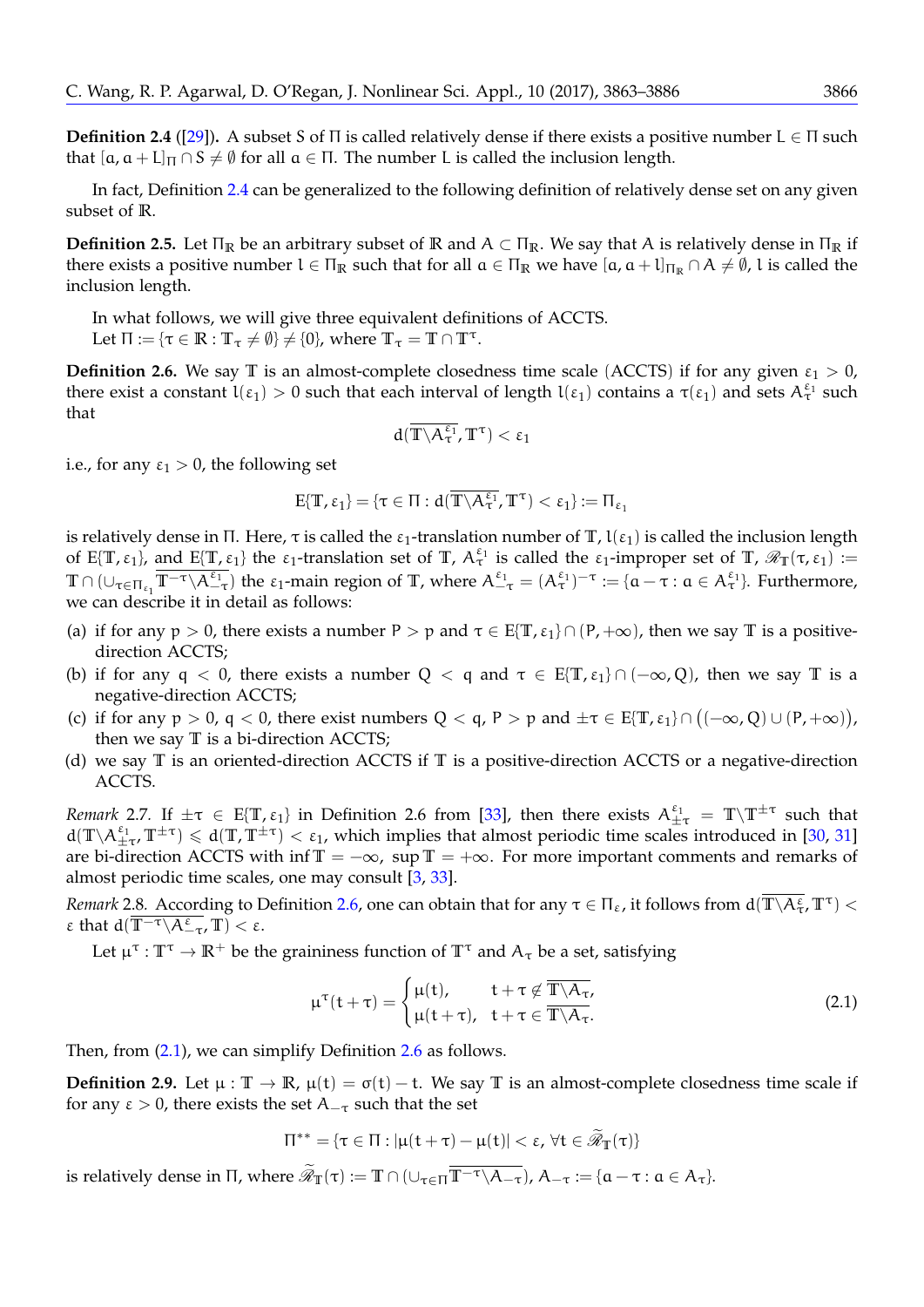<span id="page-4-4"></span>*Remark* 2.10. Since Π<sup>\*\*</sup> is relatively dense in Π in Definition [2.9,](#page-3-2) one can observe that the graininess function  $\mu$  is bounded. From [\[33\]](#page-23-3), we can see that ACCTS is the most general type of independent variables with almost periodicity.

We can also introduce an equivalent definition that depends on sequential convergence.

**Definition 2.11.** If a time scale **T** fulfills the following conditions:

- (1) for any given sequence  $\alpha' \subset \Pi \cap (0, +\infty)$ , there exist a subsequence  $\alpha \subset \alpha'$  and a sequence  $\{A_{-\alpha_n}\}$ such that {T<sup>-αn</sup> \A<sub>−αn</sub>} converges to a time scale  $\mathbb{T}_0$ , we say T is a positive-direction ACCTS;
- (2) for any given sequence  $\alpha' \subset \Pi \cap (-\infty, 0)$ , there exist a subsequence  $\alpha \subset \alpha'$  and a sequence  $\{A_{-\alpha_n}\}$ such that {T<sup>-αn</sup> \A<sub>−αn</sub>} converges to a time scale T<sub>0</sub>, we say T is a negative-direction ACCTS;
- (3) for any given sequence  $\alpha' \subset \Pi$ , there exist a subsequence  $\alpha \subset \alpha'$  and a sequence  $\{A_{-\alpha_n}\}$  such that {**T**−α<sup>n</sup> \A−α<sup>n</sup> } converges to a time scale **T**0, we say **T** is a bi-direction ACCTS;
- (4) if **T** is a positive-direction ACCTS or a negative-direction ACCTS, we say **T** is an oriented-direction ACCTS.

<span id="page-4-3"></span>*Remark* 2.12*.* Since the concept of almost periodic time scales from [\[33\]](#page-23-3) is a particular case of Definition [2.6,](#page-3-0) if **T** is a bi-direction ACCTS (i.e., an almost periodic time scale), then  $\mathcal{R}_T(\tau, \varepsilon) = T ∩ (∪T<sup>Πε</sup>)$ , where **T** ∩ ( $\cup$ **T**<sup> $\Pi$ *ε*</sup>) is the time variable set from Remark 5.4 in [\[30\]](#page-23-18).

According to the concept of ∆-sub-derivative (i.e., Definition 2.5 from [\[32\]](#page-23-25)), we can introduce a concept of ε-equivalent impulsive evolution equations on ACCTS.

For any  $s \in \Pi$  and a set  $A_{-s} := \{a - s : a \in A_s\}$  with  $\mu_{\Delta}(A_s) > 0$ , let

$$
\mathfrak{B}^s = \big\{ \{t_{k_i,s}\} \subset \{t_k\}: t_{k_i,s} \in \mathbb{T} \cap (\overline{\mathbb{T}^{-s} \setminus A_{-s}}),\ t_{k_i,s} < t_{k_{i+1},s},\ i \in \mathbb{Z},\ \lim_{i \to \infty} t_{k_i,s} = \infty \big\},
$$

which denotes all unbounded increasing sequences of real numbers and

$$
\cup \mathfrak{B}^s = \big\{ t_{k_i,s} \in \{t_k\} \colon t_{k_i,s} \in \mathbb{T} \cap (\overline{\mathbb{T}^{-s} \backslash A_{-s}}), \, t_{k_i,s} < t_{k_{i+1},s}, \, i \in \mathbb{Z}, \, \lim_{i \to \infty} t_{k_i,s} = \infty \big\}.
$$

<span id="page-4-0"></span>**Definition 2.13.** Let **T** be an almost-complete closedness time scale. Consider the following impulsive evolution equation with sub-derivative x <sup>∆</sup>−<sup>s</sup> (t) on **T** ∩ (**T**−s\A−s):

<span id="page-4-2"></span>
$$
\begin{cases} x^{\Delta_{-s}}(t) = f(t, x), & t \in \mathbb{T} \cap (\overline{\mathbb{T}^{-s} \setminus A_{-s}}), t \neq t_{k_i, s}, i \in \mathbb{Z},\\ \Delta x(t_{k_i, s}) = I_k(x(t_{k_i, s})), & t = t_{k_i, s} \in \cup \mathfrak{B}^s, i \in \mathbb{Z}, \end{cases}
$$
(2.2)

where  $s \in \Pi$  and  $f \in PC_{rd}(\mathbb{T} \times \mathbb{X}, \mathbb{X})$ . We say the following impulsive evolution equation

$$
\begin{cases} x^\Delta(t) = f(t,x), & t \in \mathscr{R}_\mathbb{T}(s,\epsilon), \ t \neq t_{k_i,s}, i \in \mathbb{Z}, \\ \Delta x(t_{k_i,s}) = I_k\big(x(t_{k_i,s})\big), & t = t_{k_i,s} \in \cup \mathfrak{B}^s, i \in \mathbb{Z}, \end{cases}
$$

is an ε-equivalent impulsive evolution equation for [\(2.2\)](#page-4-2) if  $s ∈ Π<sub>ε</sub> ⊂ Π$ .

#### <span id="page-4-1"></span>**3. Weighted piecewise pseudo double-almost periodic mild solutions**

Throughout this paper, we shall assume that **T** is an almost-complete closedness time scale and denote by **X** a Banach space; let **B** be the set consisting of all sequences  $\{t_k\}_{k∈\mathbb{Z}}$  such that  $θ = inf_{k∈\mathbb{Z}}(t_{k+1}$  $t_k$ ) > 0. For  $\{t_k\}_{k\in\mathbb{Z}} \in \mathfrak{B}$ , let BPC<sub>rd</sub>(T, X) be the space formed by all bounded rd-piecewise continuous functions  $\phi: \mathbb{T} \to \mathbb{X}$  such that  $\phi(\cdot)$  is continuous at t for any  $t \notin \{t_k\}_{k \in \mathbb{Z}}$  and  $\phi(t_k) = \phi(t_k^-)$  for all  $k \in \mathbb{Z}$ ; let  $\Omega$  be a set of  $\mathbb{X}$  and  $BPC_{rd}(\mathbb{T} \times \Omega, \mathbb{X})$  be the space formed by all bounded piecewise continuous functions  $\phi$  : **T** × Ω → **X** such that for any  $x \in \Omega$ ,  $\phi(\cdot, x) \in BPC_{rd}(\mathbb{T}, \mathbb{X})$  and for any  $t \in \mathbb{T}$ ,  $\phi(t, \cdot)$  is continuous at  $x \in \Omega$ .

In the following, we give the definition of rd-piecewise continuous functions in Banach space on time scales.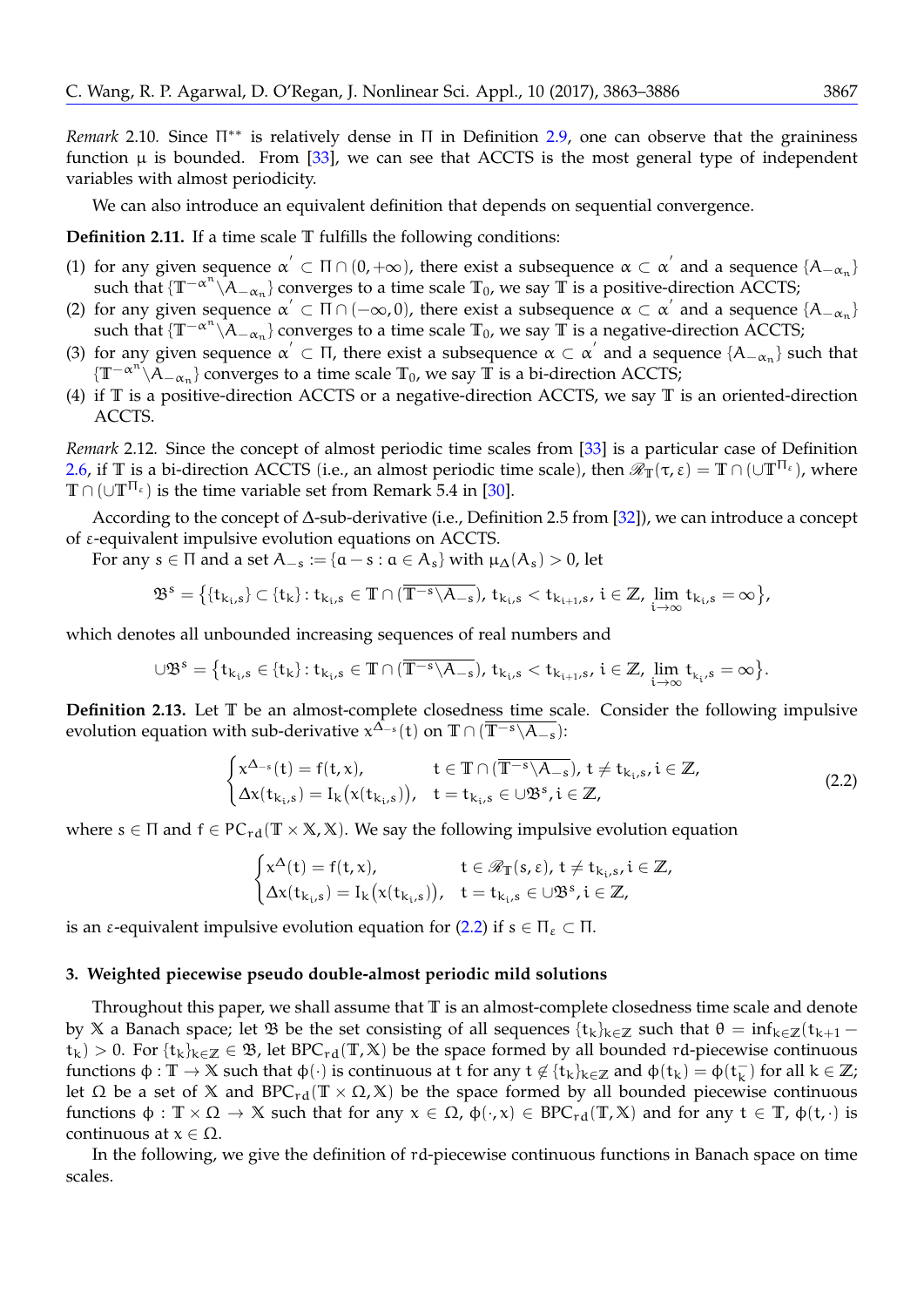**Definition 3.1.** We say  $\varphi$  : **T** → **X** is rd-piecewise continuous with respect to a sequence {t<sub>k</sub>} ⊂ **T** which satisfies  $t_k < t_{k+1}$ ,  $k \in \mathbb{Z}$ , if  $\varphi(t)$  is continuous on  $[t_k, t_{k+1}]$  and rd-continuous on  $\mathbb{T}\setminus\{t_k\}$ . Further,  $[t_k, t_{k+1}]$ **T** are called intervals of continuity of the function  $\varphi(t)$ .

Similarly, one can define a class of ld-piecewise continuous functions. For convenience, we denote the space of all rd-piecewise continuous functions  $PC_{rd}(T,X)$  and  $PC_{rd}^{\varepsilon}(T,X) := \{f|_{\mathscr{R}_T(\tau,\varepsilon)} : f \in PC_{rd}(T,X)\}.$ 

Now, we introduce some definitions which will be used to introduce the concept of weighted piecewise pseudo double-almost periodic functions on ACCTS. Let  $\mathfrak{B}^{\varepsilon} = \{ \{\mathfrak{t}_{\mathbf{k_i},\varepsilon}\} \subset \{\mathfrak{t_k}\} : \mathfrak{t}_{\mathbf{k_i}} \in \tilde{\mathscr{R}}_{\mathbb{T}}(\tau,\tilde{\varepsilon}), \, \mathfrak{t}_{\mathbf{k_i},\varepsilon} < \tilde{\varepsilon}$ tki+1,ε, i ∈ **Z**, lim  $\lim_{i\to\infty} t_{k_i,\varepsilon} = \infty$ .

**Definition 3.2.** Let  $\{t_{k_i,\varepsilon}\}\in \mathfrak{B}^{\varepsilon}$ ,  $i \in \mathbb{Z}$ . We say  $\{t_{k_i}^j\}$  $\mathcal{F}_{k_i, \varepsilon}^j$  is an ε-derived sequence of  $\{t_{k_i, \varepsilon}\}$  where  $t_{k_i, \varepsilon}^j =$  $\mathsf{t}_{\mathsf{k}_{\mathfrak{i}+\mathfrak{j}},\varepsilon}-\mathsf{t}_{\mathsf{k}_{\mathfrak{i}},\varepsilon}$ ,  $\mathfrak{i},\mathfrak{j}\in\mathbb{Z}.$ 

**Definition 3.3.** For any  $\varepsilon_2 > \varepsilon_1 > 0$ , let  $\Gamma \subset \Pi_{\varepsilon_1}$  be a set of real numbers and  $\{t_{k_i,\varepsilon_1}\} \in \mathfrak{B}^{\varepsilon_1}$ . We say  $\{\mathfrak{t}^{\,\mathfrak{j}}_{\,\mathfrak{t}}$  $\{k_{i}, \epsilon_{1}\}\$ , i, j  $\in \mathbb{Z}$  is equipotentially double-almost periodic on an almost-complete closedness time scale **T** if for  $r \in \Gamma$ , there exists at least one integer q such that

$$
|t^q_{k_i,\epsilon_1}-r|<\epsilon_2\text{ for all }i\in\mathbb{Z}.
$$

In the following, we introduce the concept of piecewise continuous double-almost periodic functions on ACCTS.

<span id="page-5-0"></span>**Definition 3.4.** Let  $\mathbb{T}$  be an almost-complete closedness time scale and assume that  $\{t_{k_i,\varepsilon_1}\}\in \mathfrak{B}^{\varepsilon_1}$  satisfying the  $\varepsilon_1$ -derived sequence  $\{t_k^j\}$  $\{k_{i}, \epsilon_{1}\}\$ , i, j  $\in \mathbb{Z}$ , is equipotentially almost periodic. We call a function  $\varphi \in \mathbb{Z}$  $PC_{rd}^{\epsilon_1}(\mathbb{T}, \mathbb{R}^n)$  double-almost periodic if:

- (i) for any  $\varepsilon > 0$ , there is a positive number  $\delta = \delta(\varepsilon)$  such that if the points t' and t'' belong to the same interval of continuity and  $t'$ ,  $t'' \in \mathscr{R}_{\mathbb{T}}(\tau,\epsilon_1) \setminus \mathfrak{B}^{\epsilon_1}$ ,  $|t'-t''| < \delta$ , then  $\|\varphi(t') - \varphi(t'')\| < \epsilon$ ;
- (ii) for any  $\varepsilon_2 > \varepsilon_1 > 0$ , there is a relative dense set  $\Gamma$  of  $\varepsilon_2$ -almost periods such that if  $\tau \in \Gamma \subset \Pi_{\varepsilon_1}$ , then  $\|\varphi(t+\tau) - \varphi(t)\| < \varepsilon_2$  for all  $t \in \mathcal{R}_\mathbb{T}(\tau, \varepsilon_1)$  which satisfy the condition  $|t - t_{k_i, \varepsilon_1}| > \varepsilon_2$ ,  $i \in \mathbb{Z}$ .

<span id="page-5-1"></span>*Remark* 3.5*.* If we let **T** be a bi-direction ACCTS, then Definition [3.4](#page-5-0) will become the concept of almost periodic functions from [\[33\]](#page-23-3). Further, if let **T** be a bi-direction periodic time scale, i.e.,  $\varepsilon_1 \rightarrow 0$ , then Definition [3.4](#page-5-0) will become the concept of piecewise almost periodic functions on periodic time scales from [\[33\]](#page-23-3). For more properties and applications related to these functions and dynamic systems, one should consult [\[30,](#page-23-18) [31\]](#page-23-20).

We denote by DAP(**T**, **X**) the space of all rd-piecewise double-almost periodic functions. Obviously, for any fixed  $\varepsilon > 0$ , the space  $\text{DAP}^{\varepsilon}(\mathbb{T}, \mathbb{X}) := \{f|_{\mathscr{R}_{\mathbb{T}}(\tau,\varepsilon)} : f \in \text{DAP}(\mathbb{T}, \mathbb{X})\}$  endowed with norm  $\|\varphi\|_{\varepsilon} =$  $\sup_{t\in\mathscr{R}_{T}(\tau,\varepsilon)}\|\phi(t)\|$  for any  $\phi\in\mathrm{DAP}^{\varepsilon}(\mathbb{T},\mathbb{X})$  is a Banach space. We also denote by  $\mathrm{UPC}(\mathbb{T},\mathbb{X})$  the space of all functions  $\phi \in PC_{rd}(\mathbb{T}, \mathbb{X})$  such that  $\phi$  satisfies the condition (i) in Definition [3.4](#page-5-0) and UPC<sup> $\epsilon$ </sup>( $\mathbb{T}, \mathbb{X}$ ) :=  ${f|_{\mathscr{R}_{T}(\tau,\varepsilon)} : f \in \text{UPC}(\mathbb{T},\mathbb{X})}$ . Now BPC<sub>rd</sub>( $\mathbb{T},\mathbb{X}$ ) denotes the space of all bounded rd-piecewise functions and  $\overline{BPC}^{\epsilon}_{rd}(\mathbb{T}, \mathbb{X}) := \{f|_{\mathscr{R}_{\mathbb{T}}(\tau, \epsilon)} : f \in BPC_{rd}(\mathbb{T}, \mathbb{X})\}.$ 

Similarly, we can also introduce the concept of uniformly piecewise double-almost periodic functions on ACCTS as follows.

**Definition 3.6.** Let  $\mathbb{T}$  be an almost-complete closedness time scale and assume that  $\{t_{k_i,\varepsilon_1}\}\in \mathfrak{B}^{\varepsilon_1}$  satisfying the  $\varepsilon_1$ -derived sequence  $\{t^j_k\}$  $\{k_{i}, \epsilon_{1}\}\$ ,  $i, j \in \mathbb{Z}$ , is equipotentially double-almost periodic. We call a function  $f \in PC_{rd}^{\epsilon_1}(\mathbb{T} \times \Omega, \mathbb{X})$  rd-piecewise double-almost periodic in t uniformly in  $x \in \Omega$  if:

- (i) for each compact set  $K \subseteq \Omega$ ,  $\{f(\cdot,x) : x \in K\}$  is uniformly bounded;
- (ii) for any  $\varepsilon > 0$ , there is a positive number  $\delta = \delta(\varepsilon)$  such that if the points t' and t'' belong to the same interval of continuity and  $t', t'' \in \mathscr{R}_{\mathbb{T}}(\tau, \epsilon_1) \setminus \mathfrak{B}^{\epsilon_1}, |t'-t''| < \delta$ , then  $||f(t', x) - f(t'', x)|| < \epsilon$  for all  $x \in K$ ;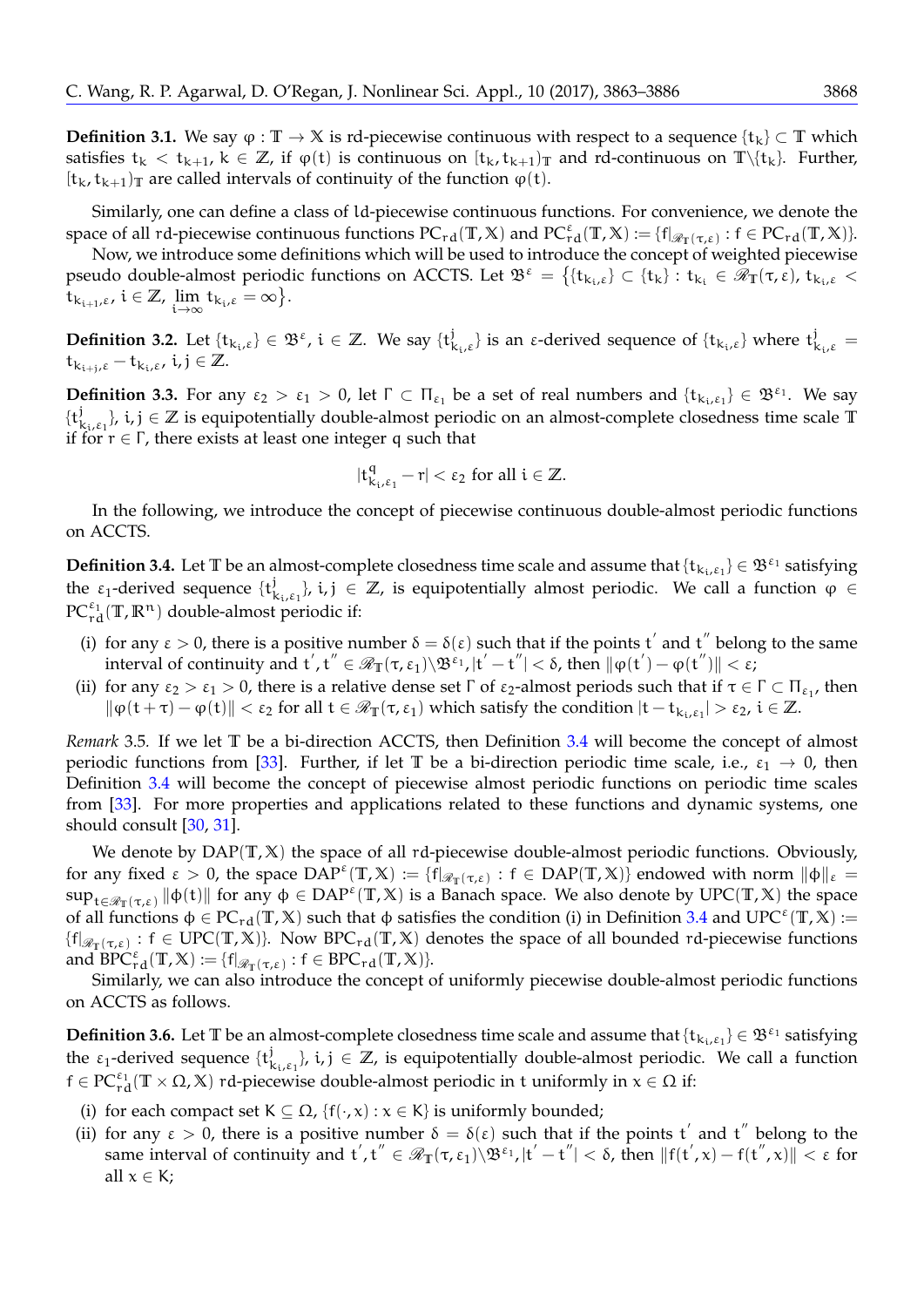(iii) for any  $\varepsilon_2 > \varepsilon_1 > 0$ , there is relative dense set  $\Gamma$  of  $\varepsilon_2$ -almost periods such that if  $\tau \in \Gamma \subset \Pi_{\varepsilon_1}$ , then  $||f(t + \tau, x) - f(t, x)|| < \varepsilon_2$  for all  $t \in \mathcal{R}_T(\tau, \varepsilon_1)$ ,  $x \in K$ , which satisfy the condition  $|t - t_{k_i, \varepsilon_1}| > \varepsilon_2$ ,  $i \in$ **Z**.

Now, let U be the set of all functions  $\rho : \mathbb{T} \to (0,\infty)$  which are positive and locally  $\Delta$ -integrable over **T** and let  $U^{\varepsilon} := \{ \rho|_{\mathscr{R}_{\mathbb{T}}(\tau,\varepsilon)} : \rho \in U \}$ . For a given  $r_1, r_2 \in \mathscr{R}_{\mathbb{T}}(\tau,\varepsilon)$ ,  $r_2 > r_1$ , we set

<span id="page-6-0"></span>
$$
\mathfrak{m}(r_1,r_2,\rho):=\int_{r_1}^{r_2}\tilde{\rho}(s)\Delta s
$$

for each  $\tilde{\rho} \in U^{\varepsilon}$ . Let  $D_r := r_2 - r_1$  and  $\tilde{U}^{\varepsilon}_{\infty} := \big\{ \tilde{\rho} \in U^{\varepsilon} : \lim_{D_r \to \infty}$  $\lim_{D_r \to \infty} \mathfrak{m}(r_1, r_2, \tilde{\rho}) = \infty$ ,

$$
\begin{aligned} U_{\infty}^{\epsilon} &= \big\{ \tilde{\rho} \in \tilde{U}_{\infty}^{\epsilon} : \tilde{\rho}(s) \not\equiv 0 \, \text{for all} \, s \in (t-\delta, t+\delta)_{\mathscr{R}_{T}(\tau, \epsilon)}, \text{where} \, t \in \mathscr{R}_{T}(\tau, \epsilon), \, \delta > 0 \big\}, \\ U_{B}^{\epsilon} &:= \big\{ \tilde{\rho} \in U_{\infty}^{\epsilon} : \tilde{\rho} \, \text{ is bounded and} \inf_{s \in \mathscr{R}_{T}(\tau, \epsilon)} \tilde{\rho}(s) > 0 \big\}. \end{aligned}
$$

It is clear that for any  $\varepsilon > 0$ ,  $U_B^{\varepsilon} \subset U_{\infty}^{\varepsilon} \subset U^{\varepsilon}$ . Now, for  $\tilde{\rho} \in U_{\infty}^{\varepsilon}$ , we define

$$
\text{WPDAP}^\epsilon_0(\mathbb{T},\tilde{\rho}) := \bigg\{ \varphi \in \text{BPC}^\epsilon_{rd}(\mathbb{T},\mathbb{X}): \lim_{D_r \to \infty} \frac{1}{m(r_1,r_2,\tilde{\rho})} \int_{r_1}^{r_2} \| \varphi(s) \| \tilde{\rho}(s) \Delta s = 0 \bigg\}.
$$

Similarly, we define

$$
\text{WPDAP}^\epsilon_0(\mathbb{T}\times\mathbb{X},\tilde{\rho}) := \bigg\{ \Phi \in \text{BPC}^\epsilon_{rd}(\mathbb{T}\times\Omega,\mathbb{X}): \lim_{D_r\to\infty} \frac{1}{m(r_1,r_2,\tilde{\rho})} \int_{r_1}^{r_2} \| \Phi(s,x) \| \tilde{\rho}(s) \Delta s = 0
$$

uniformly with respect to  $x \in K$ , where K is an arbitrary compact subset of  $\Omega$  $\lambda$ .

We are now ready to introduce the sets WPDAP<sup>ε</sup>(T,  $\tilde{\rho}$ ) and WPDAP<sup>ε</sup>(T × X,  $\tilde{\rho}$ ) of weighted pseudo double-almost periodic functions on ACCTS:

$$
\text{WPDAP}^{\varepsilon}(\mathbb{T}, \tilde{\rho}) = \left\{ f = g + \varphi \in PC_{rd}^{\varepsilon}(\mathbb{T}, \mathbb{X}) : g \in DAP^{\varepsilon}(\mathbb{T}, \mathbb{X}) \text{ and } \varphi \in \text{WPDAP}^{\varepsilon}(\mathbb{T}, \tilde{\rho}) \right\},
$$
  

$$
\text{WPDAP}^{\varepsilon}(\mathbb{T} \times \mathbb{X}, \tilde{\rho}) = \left\{ f = g + \varphi \in PC_{rd}^{\varepsilon}(\mathbb{T} \times \mathbb{X}, \mathbb{X}) : g \in DAP^{\varepsilon}(\mathbb{T} \times \mathbb{X}, \mathbb{X}) \text{ and } \varphi \in \text{WPDAP}^{\varepsilon}(\mathbb{T} \times \mathbb{X}, \tilde{\rho}) \right\}.
$$

In what follows, through the established results from [\[34\]](#page-23-26), we can establish some theoretical results for the existence and stability of weighted piecewise pseudo double-almost periodic mild solutions for Eq.  $(1.1)$ . For this, we need the following lemma.

<span id="page-6-1"></span>**Lemma 3.7.** Let  $\mathbb T$  be an almost-complete closedness time scale and  $\ominus \omega \in \mathbb R^+$ . For all  $t \in \mathscr R_{\mathbb T}(\tau,\epsilon)$  and  $\alpha \in \Pi_\epsilon$ , *there exist constants*  $\beta_1$ ,  $\beta_2 > 0$  *such that* 

$$
\beta_1 \mu(t) \leqslant \mu(t + \alpha) \leqslant \beta_2 \mu(t). \tag{3.1}
$$

*Then, there exist positive constants* K ∗ *and* ω<sup>∗</sup> *such that*

$$
e_{\ominus\omega}(t+\alpha,s+\alpha)\leqslant K^*e_{\ominus\omega^*}(t,s),\ t\geqslant s,\ t,s\in\mathscr{R}_\mathbb{T}(\tau,\epsilon).
$$

*Proof.* Obviously, if  $\mu = 0$ ,  $\mathbb{T} = \mathbb{R}$ , the result holds. Assume that  $\mu \not\equiv 0$ . Since  $\ominus \omega \in \mathbb{R}^+$ , we have

$$
e_{\ominus\omega}(t+\alpha,s+\alpha)=\exp\bigg\{\int_{s+\alpha}^{t+\alpha}\frac{1}{\mu(\tau)}\ln\frac{1}{1+\mu(\tau)\omega}\Delta\tau\bigg\}=\exp\bigg\{\int_{s}^{t}\frac{1}{\mu(\tau+\alpha)}\ln\frac{1}{1+\mu(\tau+\alpha)\omega}\Delta\tau\bigg\}.
$$

Since  $\mathbb T$  is an almost-complete closedness time scale,  $\mu$  is bounded. Hence, from the inequality [\(3.1\)](#page-6-0), for  $t, s \in \mathcal{R}_{\mathbb{T}}(\alpha, \varepsilon), t \geq s$ , we obtain

$$
e_{\ominus\omega}(t+\alpha,s+\alpha)\leqslant \exp\bigg\{\int_s^t\frac{1}{\beta_1\mu(\tau)}\ln\frac{1}{1+\beta_1\mu(\tau)\omega}\Delta\tau\bigg\}=\bigg\{\exp\bigg\{\int_s^t\frac{\ln(1+\mu(\tau)(\ominus\beta_1\omega))}{\mu(\tau)}\bigg\}\bigg\}^{\frac{1}{\beta_1}}.
$$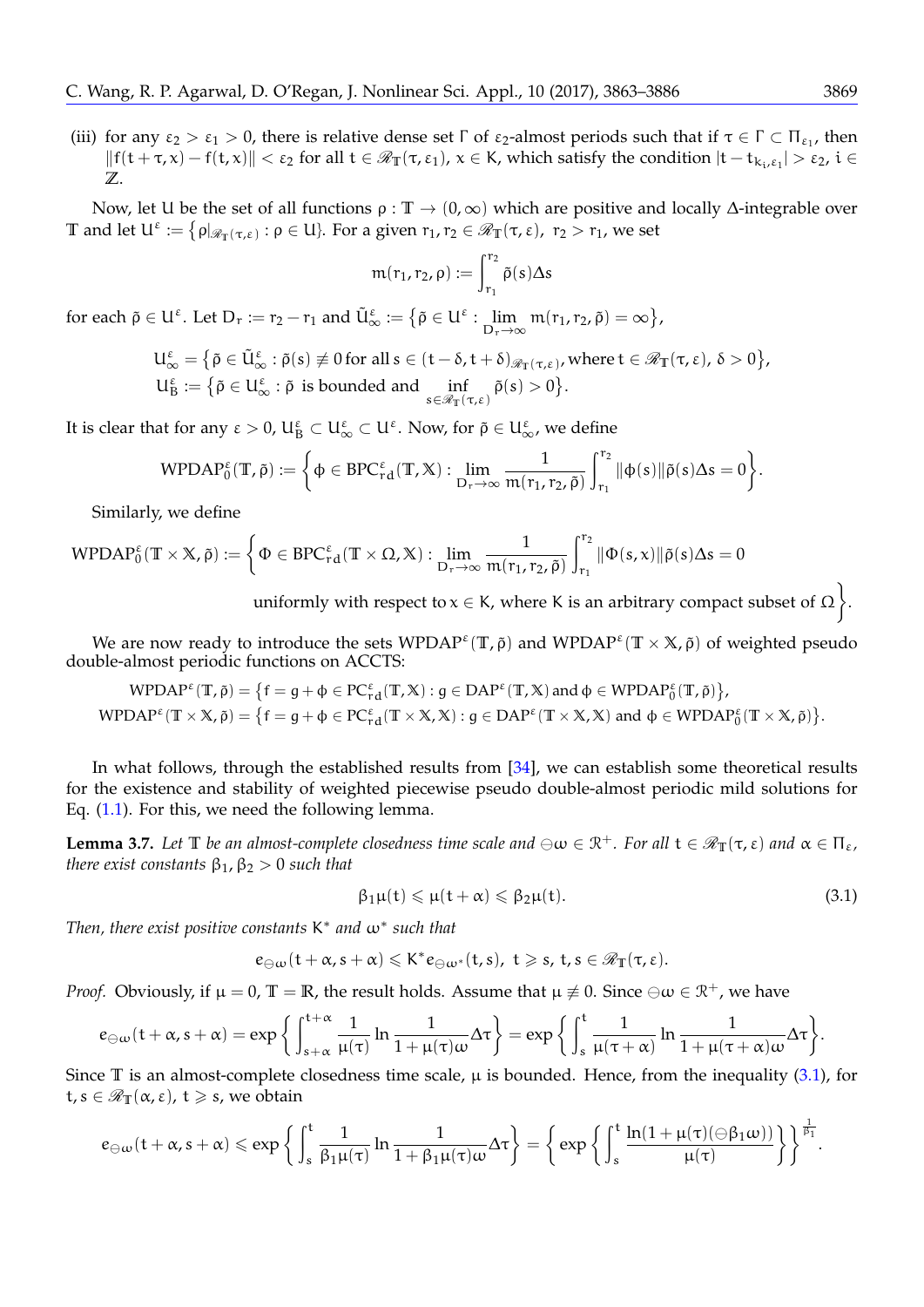Thus, there exists a positive constant  $K^* > 0$  such that

$$
e_{\ominus\omega}(t+\alpha,s+\alpha)=\left[e_{\ominus\beta_1\omega}(t,s)\right]^{\frac{1}{\beta_1}}\leqslant K^*e_{\ominus\omega^*}(t,s),
$$

where  $\omega^* = \beta_1 \omega$ . This completes the proof.

Let **T** be an almost-complete closedness time scale, and consider the linear evolution system

<span id="page-7-2"></span>
$$
x^{\Delta} = A(t)x, \ t \in \mathscr{R}_{\mathbb{T}}(\tau, \varepsilon), \tag{3.2}
$$

where  $A: \mathcal{R}_{\mathbb{T}}(\tau, \varepsilon) \to B(X)$  is a linear operator in the Banach space X. We denote by  $B(X, Y)$  the Banach space of all bounded linear operators from  $X$  to  $Y$ . This is denoted as  $B(X)$  when  $X = Y$ . Inspired by [\[22\]](#page-23-27), we present Definitions [3.8](#page-7-0)[-3.9.](#page-7-1)

<span id="page-7-0"></span>**Definition 3.8.** Let **T** be an almost-complete closedness time scale. Now  $T(t,s): \mathcal{R}_T(\tau,\epsilon) \times \mathcal{R}_T(\tau,\epsilon) \rightarrow$  $B(X)$  is called the linear evolution operator associated to [\(3.2\)](#page-7-2) if  $T(t, s)$  satisfies the following conditions:

(1)  $T(s, s) = Id$ , where Id denotes the identity operator in X;

(2)  $T(t, s)T(s, r) = T(t, r);$ 

(3) the mapping  $(t, s) \rightarrow T(t, s)x$  is continuous for any fixed  $x \in X$ .

<span id="page-7-1"></span>**Definition 3.9.** An evolution operator  $T(t, s)$  is called exponentially stable on an almost-complete closedness **T** if there exists  $K_0 \ge 1$  and  $\omega > 0$  such that

 $\|T(t, s)\|_{B(\mathbb{X})} \leqslant K_0 e_{\ominus \omega}(t, s), t \geqslant s, t, s \in \mathcal{R}_T(\tau, \varepsilon).$ 

**Definition 3.10.** A function  $x : \mathbb{T} \to \mathbb{X}$  is called an  $\varepsilon$ -mild solution of Eq. [\(1.1\)](#page-1-0) if for any  $t \in \mathcal{R}_{\mathbb{T}}(\tau, \varepsilon)$ ,  $t >$ c,  $c \neq t_{k_i, \varepsilon}$ ,  $i \in \mathbb{Z}$ ,

$$
x(t) = T(t,c)x(c) + \int_c^t T(t,\sigma(s))f(s,x(s))\Delta s + \sum_{c < t_{k_i,\epsilon} < t} T(t,t_{k_i,\epsilon})I_k(x(t_{k_i,\epsilon})).
$$

In the following, we shall consider the abstract differential system [\(1.1\)](#page-1-0) with the following assumptions.

(H<sub>1</sub>) The family  $\{A(t): t \in \mathcal{R}_{\mathbb{T}}(\tau,\epsilon_1)\}$  of operators in X generates an exponentially stable evolution system  $\{T(t, s) : t \geq s\}$ , i.e., there exist  $K_0 > 1$  and  $\omega > 0$  such that

$$
\|T(t,s)\|_{B(\mathbb{X})}\leqslant K_0e_{\ominus\omega}(t,s),\,\,t\geqslant s,\,t,s\in\mathscr{R}_\mathbb{T}(\tau,\epsilon_1)
$$

and for any  $\varepsilon_2 > \varepsilon_1 > 0$ , there exists a relatively dense set  $\overline{\mathsf{T}} \subset \Pi_{\varepsilon_1}$  such that if  $\tau \in \overline{\mathsf{T}}$ , then

$$
\|T(t+\tau,s+\tau)-T(t,s)\|_{B(\mathbb{X})}<\epsilon_2e_{\ominus\omega}(t,s),\,\,t\geqslant s,\,t,s\in\mathscr{R}_\mathbb{T}(\tau,\epsilon_1).
$$

- (H<sub>2</sub>)  $f = g + \phi \in WPDAP^{\epsilon}(T, \tilde{\rho})$ , where  $\rho \in U_{\infty}^{\epsilon}$  and  $f(t, \cdot)$  is uniformly continuous in each bounded subset of Ω uniformly in t ∈  $\mathcal{R}_T(\tau,\varepsilon)$ ; {I<sub>k</sub>} is a weighted pseudo-almost periodic sequence, I<sub>k</sub>(x) is uniformly continuous in  $x \in \Omega$  uniformly in  $k \in \mathbb{Z}$ ,  $\inf_{i \in \mathbb{Z}} t^1_{k_i, \varepsilon} = \theta_{\varepsilon} > 0$ .
- (H3) **X** is a finite dimensional Banach space.

 $(H_4)$  For any  $L > 0$ , let

$$
H_{1L}=\sup_{\mathbf{t}\in \mathscr{R}_T(\tau,\epsilon_1),\|\mathbf{x}\|_{\epsilon_1}\leqslant L}\|\mathsf{f}(\mathbf{t},\mathbf{x})\|<+\infty\text{ and }H_{2L}=\sup_{\|\mathbf{x}\|_{\epsilon_1}\leqslant L}\|I_k(\mathbf{x})\|<+\infty.
$$

Moreover, there exists a number  $L_0 > 0$  such that

$$
\frac{H_{1L_0}K_0(1+(\bar{\mu}+\epsilon_1)\omega)}{\omega}H_{1L_0}+\frac{H_{2L_0}K_0}{1-e_{\ominus\omega}(\theta_{\epsilon_1},0)}\leqslant L_0,
$$

where  $\bar{\mu} = \sup_{t \in \mathbb{T}} \mu$  and  $e_{\ominus \omega}(\theta_{\varepsilon_1}, 0) := \sup_{i \in \mathbb{Z}} e_{\ominus \omega}(t_{k_{i+1}, \varepsilon_1}, t_{k_i, \varepsilon_1}).$ 

 $\Box$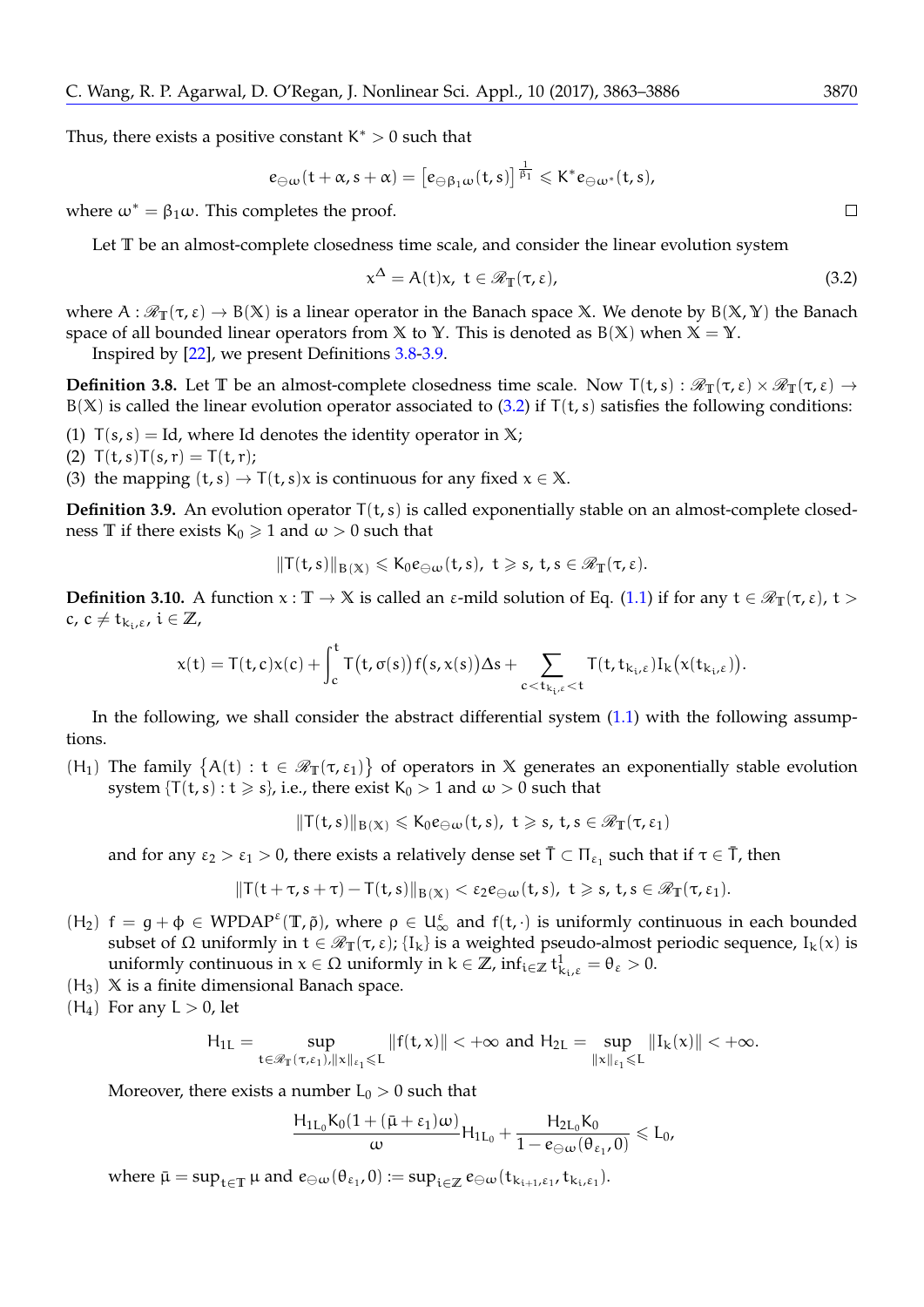<span id="page-8-0"></span>*Remark* 3.11. It is obvious that if assumption  $(H_1)$  holds, then for any sequence  $\{s_n\}_{n=1}^\infty\subset\Pi_\varepsilon$ , there exist a  $\sup$ subsequence  $\{s_{n_m}\}_{m=1}^\infty\subset\{s_n\}_{n=1}^\infty$  and a set sequence  $\{A_{-s_{n_m}}\}$  such that the limit set  $\Bbb T_0$  of  $\{\Bbb T^{-s_{n_m}}\setminus A_{-s_{n_m}}\}$ exists and  $\lim_{m\to\infty} \overline{T}(t+s_{n_m},s+s_{n_m})$  uniformly exists on  $\overline{T}_0$ , i.e.,  $T(t+s_{n_m},s+s_{n_m}) \to T^*(t,s)$ ,  $m\to\infty$ , for all  $t, s \in \mathbb{T}_0$ .

**Lemma 3.12.** In Remark [3.11](#page-8-0), if  $(H_1)$  holds, then there exist positive constants K<sup>\*\*</sup> and  $\omega^*$  such that

$$
\|T^*(t,s)\|_{B(\mathbb{X})}\leqslant K^{**}e_{\ominus\omega^*}(t,s),\,t\geqslant s,\,t,s\in\mathscr{R}_{\mathbb{T}}(\tau,\epsilon_1),
$$

and for any  $\varepsilon_2 > \varepsilon_1 > 0$ ,  $\tau \in \overline{\mathsf{T}} \subset \Pi_{\varepsilon_1}$ ,

$$
\|T^*(t+\tau, s+\tau)-T^*(t,s)\|_{B(\mathbb{X})}\leqslant \epsilon_2 K^*e_{\ominus\omega^*}(t,s),\,t\geqslant s,\,t,s\in\mathscr{R}_\mathbb{T}(\tau,\epsilon_1).
$$

*Proof.* Denote  $T(t + s_{n_m}, s + s_{n_m})$  by  $T_m(t, s)$ . By Lemma [3.7,](#page-6-1) there exist positive constants K<sup>\*</sup> and  $\omega^*$ such that

<span id="page-8-2"></span>
$$
\|T_m(t,s)\|_{B(\mathbb{X})} \leqslant K_0 e_{\ominus \omega}(t+s_{n_m},s+s_{n_m}) \leqslant K_0 K^* e_{\ominus \omega^*}(t,s),\ t\geqslant s,
$$
\n(3.3)

and for any  $\varepsilon_2 > \varepsilon_1 > 0$ ,  $\tau \in \overline{\mathsf{T}} \subset \Pi_{\varepsilon_1}$ ,

<span id="page-8-1"></span>
$$
\|T_m(t,s)-T_m(t+\tau,s+\tau)\|_{B(\mathbb{X})}\leqslant \epsilon_2e_{\ominus\omega}(t+s_{n_m},s+s_{n_m})\leqslant \epsilon_2K^*e_{\ominus\omega^*}(t,s). \hspace{1cm} (3.4)
$$

In [\(3.4\)](#page-8-1), let  $m \to \infty$ , so that

$$
\|T^*(t+\tau,s+\tau)-T^*(t,s)\|_{B(\mathbb{X})}\leqslant \epsilon_2 K^*e_{\ominus\omega^*}(t,s).
$$

Also, by  $(3.4)$ , we have

$$
\|T_m(t+\tau,s+\tau)-T^*(t,s)\|_{B(\mathbb{X})}\leqslant \epsilon_2 K^*e_{\ominus\omega^*}(t,s),
$$

thus, by  $(3.3)$  and  $(3.4)$ , we have

$$
\begin{aligned}\n\|T^*(t,s)\|_{B(\mathbb{X})} &= \|T_m(t+\tau,s+\tau)-T^*(t,s)-T_m(t+\tau,s+\tau)\|_{B(\mathbb{X})} \\
&\le \|T_m(t+\tau,s+\tau)-T^*(t,s)\|_{B(\mathbb{X})}+\|T_m(t+\tau,s+\tau)\|_{B(\mathbb{X})} \\
&\le \epsilon_2 K^* e_{\ominus \omega^*}(t,s)+K_0 K^* e_{\ominus \omega^*}(t,s) \\
&= (\epsilon_2 K^*+K_0 K^*) e_{\ominus \omega^*}(t,s):=K^{**} e_{\ominus \omega^*}(t,s),\, t\ge s.\n\end{aligned}
$$

This completes the proof.

To investigate the existence and uniqueness of a weighted pseudo double-almost periodic solution for Eq.  $(1.1)$ , we need the following lemma:

<span id="page-8-3"></span>**Lemma 3.13.** Let  $v \in \text{DAP}^{\varepsilon}(\mathbb{T}, \mathbb{X})$ ,  $\mu \in \text{DAP}^{\varepsilon}(\mathbb{T}, \mathbb{R}^+)$  and  $(H_1)$ - $(H_2)$  be satisfied. If  $u : \mathscr{R}_{\mathbb{T}}(\tau, \varepsilon) \to \mathbb{X}$  is *defined by*

$$
u_0(t) = \int_{-\infty}^t T\big(t,\sigma(s)\big)\nu(s)\Delta s + \sum_{t_{k_t,\varepsilon} < t} T(t,t_{k_t,\varepsilon})I_k\big(\nu(t_{k_t,\varepsilon})\big), \ t\geqslant s,
$$

 $then \ u_0(\cdot) \in \text{DAP}^{\varepsilon}(\mathbb{T}, \mathbb{X}).$ 

*Proof.* Let  $\{s_n\}_{n=1}^{\infty} \subset \Pi_{\varepsilon}$ . Since v is double-almost periodic, there exist a subsequence  $\{\tau_n\}_{n=1}^{\infty} \subset \{s_n\}_{n=1}^{\infty}$ and a set sequence  $\{A_{-\tau_n}\}$  such that the limit set  $\mathbb{T}_0$  of  $\{\mathbb{T}^{-\tau_n} \setminus A_{-\tau_n}\}$  exists and  $h(t) := \lim_{n \to \infty} v(t + \tau_n)$ uniformly exists for  $t \in \mathbb{T}_0$ . Now, we consider

$$
u(t + \tau_n) = \int_{-\infty}^{t + \tau_n} T(t + \tau_n, \sigma(s)) v(s) \Delta s
$$
  
= 
$$
\int_{-\infty}^{t} T(t + \tau_n, \sigma(s + \tau_n)) v(s + \tau_n) \Delta s
$$

$$
\qquad \qquad \Box
$$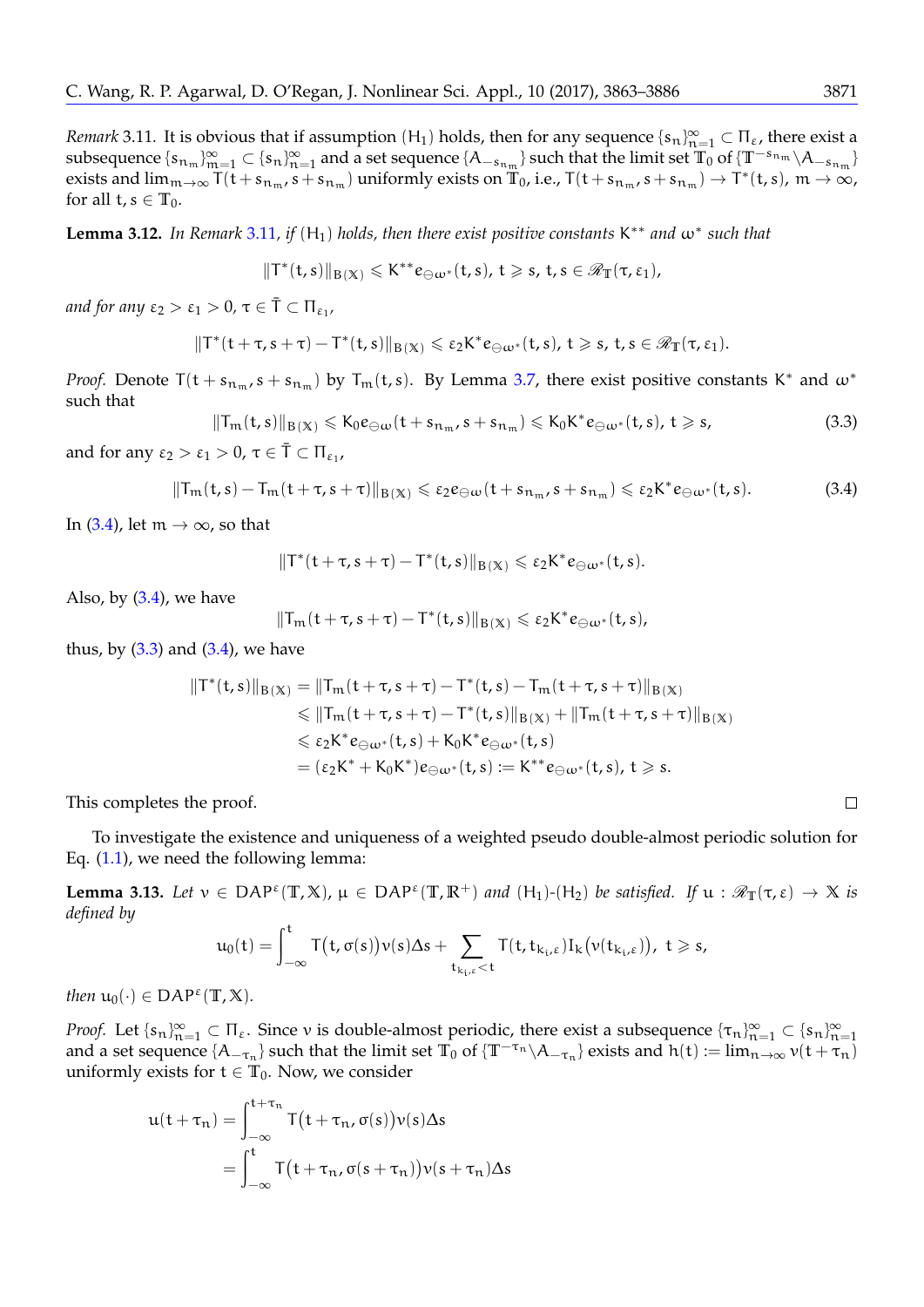$$
= \int_{-\infty}^{t} T(t + \tau_n, \sigma(s + \tau_n)) \nu_n(s) \Delta s, \text{ where } \nu_n(s) = \nu(s + \tau_n), \, n = 1, 2, \ldots
$$

Note that  $e_{\ominus\omega^*}(t,s)(1+\mu(s)\omega^*)=e_{\ominus\omega^*}(t,\sigma(s)),$  so we have  $e_{\ominus\omega^*}(t,s)\leqslant e_{\ominus\omega^*}(t,\sigma(s)),$  and further, let  $\mu_{\varepsilon} : \mathscr{R}_{\mathbb{T}}(\tau, \varepsilon_1) \to \mathbb{R}^+$ , thus, we have  $|\mu(t) - \mu_{\varepsilon}(t)| < \varepsilon$  for  $t \in \mathscr{R}_{\mathbb{T}}(\tau, \varepsilon)$ . Thus, by  $(H_1)$  and Lemma [3.7,](#page-6-1) we obtain

$$
||u(t+\tau_n)|| \leqslant \int_{-\infty}^{t} ||T(t+\tau_n, \sigma(s+\tau_n))\nu_n(s)||\Delta s
$$
  
\n
$$
\leqslant \int_{-\infty}^{t} K_0 e_{\ominus \omega}(t+\tau_n, \sigma(s+\tau_n)) ||\nu_n(s)||\Delta s
$$
  
\n
$$
\leqslant K_0 \int_{-\infty}^{t} (1+\mu_{\varepsilon}(t)) e_{\ominus \omega}(t+\tau_n, s+\tau_n) ||\nu_n(s)||\Delta s
$$
  
\n
$$
\leqslant (1+(\bar{\mu}+\varepsilon)\omega) K_0 K^* ||\nu||_{\varepsilon} \int_{-\infty}^{t} e_{\ominus \omega^*}(t, \sigma(s))\Delta s
$$
  
\n
$$
= \frac{(1+(\bar{\mu}+\varepsilon)\omega) K_0 K^* ||\nu||_{\varepsilon}}{\ominus \omega^*} [e_{\ominus \omega^*}(t,-\infty)-e_{\ominus \omega^*}(t,t)]
$$
  
\n
$$
= \frac{K_0 K^* ||\nu||_{\varepsilon} (1+(\bar{\mu}+\varepsilon)\omega) (1+(\bar{\mu}+\varepsilon)\omega^*)}{\omega^*},
$$

where  $\bar{\mu} = \sup_{t \in \mathbb{T}} \mu(t)$ .

On the other hand, since  $\mu \in DAP^{\epsilon}(T, \mathbb{R}^+)$ , we have  $\mu(t + \tau_n) \to \mu^*(t)$ ,  $n \to \infty$ , i.e.,  $\sigma(t + \tau_n) - \tau_n \to$  $\sigma^*(t)$ ,  $n \to \infty$ , thus  $\sigma(t + \tau_n) \to \sigma^*(t) + \tau_n$ ,  $n \to \infty$ . Therefore, by the condition (3) in Definition [3.8,](#page-7-0) we have

$$
T(t+\tau_n,\sigma(s+\tau_n))\to T(t+\tau_n,\sigma^*(s)+\tau_n)\to T^*(t,\sigma^*(s)),\,t,s\in\mathscr{R}_T(\tau,\epsilon),\,n\to\infty.
$$

Further, it is easy to see that  $v_n(s) \to h(s)$  as  $n \to \infty$ , for all  $s \in \mathcal{R}_T(\tau, \varepsilon)$ . Thus, for any  $t \geq s$ , Lebesgue's dominated convergence theorem gives

$$
\lim_{n\to\infty} u(t+\tau_n)=\int_{-\infty}^t T^*\big(t,\sigma^*(s)\big)h(s)\Delta s.
$$

Next, we consider

$$
u'(t+\tau_n) = \sum_{\substack{t_{k_i,\varepsilon} < t+\tau_n \\ \vdots \\ t_{k_i,\varepsilon} < t}} T(t+\tau_n,t_{k_i,\varepsilon}) I_k(v(t_{k_i,\varepsilon}))
$$
  
= 
$$
\sum_{t_{k_i,\varepsilon} < t} T(t+\tau_n,t_{k_i,\varepsilon}+\tau_n) I_k(v(t_{k_i,\varepsilon}+\tau_n)) = \sum_{t_{k_i,\varepsilon} < t} T(t+\tau_n,t_{k_i,\varepsilon}+\tau_n) I_k(v_{in}),
$$

where  $v(t_{k_i,\varepsilon} + \tau_n) := v_{in}$ . By Lemma [3.7,](#page-6-1) we have

$$
||u^{'}(t+\tau_{n})|| = \Big\|\sum_{t_{k_{i},\epsilon} < t+\tau_{n}} T(t+\tau_{n},t_{k_{i},\epsilon})I_{k}\big(v(t_{k_{i},\epsilon})\big)\Big\| = \Big\|\sum_{t_{k_{i},\epsilon} < t} T(t+\tau_{n},t_{k_{i},\epsilon}+\tau_{n})I_{k}(v_{in})\Big\| \leq K_{0}\sum_{t_{k_{i},\epsilon} < t} e_{\ominus\omega}(t+\tau_{n},t_{k_{i},\epsilon}+\tau_{n}) \leqslant I K_{0}K^{*}\sum_{t_{k_{i},\epsilon} < t} e_{\ominus\omega^{*}}(t,t_{k_{i},\epsilon}) \leqslant \frac{IK_{0}K^{*}}{1-e_{\ominus\omega^{*}}(\theta_{\epsilon},0)}.
$$

Since  $v \in \text{DAP}^{\varepsilon}(\mathbb{T}, \mathbb{X}), v_{in} \to h(t_{k_i, \varepsilon}), n \to \infty$ , for all  $i \in \mathbb{Z}$ . Hence, for any  $t > t_{k_i, \varepsilon}$ ,  $i \in \mathbb{Z}$ , by Lebesgue's denoted a proportion of the summated dominated convergence theorem, we get

$$
\lim_{n\to\infty} u^{'}(t+\tau_{n})=\sum_{t_{k_{i},\epsilon}
$$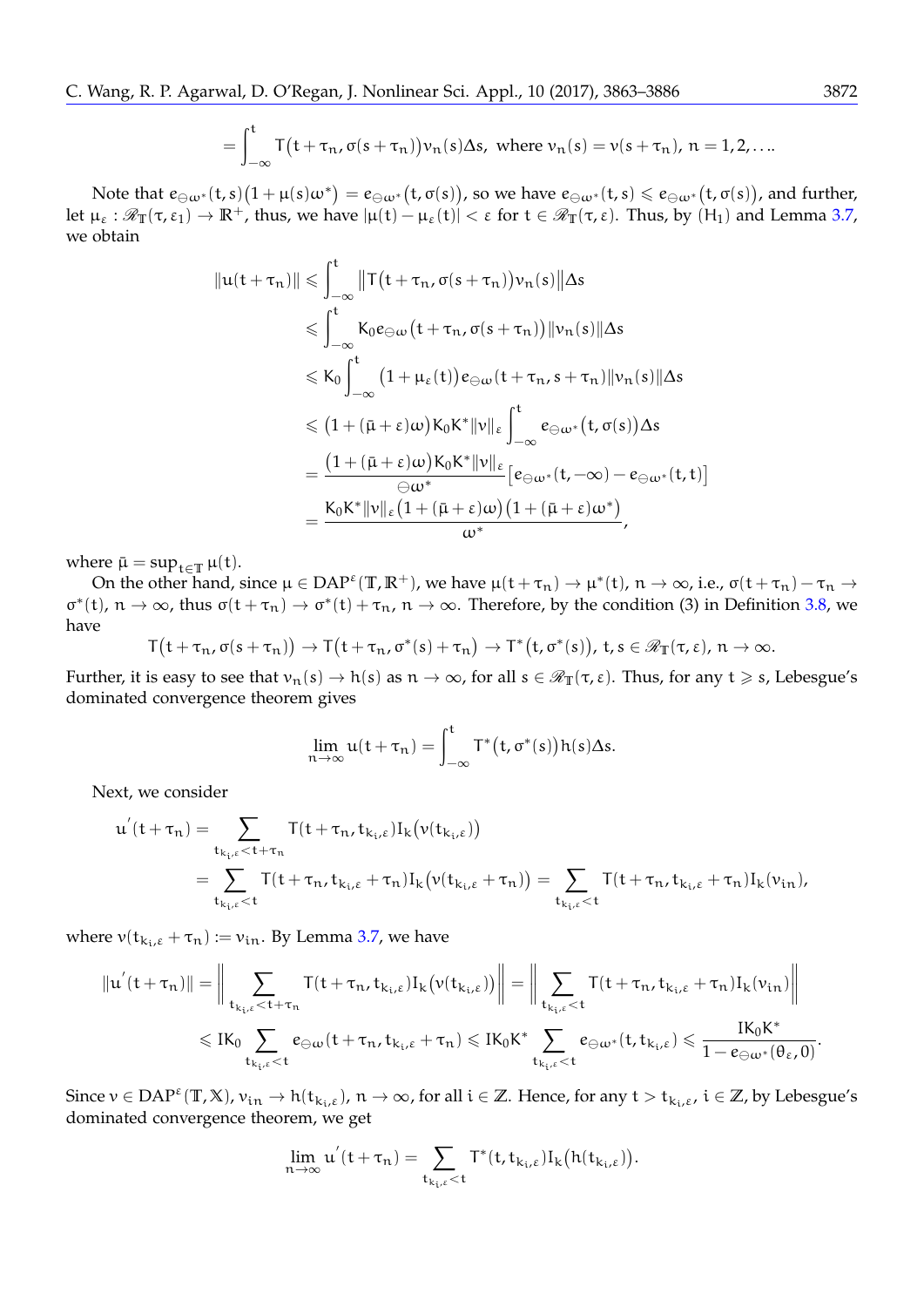Thus, it follows that

$$
\lim_{n\to\infty}u_0(t+\tau_n)=\lim_{n\to\infty}u(t+\tau_n)+\lim_{n\to\infty}u^{'}(t+\tau_n)
$$

uniformly exists on  $\mathbb{T}_0$ . Therefore,  $u_0(\cdot) \in \text{DAP}^{\varepsilon}(\mathbb{T}, \mathbb{X})$ . This completes the proof.

<span id="page-10-0"></span>**Theorem 3.14.** Let  $f(\cdot,\vartheta(\cdot)) \in \text{WPDAP}^{\varepsilon}(\mathbb{T},\tilde{\rho})$ , where  $\vartheta \in \text{WPDAP}^{\varepsilon}(\mathbb{T},\tilde{\rho})$  and  $\{\mathsf{T}(\mathsf{t},s), \mathsf{t} \geqslant s\}$  is exponentially  $stable$ ,  $\rho \in U_{\infty}^{\varepsilon}$ *. Then, for all*  $t \in \mathscr{R}_{\mathbb{T}}(\tau, \varepsilon)$ *,* 

$$
F(\cdot) := \int_{-\infty}^{(\cdot)} T(\cdot, \sigma(s)) f(s, \vartheta(s)) \Delta s + \sum_{\mathbf{t}_{k_i, \varepsilon} < \cdot} T(\cdot, \mathbf{t}_{k_i, \varepsilon}) I_k(\vartheta(\mathbf{t}_{k_i, \varepsilon})) \in WPDAP^{\varepsilon}(\mathbb{T}, \tilde{\rho}).
$$

*Proof.* Fix  $\vartheta \in \text{WPDAP}^{\varepsilon}(\mathbb{T}, \mathbb{X})$ , then we have  $f(\cdot, \vartheta(\cdot)) = \varphi_1(\cdot) + \varphi_2(\cdot)$ , where  $\varphi_1 \in \text{DAP}^{\varepsilon}(\mathbb{T}, \mathbb{X})$ ,  $\varphi_2 \in$  $WPDAP_0^{\varepsilon}(\mathbb{T},\mathbb{X})$ . Thus,

$$
\int_{-\infty}^t T\big(t,\sigma(s)\big) f\big(s,\vartheta(s)\big) \Delta s = \int_{-\infty}^t T\big(t,\sigma(s)\big) \varphi_1(s) \Delta s + \int_{-\infty}^t T\big(t,\sigma(s)\big) \varphi_2(s) \Delta s := I_1(t) + I_2(t)
$$

and

$$
\sum_{t_{k_i,\epsilon} < t} T(t,t_{k_i,\epsilon}) I_k\big(\vartheta(t_{k_i,\epsilon})\big) = \sum_{t_{k_i,\epsilon} < t} T(t,t_{k_i,\epsilon}) \beta_i + \sum_{t_{k_i,\epsilon} < t} T(t,t_{k_i,\epsilon}) \gamma_i := \Upsilon_1(t) + \Upsilon_2(t).
$$

By Lemma [3.13,](#page-8-3) it is clear that  $I_1, \gamma_1 \in \text{DAP}^{\varepsilon}(\mathbb{T}, \mathbb{X})$ . Moreover, it follows from Theorem 2.15 in [\[6\]](#page-22-5) and  $(H_1)$  that

$$
\frac{1}{\mathfrak{m}(r_1,r_2,\tilde{\rho})}\int_{r_1}^{r_2} ||I_2(t)||\Delta t = \frac{1}{\mathfrak{m}(r_1,r_2,\tilde{\rho})}\int_{r_1}^{r_2} \left\| \int_{-\infty}^{t} T(t,\sigma(s))\varphi_2(s)\Delta s \right\| \Delta t
$$
\n
$$
\leq \frac{1}{\mathfrak{m}(r_1,r_2,\tilde{\rho})}\int_{r_1}^{r_2} \Delta t \int_{-\infty}^{t} K_0 e_{\Theta\omega}(t,\sigma(s)) ||\varphi_2(s)||\Delta s
$$
\n
$$
= \frac{1}{\mathfrak{m}(r_1,r_2,\tilde{\rho})}\int_{r_1}^{r_2} \Delta t \left(\int_{-\infty}^{r_1} K_0 e_{\Theta\omega}(t,\sigma(s)) ||\varphi_2(s)||\Delta s\right)
$$
\n
$$
+ \int_{r_1}^{t} K_0 e_{\Theta\omega}(t,\sigma(s)) ||\varphi_2(s)||\Delta s\right)
$$
\n
$$
= \frac{1}{\mathfrak{m}(r_1,r_2,\tilde{\rho})}\int_{-\infty}^{r_1} ||\varphi_2(s)||\Delta s \int_{r_1}^{r_2} K_0 e_{\Theta\omega}(t,\sigma(s))\Delta s
$$
\n
$$
+ \frac{1}{\mathfrak{m}(r_1,r_2,\tilde{\rho})}\int_{r_1}^{r_2} ||\varphi_2(s)||\Delta s \int_{s}^{r_2} K_0 e_{\Theta\omega}(t,\sigma(s))\Delta t := I_1^0 + I_2^0.
$$

Clearly,

$$
\begin{aligned} I_1^0&=\frac{1}{\mathfrak m(r_1,r_2,\tilde{\rho})}\int_{-\infty}^{r_1}\|\varphi_2(s)\|\Delta s\int_{r_1}^{r_2}K_0e_{\ominus\omega}\big(t,\sigma(s)\big)\Delta t\\ &=\frac{1}{\mathfrak m(r_1,r_2,\tilde{\rho})}\int_{-\infty}^{r_1}\|\varphi_2(s)\|\Delta s\int_{r_1}^{r_2}\frac{K_0}{1+\mu_\epsilon(t)(\ominus\omega)}e_{\ominus\omega}\big(\sigma(t),\sigma(s)\big)\Delta t\\ &\leqslant \frac{1}{\mathfrak m(r_1,r_2,\tilde{\rho})}\frac{K_0\big(1+(\bar{\mu}+\epsilon)\omega\big)}{\kappa_0(1+(\bar{\mu}+\epsilon)\omega)}\int_{-\infty}^{r_1}\|\varphi_2(s)\|\Delta s\int_{r_1}^{r_2}e_{\omega}\big(\sigma(s),\sigma(t)\big)\Delta t\\ &=\frac{1}{\mathfrak m(r_1,r_2,\tilde{\rho})}\frac{K_0\big(1+(\bar{\mu}+\epsilon)\omega\big)}{\omega}\int_{-\infty}^{r_1}\|\varphi_2(s)\|\big[e_{\omega}(\sigma(s),r_1)-e_{\omega}(\sigma(s),r_2)\big]\Delta s\\ &\leqslant \frac{1}{\mathfrak m(r_1,r_2,\tilde{\rho})}\frac{K_0\big(1+(\bar{\mu}+\epsilon)\omega\big)}{\omega}\|\varphi_2\|_\epsilon\bigg(\int_{-\infty}^{r_1}e_{\ominus\omega}(r_1,\sigma(s))\Delta s-\int_{-\infty}^{r_1}e_{\ominus\omega}(r_2,\sigma(s))\Delta s\bigg) \end{aligned}
$$

 $\Box$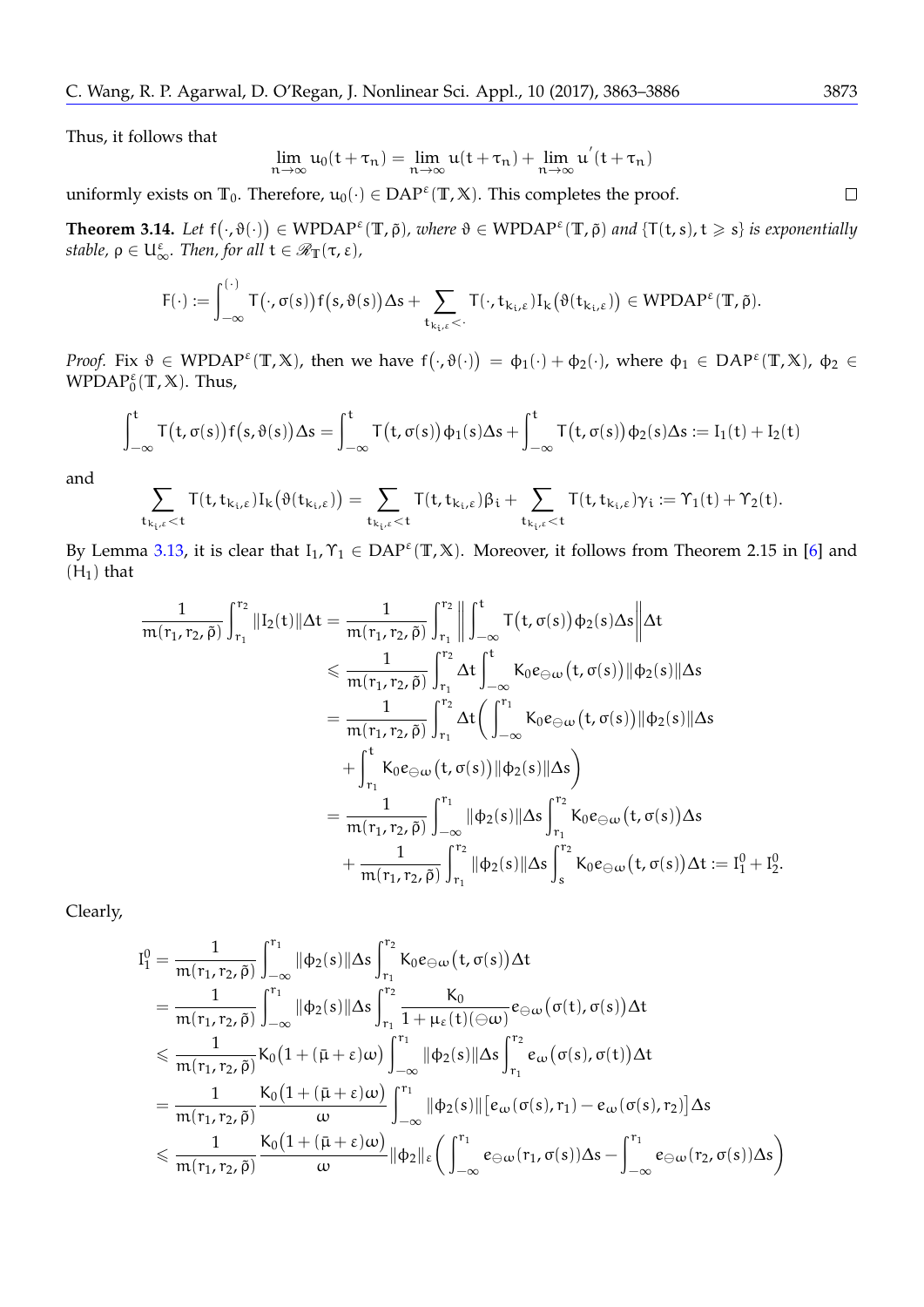$$
=\frac{1}{\mathfrak{m}(r_1,r_2,\tilde{\rho})}\frac{K_0\big(1+(\bar{\mu}+\epsilon)\omega\big)}{\omega}\frac{\|\varphi_2\|_{\epsilon}}{\ominus\omega}\big(e_{\ominus\omega}(r_1,-\infty)-e_{\ominus\omega}(r_1,r_1)\\-\,e_{\ominus\omega}(r_2,-\infty)+e_{\ominus\omega}(r_2,r_1)\big)\rightarrow 0\,\,\text{as}\,\,r_2-r_1:=D_r\rightarrow\infty,
$$

and

$$
\begin{aligned} I^0_2 &= \frac{1}{\mathfrak m(r_1,r_2,\tilde{\rho})} \int_{r_1}^{r_2} \Vert \varphi_2(s) \Vert \Delta s \int_s^{r_2} K_0 e_{\ominus \omega}\big(t,\sigma(s)\big) \Delta t \\ &= \frac{1}{\mathfrak m(r_1,r_2,\tilde{\rho})} \int_{r_1}^{r_2} \Vert \varphi_2(s) \Vert \Delta s \int_s^{r_2} \frac{1}{1+\mu_\epsilon(t)(\ominus \omega)} e_{\ominus \omega}\big(\sigma(t),\sigma(s)\big) \Delta t \\ &\leqslant \frac{1}{\mathfrak m(r_1,r_2,\tilde{\rho})} K_0 \big(1+(\bar{\mu}+\epsilon)\omega\big) \int_{r_1}^{r_2} \Vert \varphi_2(s) \Vert \Delta s \int_s^{r_2} e_{\omega}\big(\sigma(s),\sigma(t)\big) \Delta t \\ &= \frac{1}{\mathfrak m(r_1,r_2,\tilde{\rho})} \frac{K_0 \big(1+(\bar{\mu}+\epsilon)\omega\big)}{\omega} \int_{r_1}^{r_2} \Vert \varphi_2(s) \Vert \big[e_{\omega}(\sigma(s),s)-e_{\omega}(\sigma(s),r_2)\big] \Delta s \\ &\leqslant \frac{1}{\mathfrak m(r_1,r_2,\tilde{\rho})} \frac{K_0 \big(1+(\bar{\mu}+\epsilon)\omega\big)^2}{\omega} \int_{r_1}^{r_2} \Vert \varphi_2(s) \Vert \Delta s. \end{aligned}
$$

Since  $\phi_2 \in \text{WPDAP}_0^{\varepsilon}(\mathbb{T}, \rho)$ , we find that  $\lim_{D_r \to \infty} \frac{1}{m(r_1, r_2, \tilde{\rho})} \int_{r_1}^{r_2} ||\phi_2(s)||\Delta s = 0$ . Hence,  $\lim_{D_r \to \infty} I_2^0 = 0$ . It remains to show that  $\Upsilon_2 \in WPDAP_0^{\epsilon}(\mathbb{T}, \tilde{\rho})$ . For any  $D_r > 0$ , there exist  $i(r)$ ,  $j(r)$  such that

$$
t_{i(r)-1} < r_1 \leqslant t_{i(r)} < \ldots < t_{j(r)} \leqslant r_2 < t_{j(r)+1}.
$$

Since  $\gamma_i \in \text{WPDAP}_0^{\varepsilon}(\mathbb{Z}, \rho)$ ,  $M_{\gamma_i} = \sup_{i \in \mathbb{Z}} ||\gamma_i|| < \infty$ , and from the fact that for  $a \in \mathcal{R}_{\mathbb{T}}(\tau, \varepsilon)$ ,  $e_{\ominus \omega}(t, a) =$ <br> $(1 + \mu_{\varepsilon}(t)\omega)e_{\omega}(a, \sigma(t))$ , we find

$$
\begin{aligned}\n\frac{1}{\mathfrak{m}(r_1,r_2,\tilde{\rho})}\int_{r_1}^{r_2}\|\gamma_2(t)\|\Delta t &=\frac{1}{\mathfrak{m}(r_1,r_2,\tilde{\rho})}\int_{r_1}^{r_2}\Bigg\|\sum_{t_{k_{t},\epsilon}
$$

Since  $\gamma_i \in WPDAP_0^{\varepsilon}(\mathbb{Z}, \tilde{\rho})$ , and for  $D_r \to \infty$ ,  $m(r_1, r_2, \tilde{\rho}) \to \infty$ , we have

$$
\lim_{D_r\to\infty}\frac{1}{\mathfrak{m}(r_1,r_2,\tilde{\rho})}\sum_{k=i(r)}^{j(r)}\|\gamma_k\|=\lim_{D_r\to\infty}\frac{1}{\sum\limits_{k=i(r)}^{j(r)}\tilde{\rho}(t_k)\mu(t_k)}\sum_{k=i(r)}^{j(r)}\|\gamma_k\|=0.
$$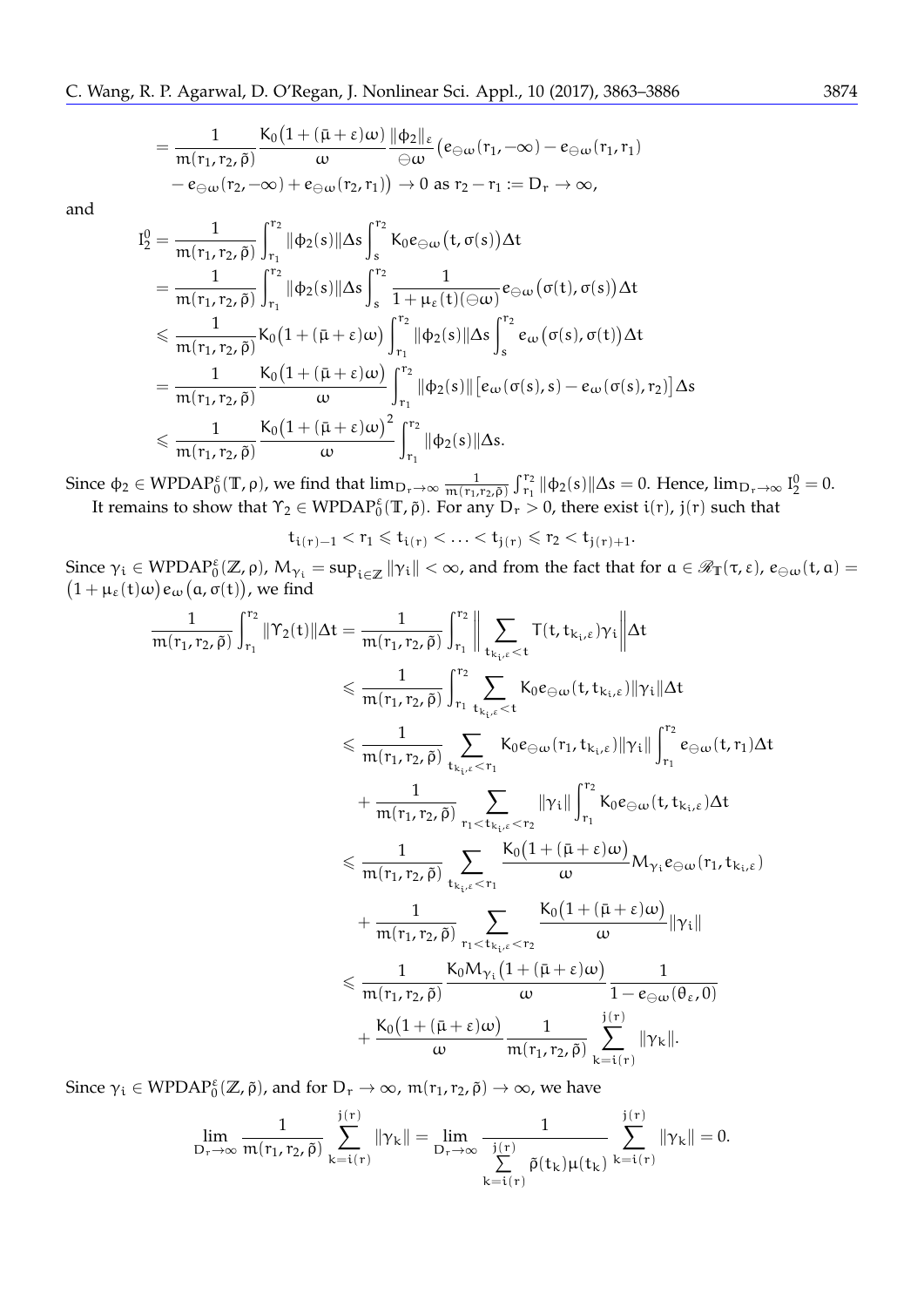Further, as  $D_r \rightarrow \infty$ , one has

$$
\frac{1}{\mathfrak{m}(\mathsf{r}_1,\mathsf{r}_2,\tilde{\rho})}\frac{\mathsf{K}_0\mathsf{M}_{\gamma_1}\big(1+(\bar{\mu}+\epsilon)\omega\big)}{\omega}\frac{1}{1-e_{\ominus\omega}(\theta_\epsilon,0)}\rightarrow 0.
$$

Hence, it follows that

$$
\lim_{D_r\to\infty}\frac{1}{\mathfrak{m}(r_1,r_2,\tilde{\rho})}\int_{r_1}^{r_2}||\Upsilon_2(t)||\Delta t=0.
$$

Thus,  $\sum_{\mathbf{t}_{k_i,\varepsilon} < \cdot} \mathsf{T}(\cdot, \mathbf{t}_{k_i,\varepsilon}) \mathsf{I}_k(\vartheta(\mathbf{t}_{k_i,\varepsilon})) \in \text{WPDAP}^{\varepsilon}(\mathbb{T}, \tilde{\rho})$ , and hence  $\mathsf{F}(\cdot) \in \text{WPDAP}^{\varepsilon}(\mathbb{T}, \tilde{\rho})$ . This completes the proof.  $\Box$ 

The first existence result is based on the Schauder fixed point theorem.

<span id="page-12-0"></span>**Theorem 3.15.** *Suppose conditions* (H1)*-*(H4) *hold. Then Eq.* [\(1.1\)](#page-1-0) *has a weighted pseudo double-almost periodic solution.*

*Proof.* Let  $\mathbb{D} = {\varphi \in WPDAP^{\varepsilon}(\mathbb{T}, \mathbb{X}) \cap \text{UPC}^{\varepsilon}(\mathbb{T}, \mathbb{X}) : ||\varphi||_{\varepsilon} \leq L_0}$ . Define an operator  $\Gamma$  on  $\mathbb{D}$  by

$$
\Gamma \phi = \int_{-\infty}^t T\big(t,\sigma(s)\big) f\big(s,\phi(s)\big) \Delta s + \sum_{t_{k_i,\epsilon} < t} T(t,t_{k_i,\epsilon}) I_k\big(\phi(t_{k_i,\epsilon})\big).
$$

We will show that Γ has a fixed point in D. From Theorem [3.14,](#page-10-0) it follows that for every  $\varphi \in D$ , Γϕ ∈ WPDAP<sup>ε</sup> (**T**, ρ).

Step 1. We will show that  $\|\Gamma \varphi\|_{\varepsilon} \leq L_0$ . For every  $\varphi \in \mathbb{D}$ , by  $(H_1)$  and  $(H_4)$ , we have

$$
\begin{aligned} \|\Gamma \phi(t)\| &= \left\|\int_{-\infty}^t T\big(t,\sigma(s)\big) f\big(s,\phi(s)\big) \Delta s + \sum_{t_{k_{i},\epsilon} < t} T(t,t_{k_{i},\epsilon}) I_k\big(\phi(t_{k_{i},\epsilon})\big) \right\| \\ & \quad \leqslant \int_{-\infty}^t K_0 e_{\ominus \omega}\big(t,\sigma(s)\big) \big\| f(s,\phi(s)\big) \Big\| \Delta s + \sum_{t_{k_{i},\epsilon} < t} K_0 e_{\ominus \omega}(t,t_{k_{i},\epsilon}) \big\| I_k\big(\phi(t_{k_{i},\epsilon})\big) \big\| \\ & \quad \leqslant H_{1L_0} K_0 \int_{-\infty}^t e_{\ominus \omega}\big(t,\sigma(s)\big) \Delta s + H_{2L_0} K_0 \sum_{t_{k_{i},\epsilon} < t} e_{\ominus \omega}(t,t_{k_{i},\epsilon}) \\ & \quad \leqslant \frac{H_{1L_0} K_0 \big(1 + (\bar{\mu} + \epsilon) \omega \big)}{\omega} H_{1L_0} + \frac{H_{2L_0} K_0}{1 - e_{\ominus \omega}(\theta_{\epsilon},0)} \leqslant L_0, \end{aligned}
$$

thus  $\|\Gamma \varphi\|_{\varepsilon} \leqslant L_0$ .

Step 2. We will show that for every  $\varphi \in \mathbb{D}$ ,  $\Gamma \varphi \in \text{UPC}^{\epsilon}(\mathbb{T}, \mathbb{X})$ .

Suppose  $\varphi \in \mathbb{D}$ ,  $t'$ ,  $t'' \in (t_{k_i,\varepsilon},t_{k_{i+1},\varepsilon})_{\mathscr{R}_{\mathbb{T}}(\tau,\varepsilon)}$ ,  $i \in \mathbb{Z}$ , by conditions (1) and (3) in Definition [3.8,](#page-7-0) we can easily see that for any  $\varepsilon^* > \varepsilon > 0$ , there exists  $\delta_0 > 0$  such that  $0 < t' - t'' < \delta_0 = \frac{\varepsilon^* \omega}{2V_0 (1 + (\bar{\varepsilon}) + \bar{\varepsilon})}$  $3K_0(1+(\bar{\mu}+\epsilon)\omega)H_{1L_0}$ implies

$$
\|T(t^{'},t^{''})-I\|<\text{min}\left\{\frac{\epsilon^{*}\omega}{3K_{0}\big(1+(\bar{\mu}+\epsilon)\omega\big)H_{1L_{0}}},\frac{\epsilon^{*}(1-e_{\ominus\omega}(\theta_{\epsilon},0))}{3H_{2L_{0}}K_{0}}\right\}.
$$

Thus, we have

$$
\|\Gamma \phi(t^{'}) - \Gamma \phi(t^{''})\| = \bigg\|\int_{-\infty}^{t^{'}} T\big(t^{'}, \sigma(s)\big)f\big(s, \phi(s)\big) \Delta s - \int_{-\infty}^{t^{''}} T\big(t^{''}, \sigma(s)\big)f\big(s, \phi(s)\big) \Delta s \\ + \sum_{t_{k_{i},\epsilon} < t^{'}} T\big(t^{'}, s\big) I_{k}\big(\phi(t_{k_{i},\epsilon})\big) - \sum_{t_{k_{i},\epsilon} < t^{''}} T\big(t^{''}, t_{k_{i},\epsilon}\big) I_{k}\big(\phi(t_{k_{i},\epsilon})\big)\bigg\|
$$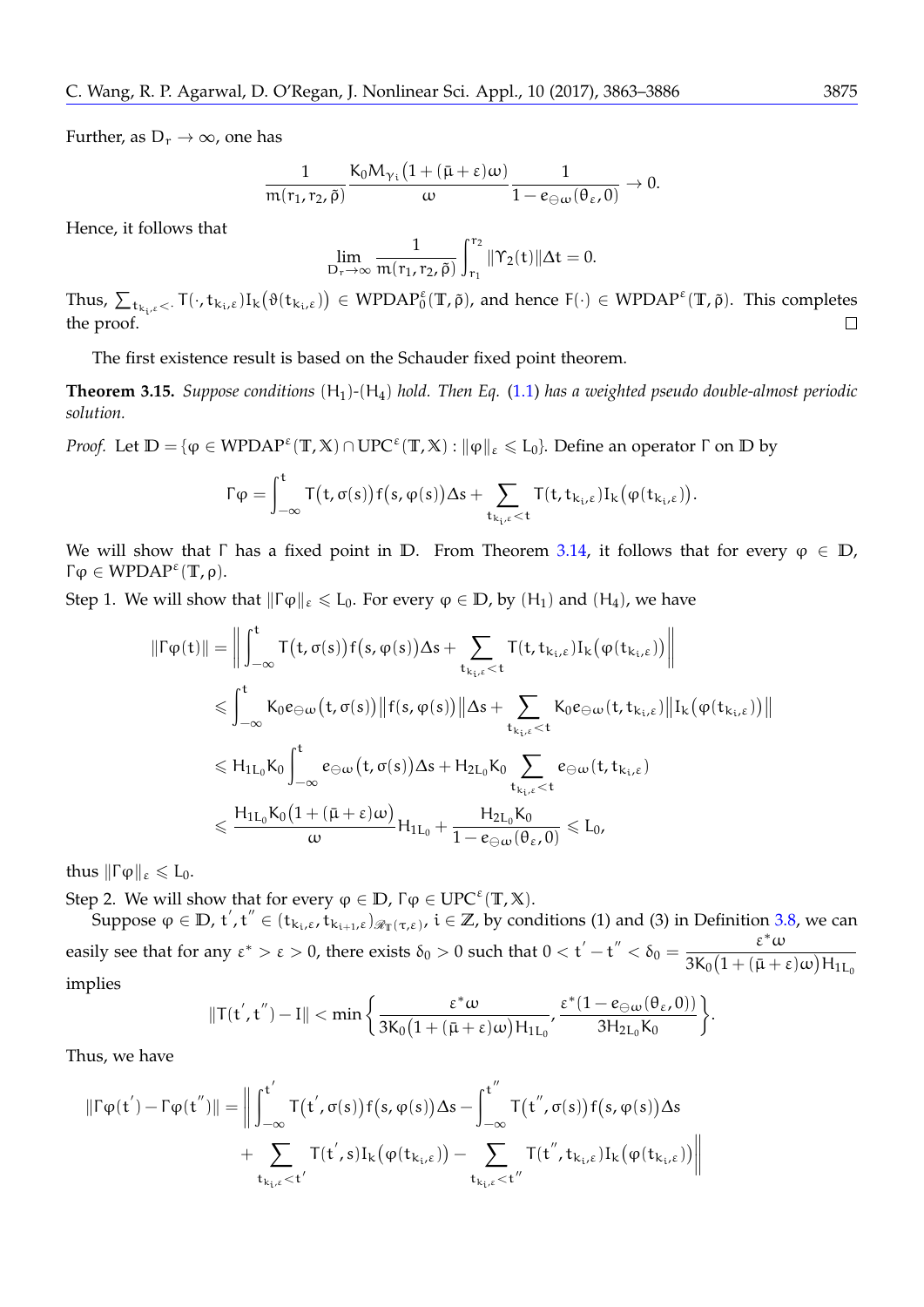$$
\leq \left\| \int_{-\infty}^{t''} \left[T(t',\sigma(s)) - T(t'',\sigma(s))\right] f(s,\phi(s)) \Delta s \right\| + \left\| \int_{t''}^{t'} T(t',\sigma(s)) f(s,\phi(s)) \Delta s \right\| \n+ \left\| \sum_{t_{k_{i},\epsilon} < t''} \left[T(t',t_{k_{i},\epsilon}) - T(t'',t_{k_{i},\epsilon})\right] I_{k}(\phi(t_{k_{i},\epsilon})) \right\| \n\leq \int_{-\infty}^{t''} \left\|T(t'',\sigma(s))\right\| \left\|T(t',t'') - I\right\| \left\|f(s,\phi(s))\right\| \Delta s + \int_{t''}^{t'} \left\|T(t',\sigma(s))\right\| \left\|f(s,\phi(s))\right\| \Delta s \n+ \sum_{t_{k_{i},\epsilon} < t''} \left\|T(t'',t_{k_{i},\epsilon})\right\| \left\|T(t',t'') - I\right\| \left\|I_{k}(\phi(t_{k_{i},\epsilon}))\right\| \n\leq K_{0}H_{1L_{0}} \frac{\epsilon^{*}\omega}{3K_{0}(1 + (\bar{\mu} + \epsilon)\omega)H_{1L_{0}}}\int_{-\infty}^{t''} \epsilon_{\ominus\omega}(t'',\sigma(s)) \Delta s \n+ H_{1L_{0}}K_{0} \frac{1 + (\bar{\mu} + \epsilon)\omega}{\omega} \frac{\epsilon^{*}\omega}{3H_{1L_{0}}K_{0}(1 + (\bar{\mu} + \epsilon)\omega)} \n+ H_{2L_{0}}K_{0} \frac{\epsilon^{*}(1 - \epsilon_{\ominus\omega}(\theta_{\epsilon},0))}{3H_{2L_{0}}K_{0}} \sum_{t_{k_{i},\epsilon} < t''} \epsilon_{\ominus\omega}(t'',t_{k_{i},\epsilon}) < \frac{\epsilon^{*}}{3} + \frac{\epsilon^{*}}{3} + \frac{\epsilon^{*}}{3} = \epsilon^{*},
$$

which shows that Γϕ ∈ UPC<sup>ε</sup> (**T**, **X**). Hence, Γ**D** ⊆ **D**.

Step 3. We will show that Γ is continuous.

Let  $\{\varphi_n\} \subset \mathbb{D} \subset \mathbb{PC}^{\varepsilon}_{\rm rd}(\mathbb{T}, \mathbb{X}), \varphi_n \to \varphi$  in  $\mathbb{PC}^{\varepsilon}_{\rm rd}(\mathbb{T}, \mathbb{X})$  as  $n \to \infty$ . Then, we can find a bounded subset  $K \subseteq \Omega$  such that  $\varphi(\mathscr{R}_{\mathbb{T}}(\tau,\epsilon)) \subseteq K$ ,  $n \in \mathbb{N}$ . By  $(H_2)$ , for any  $\epsilon^* > 0$ , there exists  $\delta_{\epsilon^*} > 0$  such that  $x, y \in K$ and  $\|{\mathsf x} - {\mathsf y}\| < \delta_{\varepsilon^*}'$  implies that

$$
||f(t,x)-f(t,y)|| < \epsilon^* \text{ for all } t \in \mathscr{R}_T(\tau,\epsilon),
$$

and

$$
\|I_k(x)-I_k(y)\|<\epsilon^* \ \ \text{for all}\ k\in\mathbb{Z}.
$$

For the above  $\delta_{\varepsilon^*}'$ , there exists  $\mathfrak{n}_0$  such that  $\|\varphi_\mathfrak{n}(\mathsf{t}) - \varphi(\mathsf{t})\| < \delta_{\varepsilon^*}'$  for  $\mathfrak{n} > \mathfrak{n}_0$  and  $\mathsf{t} \in \mathscr{R}_{\mathbb{T}}(\tau,\varepsilon)$ , thus for  $n > n_0$ , we have

$$
\big\|f\big(t,\phi_n(t)\big)-f\big(t,\phi(t)\big)\big\|<\epsilon^* \ \ \text{for all}\ t\in\mathscr{R}_\mathbb{T}(\tau,\epsilon),
$$

and

$$
\big\|I_k\big(\phi_n(t_{k_i,\epsilon})\big)-I_k\big(\phi(t_{k_i,\epsilon})\big)\big\|<\epsilon^* \text{ for all } i\in\mathbb{Z}.
$$

Hence,

$$
\|\Gamma \varphi_n(t) - \Gamma \varphi(t)\| = \Big\| \int_{-\infty}^t T\big(t, \sigma(s)\big) \big[ f\big(s, \varphi_n(s)\big) - f\big(s, \varphi(s)\big) \big] \Delta s
$$
  
+ 
$$
\sum_{t_{k_i,\varepsilon} < t} T\big(t, t_{k_i,\varepsilon}\big) \big[ I_k\big(\varphi_n(t_{k_i,\varepsilon})\big) - I_k\big(\varphi(t_{k_i,\varepsilon})\big) \big] \Big\|
$$
  

$$
\leqslant \int_{-\infty}^t K_0 e_{\ominus \omega}(t, \sigma(s)) \big\| f\big(s, \varphi_n(s)\big) - f\big(s, \varphi(s)\big) \big\| \Delta s
$$
  
+ 
$$
\sum_{t_{k_i,\varepsilon} < t} K_0 e_{\ominus \omega}(t, t_{k_i,\varepsilon}) \big\| I_k\big(\varphi_n(t_{k_i,\varepsilon})\big) - I_k\big(\varphi(t_{k_i,\varepsilon})\big) \Big\|
$$
  

$$
\leqslant \left[ \frac{K_0\big(1 + (\bar{\mu} + \varepsilon)\omega\big)}{\omega} + \frac{K_0}{1 - e_{\ominus \omega}(\theta_{\varepsilon}, 0)} \right] \varepsilon^*,
$$

from which it follows that Γ is continuous.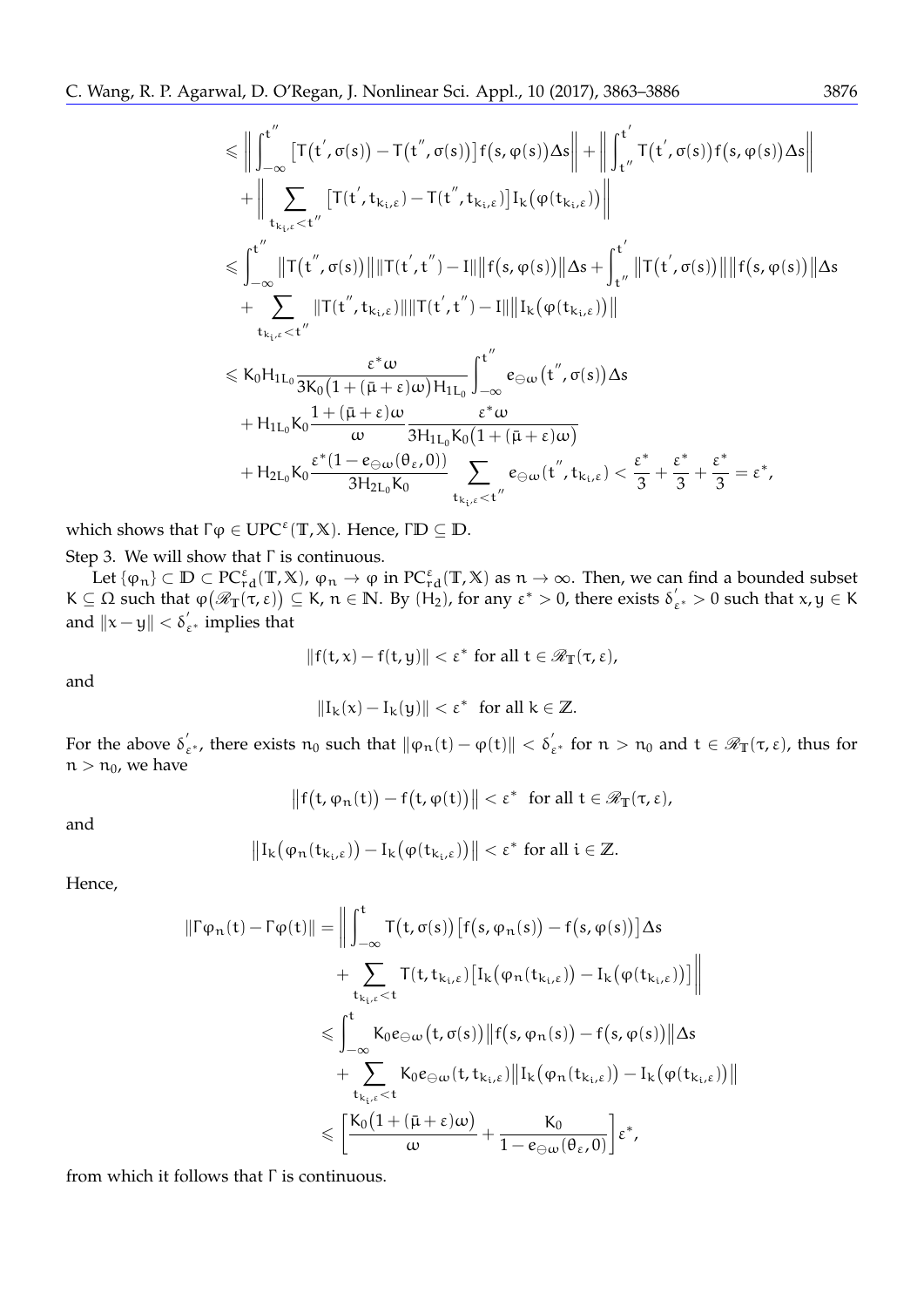By condition (3) in Definition [3.8,](#page-7-0) for any  $\varepsilon^* > \varepsilon > 0$ , there exists  $\eta_{\varepsilon^*} > 0$ , such that  $|t - s| < \eta_{\varepsilon^*}$  implies  $\|\mathsf{T}(\mathsf{t}, s) - \mathsf{I}\|_{\mathsf{B}(\mathbb{X})} < \varepsilon^*$ . Hence, we find that for  $0 < |\mathsf{t} - s| < \eta_{\varepsilon^*}$ ,  $\mathsf{T}(\mathsf{t}, s)$  is a bounded linear operator in **X**. From  $(H_3)$ , i.e., **X** is a finite dimensional Banach space,  $T(t, s)$  is compact. Let  $||T(t, s)||_{B(X)} \le N_0$  for  $0 < t-t_c < \eta_{\varepsilon^*}$ , where

$$
\eta_{\epsilon^*}=\text{min}\, \bigg\{\frac{\omega\epsilon^*}{2N_0K_0H_{1L_0}\big(1+(\bar{\mu}+\epsilon)\omega\big)},\, \frac{(1-e_{\ominus\omega}(\theta_\epsilon,0))\epsilon^*}{2N_0K_0C_{2L_0}}\bigg\}.
$$

For  $t \in \mathcal{R}_T(\tau, \varepsilon)$ , we define

$$
\begin{aligned} \Gamma_{t_c} \phi(t) &= \int_{-\infty}^{t_c} T\big(t, \sigma(s)\big) f\big(s, \phi(s)\big) \Delta s + \sum_{t_{k_i, \epsilon} < t_c} T\big(t, t_{k_i, \epsilon}\big) I_k\big(\phi(t_{k_i, \epsilon})\big) \\ &= T(t, t_c) \bigg[ \int_{-\infty}^{t_c} T\big(t_c, \sigma(s)\big) f\big(s, \phi(s)\big) \Delta s + \sum_{t_{k_i, \epsilon} < t_c} T\big(t_c, t_{k_i, \epsilon}\big) I_k\big(\phi(t_{k_i, \epsilon})\big) \bigg] = T(t, t_c) \Gamma \phi(t_c), \end{aligned}
$$

and then we have

$$
\Gamma \varphi(t) - \Gamma_{t_c} \varphi(t) = \int_{-\infty}^{t} T(t, \sigma(s)) f(s, \varphi(s)) \Delta s + \sum_{t_{k_{i},\epsilon} < t} T(t, t_{k_{i},\epsilon}) I_k(\varphi(t_{k_{i},\epsilon}))
$$
  

$$
- \int_{-\infty}^{t_c} T(t, \sigma(s)) f(s, \varphi(s)) \Delta s + \sum_{t_{k_{i},\epsilon} < t_c} T(t, t_{k_{i},\epsilon}) I_k(\varphi(t_{k_{i},\epsilon}))
$$
  

$$
= T(t, t_c) \Big[ \int_{-\infty}^{t_c} T(t_c, \sigma(s)) f(s, \varphi(s)) \Delta s + \sum_{t_{k_{i},\epsilon} < t_c} T(t_c, t_{k_{i},\epsilon}) I_k(\varphi(t_{k_{i},\epsilon}))
$$
  

$$
+ \int_{t_c}^{t} T(t, \sigma(s)) f(s, \varphi(s)) \Delta s + \sum_{t_c < t} T(t, t_{k_{i},\epsilon}) I_k(\varphi(t_{k_{i},\epsilon}))
$$
  

$$
- \int_{-\infty}^{t_c} T(t_c, \sigma(s)) f(s, \varphi(s)) \Delta s + \sum_{t_{k_{i},\epsilon} < t_c} T(t_c, t_{k_{i},\epsilon}) I_k(\varphi(t_{k_{i},\epsilon})) \Big]
$$
  

$$
= T(t, t_c) \Gamma_0 \varphi(t),
$$

where  $\Gamma_0 \varphi(t) = \int_{t_c}^t T(t, \sigma(s)) f(s, \varphi(s)) \Delta s + \sum_{t_c < t} T(t, t_{k_i, \varepsilon}) I_k(\varphi(t_{k_i, \varepsilon}))$ . Since  $\{\Gamma \varphi(t_c) : \varphi \in \mathbb{D}\}\)$  is bounded and T(t, t<sub>c</sub>) is compact, {T(t, t<sub>c</sub>)Γ $\phi$ (t<sub>c</sub>) :  $\phi \in \mathbb{D}$ } is a relatively compact subset of X. Further, we have

$$
\begin{aligned} \left\|\Gamma \phi(t)-\Gamma_{t_c}\phi(t)\right\| &= \left\|\int_{t_c}^t T\big(t,\sigma(s)\big)f\big(s,\phi(s)\big)\Delta s + \sum_{t_c < t} T(t,t_{k_{\text{t}},\epsilon})I_k\big(\phi(t_{k_{\text{t}},\epsilon})\big)\right\| \|T(t,t_c)\|_{B\left(\mathbb{X}\right)} \\ &\leqslant \left[\frac{K_0 H_{1L_0}\big(1+(\bar{\mu}+\epsilon)\omega\big)}{\omega}\int_{t_c}^t e_{\ominus \omega}\big(t,\sigma(s)\big)\Delta s + K_0 H_{2L_0}\sum_{t_c < t} e_{\ominus \omega}(t,t_{k_{\text{t}},\epsilon})\right] \|T(t,t_c)\|_{B\left(\mathbb{X}\right)} \\ &\leqslant \left[\frac{N_0 K_0 H_{1L_0}\big(1+(\bar{\mu}+\epsilon)\omega\big)}{\omega} + \frac{N_0 K_0 H_{2L_0}}{1-e_{\ominus \omega}(\theta_{\epsilon},0)}\right]\eta < \frac{\epsilon^*}{2} + \frac{\epsilon^*}{2} = \epsilon^*. \end{aligned}
$$

Thus,  $D_t = \{\Gamma \varphi(t), \varphi \in D\}$  is a relatively compact subset of X for each  $t \in \mathcal{R}_T(\tau, \varepsilon)$ .

By Step 2, we find that  $\{\Gamma \varphi : \varphi \in \mathbb{D}\}$  is equicontinuous at each interval  $(t_{k_i,\varepsilon},t_{k_{i+1},\varepsilon})_{\mathscr{R}_{\mathbb{T}}(\tau,\varepsilon)}, i \in \mathbb{Z}$ . Further, since  $\{\Gamma \varphi : \varphi \in \mathbb{D}\} \subset PC^{\varepsilon}_{h_0}(\mathbb{T}, \mathbb{X})$ , it is a relatively compact set, and hence  $\Gamma$  is a compact operator. Since **D** is a closed convex set, it follows from the Schauder fixed point theorem that Γ has a fixed point  $\varphi$  in  $\mathbb{D}$ . This fixed point  $\varphi$  satisfies the integral equation

$$
\phi(t)=\int_{-\infty}^t T\big(t,\sigma(s)\big)\Delta s+\sum_{t_{k_t,\epsilon}
$$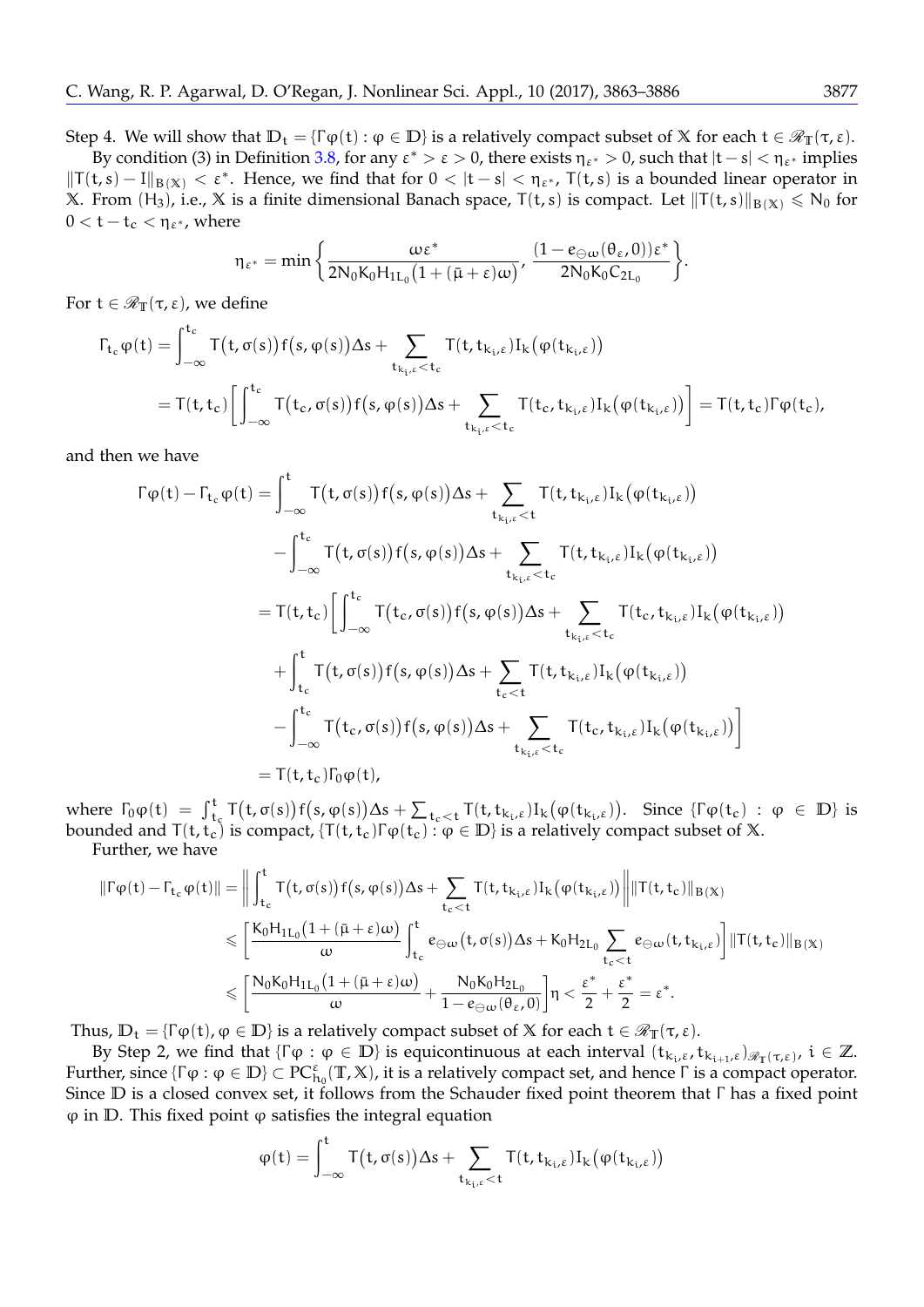for all  $t \in \mathscr{R}_{\mathbb{T}}(\tau,\epsilon)$ . For fixed  $t^* \in \mathscr{R}_{\mathbb{T}}(\tau,\epsilon)$ ,  $t^* \neq t_{k_i,\epsilon}$ ,  $i \in \mathbb{Z}$ , we have

$$
\phi(t^*)=\int_{-\infty}^{t^*}T\big(t^*,\sigma(s)\big)f\big(s,\phi(s)\big)\Delta s+\sum_{t_{k_{t},\epsilon}
$$

Since the family  $\{A(t): t\in \mathscr{R}_{\mathbb{T}}(\tau,\epsilon)\}$  of operators in  $\mathbb X$  generates an exponentially stable evolution system  $\{T(t, s) : t \geq s, t, s \in \mathcal{R}_T(\tau, \varepsilon)\}\)$ , we find

$$
\varphi(t) = \int_{-\infty}^{t} T(t, \sigma(s)) f(s, \varphi(s)) \Delta s + \sum_{t_{k_{i},\epsilon} < t} T(t, t_{k_{i},\epsilon}) I_{k}(\varphi(t_{k_{i},\epsilon}))
$$
\n
$$
= \int_{-\infty}^{t^{*}} T(t, \sigma(s)) f(s, \varphi(s)) \Delta s + \sum_{t_{k_{i},\epsilon} < t^{*}} T(t, t_{k_{i},\epsilon}) I_{k}(\varphi(t_{k_{i},\epsilon}))
$$
\n
$$
+ \int_{t^{*}}^{t} T(t, \sigma(s)) f(s, \varphi(s)) \Delta s + \sum_{t^{*} < t_{k_{i},\epsilon} < t} T(t, t_{k_{i},\epsilon}) I_{k}(\varphi(t_{k_{i},\epsilon}))
$$
\n
$$
= T(t, t^{*}) \varphi(t^{*}) + \int_{t^{*}}^{t} T(t, \sigma(s)) f(s, \varphi(s)) \Delta s + \sum_{t^{*} < t_{k_{i},\epsilon} < t} T(t, t_{k_{i},\epsilon}) I_{k}(\varphi(t_{k_{i},\epsilon})).
$$

Therefore,  $\varphi$  is a weighted piecewise pseudo double-almost periodic mild solution for Eq. [\(1.1\)](#page-1-0) on an almost-complete closedness time scale **T**. This completes the proof.  $\Box$ 

The following existence result is based on the contraction principle.

<span id="page-15-0"></span>**Theorem 3.16.** *Assume the following conditions hold:*

 $(A_1)$  The family  $\{A(t): t \in \mathscr{R}_{\mathbb{T}}(\tau, \varepsilon)\}$  of operators in X generates an exponentially stable evolution system  $\{T(t, s): t \geq s, t, s \in \mathcal{R}_T(\tau, \varepsilon)\}\$ , *i.e., there exist*  $K_0 > 1$  *and*  $\omega > 0$  *such that* 

$$
\|T(t,s)\|_{B(\mathbb{X})}\leqslant K_0e_{\ominus\omega}(t,s),\,\,t\geqslant s,
$$

and for any  $\varepsilon_2>\varepsilon_1>0$ , there exists a relatively dense set  $\bar{\bm{\mathsf{T}}} \subset \Pi_{\varepsilon_1}$  such that if  $\bm{\tau} \in \bar{\bm{\mathsf{T}}}$ , then

$$
\|T(t+\tau,s+\tau)-T(t,s)\|_{B(\mathbb{X})}<\epsilon_2e_{\ominus\omega}(t,s),\,\,t\geqslant s,\,t,s\in\mathscr{R}_\mathbb{T}(\tau,\epsilon_1);
$$

 $(A_2)$   $f \in WPDAP^{\varepsilon}(\mathbb{T} \times \Omega, \tilde{\rho})$ , and f satisfies the Lipschitz condition with respect to the second argument, i.e.,

$$
\|f(t,x)-f(t,y)\|\leqslant L_1\|x-y\|,\,\,t\in \mathscr{R}_\mathbb{T}(\tau,\epsilon),\,x,y\in\Omega;
$$

 $(A_3)$  I<sub>k</sub> is a weighted pseudo-almost periodic sequence, and there exists a number  $L_2 > 0$  such that

$$
\|I_k(x)-I_k(y)\|\leqslant L_2\|x-y\|
$$

*for all*  $x, y \in \Omega$ ,  $k \in \mathbb{Z}$ *.* 

*Further, assume that*

$$
\frac{K_0L_1\big(1+(\bar{\mu}+\epsilon)\omega\big)}{\omega}+\frac{K_0L_2}{1-e_{\ominus\omega}(\theta_\epsilon,0)}<1,
$$

 $w$ here  $\bar{\mu} = \sup_{t\in\mathbb{T}}\mu$  and  $e_{\ominus\omega}(\theta_\varepsilon,0) := \sup_{t\in\mathbb{Z}}e_{\ominus\omega}(t_{k_{i+1},\varepsilon},t_{k_i,\varepsilon})$ . Then, Eq. [\(1.1\)](#page-1-0) has a weighted pseudo *double-almost periodic solution.*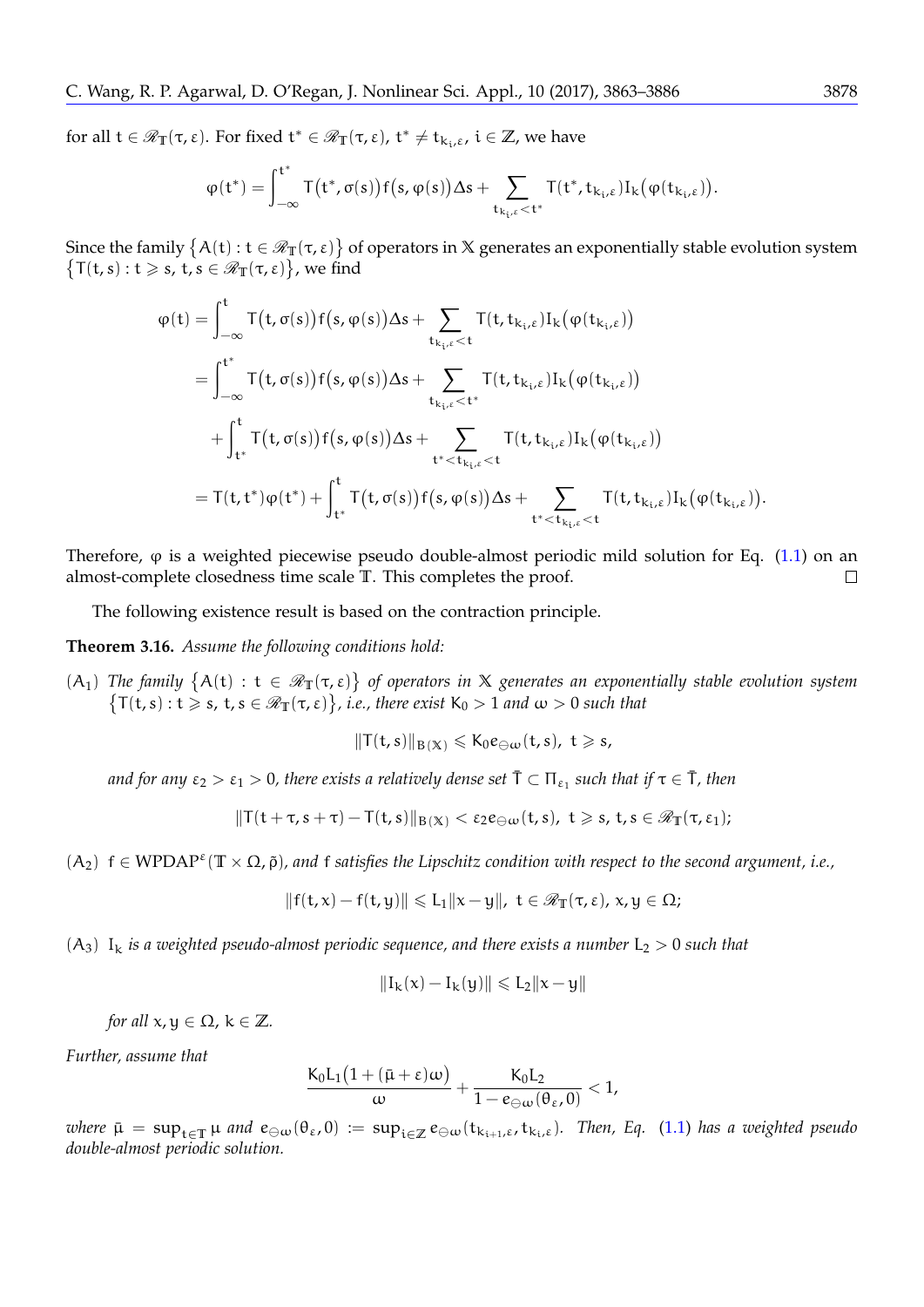*Proof.* Define the operator  $\Gamma$  on WPDAP<sup>ε</sup>( $\mathbb{T}, \tilde{\rho}$ ) ∩ UPC<sup>ε</sup>( $\mathbb{T}, \mathbb{X}$ ) as in the proof of Theorem [3.15.](#page-12-0) For  $\varphi \in$  $WPDAP^{\epsilon}(\mathbb{T}, \tilde{\rho}) \cap \overline{UPC}^{\epsilon}(\mathbb{T}, \mathbb{X})$ , by  $(A_2)$  and  $(A_3)$ , we have

$$
\big\|f\big(t,\phi(t)\big)\big\|\leqslant \big\|f\big(t,\phi(t)\big)-f(t,0)\big\|+\|f(t,0)\|\leqslant L_1\|\phi(t)\|+\|f(t,0)\|,
$$

and

$$
\big\|I_k\big(\phi(t_{k_i,\epsilon})\big)\big\|\leqslant \big\|I_k\big(\phi(t_{k_i,\epsilon})\big)-I_i(0)\big\|\leqslant L_2\|\phi(t_{k_i,\epsilon})\|+\|I_k(0)\|.
$$

Thus,  $f(\cdot,\varphi(\cdot)) \in PC_{rd}^{\varepsilon}(\mathbb{T},\mathbb{X})$  and  $I_k(\varphi(t_{k_i,\varepsilon}))$  is a bounded sequence. Therefore, it follows from the **proof of Theorem [3.15](#page-12-0) that Γ** $\phi \in \text{WPDAP}^{\varepsilon}(\mathbb{T}, \tilde{\rho}) \cap \text{UPC}^{\varepsilon}(\mathbb{T}, \mathbb{X})$ **. Hence, Γ** $(\text{WPDAP}^{\varepsilon}(\mathbb{T}, \tilde{\rho}) \cap \text{UPC}^{\varepsilon}(\mathbb{T}, \mathbb{X}))$  **⊂** WPDAP<sup>ε</sup> (**T**, ˜ρ) ∩ UPC<sup>ε</sup> (**T**, **X**). It suffices now to show that the operator Γ has a fixed point in WPDAP<sup>ε</sup>  $(T, \tilde{\rho}) \cap \text{UPC}^{\epsilon}(T, X)$ . For  $\varphi_1, \varphi_2 \in \text{WPDAP}^{\epsilon}(T, \tilde{\rho}) \cap \text{UPC}^{\epsilon}(T, X)$ , we have

$$
\|\Gamma \varphi_1(t) - \Gamma \varphi_2(t)\| = \Big\| \int_{-\infty}^t T\big(t, \sigma(s)\big) \big[ f\big(s, \varphi_1(s)\big) - f\big(s, \varphi_2(s)\big) \big] \Delta s
$$
  
+ 
$$
\sum_{t_{k_i,\varepsilon} < t} T\big(t, t_{k_i,\varepsilon}\big) \big[ I_k\big(\varphi_1(t_{k_i,\varepsilon})\big) - I_k\big(\varphi_2(t_{k_i,\varepsilon})\big) \big] \Big\|
$$
  

$$
\leqslant \int_{-\infty}^t K_0 e_{\ominus \omega}(t, \sigma(s)) \| f(s, \varphi_1(s)) - f(s, \varphi_2(s)) \| \Delta s
$$
  
+ 
$$
\sum_{t_{k_i,\varepsilon} < t} K_0 e_{\ominus \omega}(t, t_{k_i,\varepsilon}) \| I_k\big(\varphi_1(t_{k_i,\varepsilon})\big) - I_k\big(\varphi_2(t_{k_i,\varepsilon})\big) \Big\|
$$
  

$$
\leqslant \int_{-\infty}^t K_0 e_{\ominus \omega}(t, \sigma(s)) L_1 \|\varphi_1(s) - \varphi_2(s) \| \Delta s
$$
  
+ 
$$
\sum_{t_{k_i,\varepsilon} < t} K_0 e_{\ominus \omega}(t, t_{k_i,\varepsilon}) L_2 \|\varphi_1(t_{k_i,\varepsilon}) - \varphi_2(t_{k_i,\varepsilon}) \|
$$
  

$$
\leqslant \left[ \frac{K_0 L_1 \big(1 + (\bar{\mu} + \varepsilon) \omega \big)}{\omega} + \frac{K_0 L_2}{1 - e_{\ominus \omega}(\theta_{\varepsilon}, 0)} \right] \|\varphi_1 - \varphi_2\|.
$$

Since  $\frac{K_0 L_1 (1 + (\bar{\mu} + \varepsilon) \omega)}{m}$  $\frac{-(\bar{\mu}+\varepsilon)\omega)}{\omega}+\frac{K_0L_2}{1-e_{\ominus\omega}(0)}$  $\frac{1}{1 - e_{\Theta}(\Theta_{\varepsilon}, 0)}$  < 1,  $\Gamma$  is a contradiction. Hence,  $\Gamma$  has a fixed point in WPDAP<sup> $\epsilon$ </sup>(T,  $\tilde{\rho}$ ) ∩ UPC<sup> $\epsilon$ </sup>(T, X). Thus Eq. [\(1.1\)](#page-1-0) has a weighted pseudo double-almost periodic solution. This completes the proof.  $\Box$ 

<span id="page-16-0"></span>Finally, we investigate the stability of a weighted pseudo double-almost periodic solution for Eq. [\(1.1\)](#page-1-0). **Theorem 3.17.** *Suppose the conditions of Theorem [3.16](#page-15-0) hold. Assume further that*  $(\ominus \omega) \oplus p < 0$ *, where*  $p =$  $\mathsf{K}_0\mathsf{L}_1\big(1+(\bar{\mu}+\varepsilon)\omega\big)$ ,  $\bar{\mu}=\sup_{\mathsf{t}\in\mathbb{T}}\mu(\mathsf{t})$ . Then, Eq. [\(1.1\)](#page-1-0) has an exponentially stable weighted pseudo double-almost *periodic mild solution.*

*Proof.* By Theorem [3.16,](#page-15-0) we know that Eq. [\(1.1\)](#page-1-0) has a weighted piecewise pseudo double-almost periodic mild solution  $u(t)$ , and in integral form can be written as:

$$
u(t)=T(t,s_0)u(s_0)+\int_{s_0}^t T\big(t,\sigma(s)\big)f\big(s,u(s)\big)\Delta s+\sum_{s_0
$$

where  $t > s_0$ ,  $s_0 \neq t_{k_i,\varepsilon}$ ,  $i \in \mathbb{Z}$ .

Let  $u(t) = u(t, s_0)$  and  $v(t) = v(t, s_0)$  be two solutions of Eq. [\(1.1\)](#page-1-0), then

$$
u(t)=T(t,s_0)u(s_0)+\int_{s_0}^t T\big(t,\sigma(s)\big)f\big(s,u(s)\big)\Delta s+\sum_{s_0
$$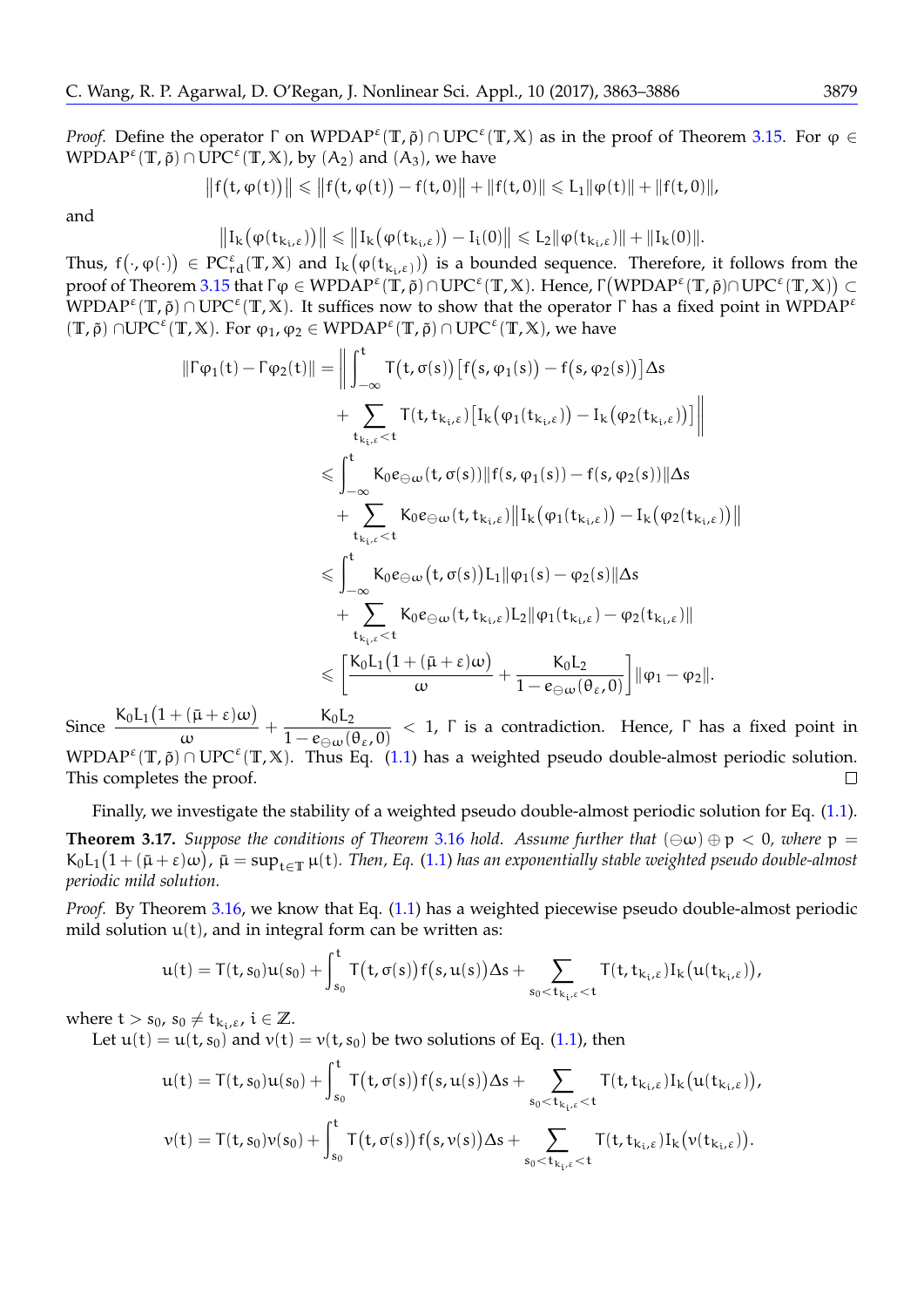Thus, it follows that

$$
||u(t)-v(t)|| \leq ||T(t,s_0)[u(s_0)-v(s_0)]|| + \left\| \int_{s_0}^t T(t,\sigma(s)) [f(s,u(s)) - f(s,v(s))] \Delta s \right\| + \left\| \sum_{s_0 < t_{k_i,\epsilon} < t} T(t,t_{k_i,\epsilon}) [I_k(u(t_{k_i,\epsilon})) - I_k(v(t_{k_i,\epsilon}))] \right\| \leq ||T(t,s_0)|| ||u(s_0)-v(s_0)|| + \int_{s_0}^t ||T(t,\sigma(s))||||f(s,u(s)) - f(s,v(s))|| \Delta s + \sum_{s_0 < t_{k_i,\epsilon} < t} ||T(t,t_{k_i,\epsilon})|| ||[I_k(u(t_{k_i,\epsilon})) - I_k(v(t_{k_i,\epsilon}))]] || < K_0 e_{\ominus \omega}(t,s_0)||u(s_0)-v(s_0)|| + \int_{s_0}^t K_0 L_1 e_{\ominus \omega}(t,\sigma(s)) ||u(s)-v(s)|| \Delta s + \sum_{s_0 < t_{k_i,\epsilon} < t} K_0 L_2 e_{\ominus \omega}(t,t_{k_i,\epsilon}) ||u(t_{k_i,\epsilon}) - v(t_{k_i,\epsilon})||.
$$

Let  $y(t) = ||u(t) - v(t)||e_{\omega}(t, t_0)$ , so that the above inequality can be written as

$$
y(t) \leqslant K_0 y(s_0) + K_0 L_1 \big(1+(\bar\mu+\epsilon)\omega \big) \int_{s_0}^t y(s) \Delta s + K_0 L_2 \sum_{s_0 < t_{k_t,\epsilon} < t} y(t_{k_t,\epsilon}).
$$

Now, from Gronwall-Bellman's inequality on time scales, we have

$$
y(t)\leqslant K_0y(s_0)\prod_{s_0
$$

which is the same as

$$
\|u(t)-\nu(t)\|\leqslant K_0\|u(s_0)-\nu(s_0)\|\prod_{s_0
$$

Hence, Eq. [\(1.1\)](#page-1-0) has an exponentially stable weighted pseudo double-almost periodic mild solution. This completes the proof.  $\Box$ 

# <span id="page-17-0"></span>**4. Applications**

Here we propose some new dynamic models based on ACCTS in the real world, and some practical applications of our main results will be provided, which indicate that this theory works well, and not only unifies continuous and discrete situations, but also includes the situations "in between" in a broader sense. The models established on ACCTS are more suitable for precisely describing the reality with the law of almost cycle in practice.

The first application is to investigate the existence and stability of weighted pseudo double-almost periodic solutions of **IBVP** for a ∆-partial dynamic equation.

**Application 4.1.** Let T be an almost-complete closedness time scale with  $\bar{\mu} < \frac{5}{2}$  $\frac{3}{3}$  and  $\mu \in PC_{rd}^{\varepsilon}(\mathbb{T} \times$  $[0, \pi]$ <sub>T</sub>, R). Consider the following impulsive partial dynamic equation:

<span id="page-17-1"></span>
$$
\begin{cases}\n\frac{\partial}{\partial_{1}t}u(t,x) = \frac{\partial^{2}}{\partial_{2}x^{2}}u(t,x) + \frac{1}{180}(\sin t + \sin \sqrt{2}t + g(t))\cos u(t,x), \\
t \in (\mathcal{R}_{T}(\tau,\epsilon)) \setminus \cup \mathfrak{B}^{\epsilon}, x \in [t_{k_{i_{1}},\epsilon}, t_{k_{i_{2}},\epsilon}]_{\mathcal{R}_{T}(\tau,\epsilon)}, i_{1}, i_{2} \in \mathbb{Z}, \\
\Delta u(t_{k_{i},\epsilon},x) = \beta_{k}u(t_{k_{i},\epsilon},x), i \in \mathbb{Z}, x \in [t_{k_{i_{1}},\epsilon}, t_{k_{i_{2}},\epsilon}]_{\mathcal{R}_{T}(\tau,\epsilon)}, t_{k_{i},\epsilon} \in \cup \mathfrak{B}^{\epsilon}, \\
u(t, t_{k_{i_{1}},\epsilon}) = u(t, t_{k_{i_{2}},\epsilon}) = \epsilon, t \in \mathcal{R}_{T}(\tau,\epsilon),\n\end{cases}
$$
\n(4.1)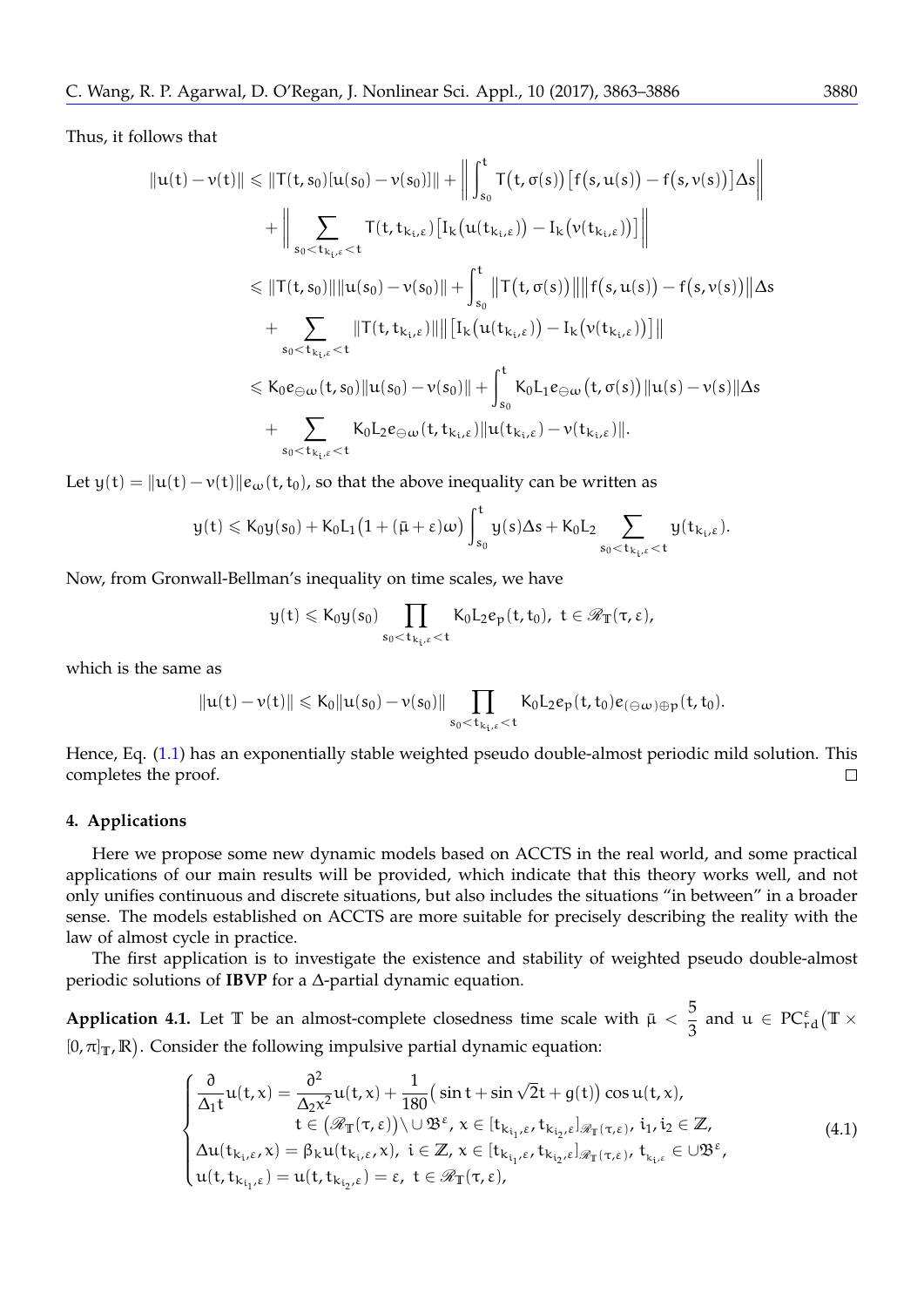where  $g \in \text{UPC}^{\varepsilon}(\mathbb{T}, \mathbb{R})$  satisfies  $|g(t)| \leqslant 1$ ,  $\big(t \in \mathscr{R}_{\mathbb{T}}(\tau, \varepsilon)\big)$  and

$$
t_{k_{i_1},\varepsilon} = \inf \{ t \in \mathcal{R}_{\mathbb{T}}(\tau,\varepsilon) : t > 0 \},
$$
  
\n $t_{k_{i_2},\varepsilon} = \sup \{ t \in \mathcal{R}_{\mathbb{T}}(\tau,\varepsilon) : t < \pi \},$   
\n $\tilde{\rho}(t) = |\sin t| + 1,$   
\n $\beta_k = \frac{1}{180} (\sin k + \sin \sqrt{2}k + g(k)),$ 

and

$$
\mathfrak{B}^{\epsilon} = \bigg\{ t_{k_{i},\epsilon} = k_{i} + \frac{1}{8} |\sin k_{i} - \sin \sqrt{2}k_{i}| : i \in \mathbb{Z} \bigg\}.
$$

Let  $X = L^2[t_{k_{i_1},\epsilon},t_{k_{i_2},\epsilon}]_{\mathscr{R}_{\mathbb{T}}}(\tau,\epsilon)$ , and let  $Au = \frac{\partial^2}{\partial x^2}$  $\frac{1}{\Delta_2 x^2}$ u(t, x), u  $\in$  D(A). It follows from the same discus-sion as in Section 3.1 of [\[19\]](#page-23-28) that the evolution system  $\{T(t,s): t \geq s\}$  satisfies  $||T(t,s)|| \leq e_{\bigoplus_{\frac{1}{2}}}(t,s)(t \geq s)$ with  $K_0 = 1$ ,  $\omega = 1/2$ . Further, it is easy to check that  $\{t^j_k\}$  $\{k_{i}, \varepsilon\}$ , i,  $j \in \mathbb{Z}$  is an equipotentially almost periodic sequence on **R**, and

$$
t_k^1 = t_{k+1} - t_k = 1 + \frac{1}{8} |\sin(k+1) - \sin \sqrt{2}(k+1)| - \frac{1}{8} |\sin k - \sin \sqrt{2}k|
$$
  
\n
$$
\ge 1 - \frac{1}{8} |\sin(k+1) - \sin k - [\sin \sqrt{2}(k+1) - \sin \sqrt{2}k]|
$$
  
\n
$$
\ge 1 - \frac{1}{4} \left| \sin \frac{1}{2} \cos \frac{2k+1}{2} \right| - \frac{1}{2} \left| \sin \frac{\sqrt{2}}{2} \cos \frac{\sqrt{2}(2k+1)}{2} \right|
$$
  
\n
$$
\ge 1 - \frac{1}{4} \sin \frac{1}{2} - \frac{1}{2} \sin \frac{\sqrt{2}}{2} > \frac{2}{5}.
$$

Hence, for any  $\{s_n\} \subset \mathbb{Z}$ , there exists a subsequence  $\{s_{n_m}\}$  such that  $\lim_{m\to\infty} t^{s_{n_m}}_{k_{t,\ell}}$  $\frac{s_{n_m}}{k_{i,\ell}}$  uniformly exists for all i ∈ **Z**, let

$$
I_0=\big\{i_0:t_{k_{i_0},\epsilon}\in\mathscr{R}_\mathbb{T}(\tau,\epsilon)\big\},
$$

and one can obtain that for any  $\{s_n\} \subset \mathbb{Z}$ , there exists a subsequence  $\{s_{n_m}\}$  such that  $\lim_{m\to\infty} t^{s_{n_m}}_{k_{i_0,r}}$ ΄ $k_{i_0}$ ,ε uniformly exists for all  $i_0 \in I_0$ . Thus,  $\{t_{k_{i_0}, \varepsilon}\} \in \mathfrak{B}^{\varepsilon}$  is an equipotentially almost periodic sequence and  $\theta_{\varepsilon} = \textstyle{\inf_{\mathrm{i}_0\in \mathrm{I}_0}(\mathrm{t}_{\mathrm{k}_{\mathrm{i}_0+1},\varepsilon}-\mathrm{t}_{\mathrm{k}_{\mathrm{i}_0},\varepsilon})}\,>\,\frac{2}{5}$  $\frac{2}{5} + \varepsilon > 0$ ,  $(t_{k_{i_0,\varepsilon}} \in \cup \mathfrak{B}^{\varepsilon})$ . Now, let  $f(t, u) = \hat{c} \frac{1}{18}$ 180  $\int \sin t + \sin \sqrt{2}t +$ g(t)) cos u, where  $\hat{c}$  is some constant related to the number  $\varepsilon$  satisfying  $\hat{c} < 1 - e_{\ominus \omega}(\theta_{\varepsilon}, 0)$  and  $I_k(u) =$  $\beta_k u = \frac{1}{60}\hat{c}u.$ 

Clearly, both f and  $I_k$  satisfy the assumptions of Theorems [3.16](#page-15-0) and [3.17](#page-16-0) with  $L_1 = L_2 = \frac{1}{60} \hat{c}$ . Moreover,

$$
\begin{aligned} \frac{K_0 L_1 \big(1+(\bar{\mu}+\epsilon)\omega \big)}{\omega} + \frac{K_0 L_2}{1-e_{\ominus \omega}(\theta_{\epsilon},0)} < \frac{1}{30}\hat{c}\bigg(\frac{11}{6}+\frac{\epsilon}{2}\bigg) + \frac{\hat{c}}{60(1-e_{\ominus \omega}(\theta_{\epsilon},0))} \\ < \frac{1}{30}\bigg(\frac{11}{6}+\frac{\epsilon}{2}\bigg) + \frac{1}{60} \\ < \frac{1}{30}\bigg(\frac{11}{6}+\frac{1}{2}\bigg) + \frac{1}{60} \approx 0.0944 < 1 \; \text{for} \; \epsilon < 1, \end{aligned}
$$

and since  $\bar{\mu} < \frac{5}{2}$  $\frac{5}{3}$ , it follows that  $1 + (\bar{\mu} + \varepsilon)\omega < \frac{11}{6}$  $\frac{1}{6}$ , and hence

$$
\begin{aligned} \left(\ominus\omega\right)\oplus\mathfrak{p}&=-\frac{\omega}{1+\mu_{\epsilon}\omega}+K_{0}L_{1}\big(1+(\bar{\mu}+\epsilon)\omega\big)-\frac{K_{0}L_{1}\omega\mu_{\epsilon}\big(1+(\bar{\mu}+\epsilon)\omega\big)}{(1+\mu_{\epsilon}\omega)}\\ &\leqslant-\frac{\omega}{1+(\bar{\mu}+\epsilon)\omega}+K_{0}L_{1}\big(1+(\bar{\mu}+\epsilon)\omega\big) \end{aligned}
$$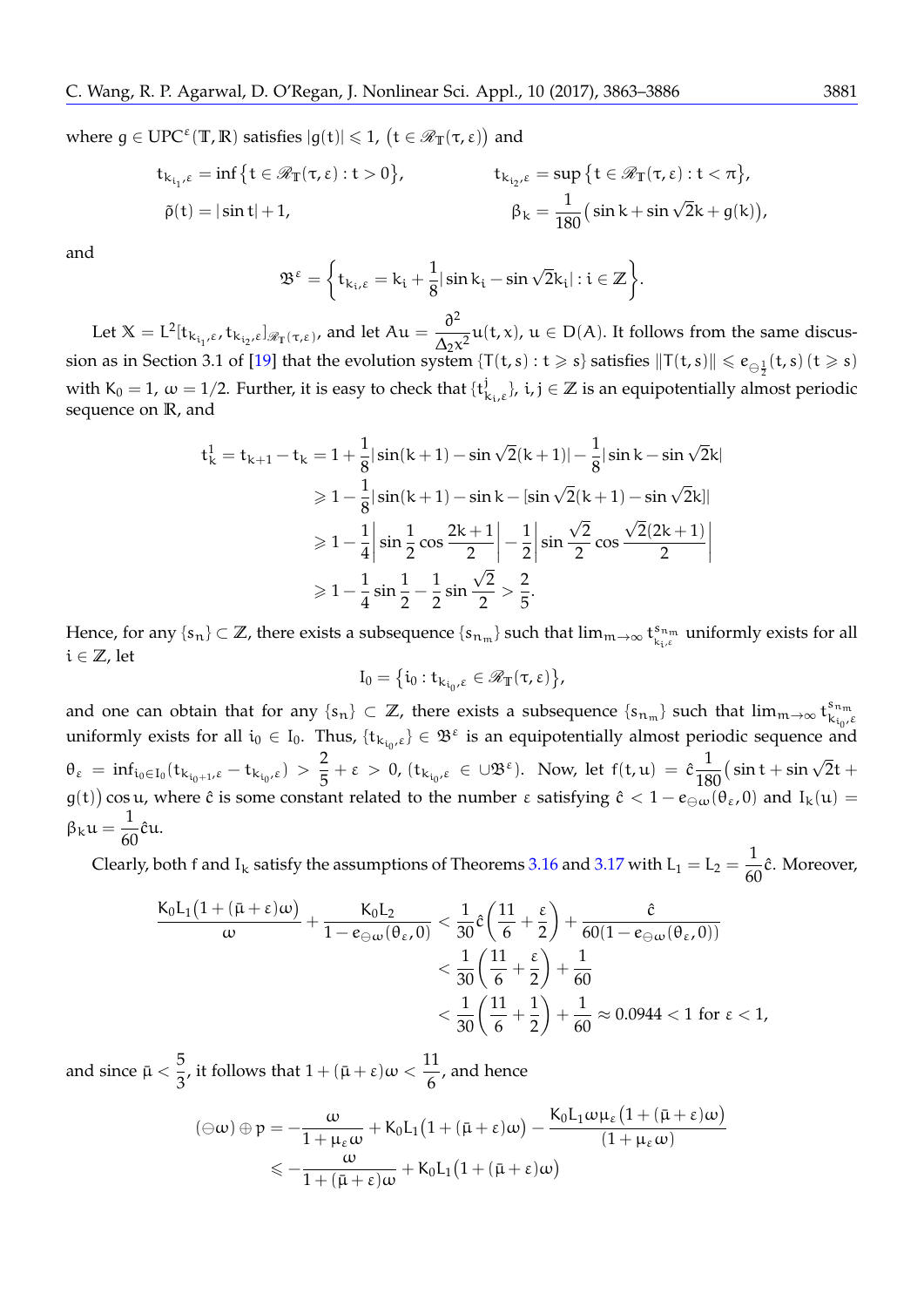Therefore, Eq. [\(4.1\)](#page-17-1) has a weighted piecewise pseudo double-almost periodic mild solution which is exponentially stable.

Now, we apply our results to study dynamical models occurring in economics.

<span id="page-19-4"></span>**Application 4.2.** A famous economic model is known as the Keynesian-Cross model that was earlier studied in [\[26\]](#page-23-29). However one sees that the classical Keynesian-Cross model has several deficiencies to describe aggregate income precisely in practice since several factors like the aggregate demand, the aggregate consumption, the aggregate investment and the government spending are not always almost the same **after an exactly equivalent** time interval, but they may always follow the law that they are almost the same **after an almost equivalent** time interval. Therefore, government is only able to strike **a rough balance** between supply and demand **after an almost equivalent** time interval rather than **after the exactly equivalent** time interval. Furthermore, some factors like the aggregate demand, the aggregate consumption, the aggregate investment and the government spending may suffer from sudden changes, for example, bankrupt of an enterprise will lead to a sudden decrease of personal income that will facilitate consumption level. Considering the almost periodicity of time variables and sudden changes of status of the model, we should optimize and fill the gaps of the classical **Keynesian-Cross** model. In the following, we consider the dynamic model in a simple closed economy with impulses on an almost-complete closedness time scale **T**:

$$
D(t) = C(t) + I_0(t, y) + G(t, y), t \in (\mathcal{R}_T(\tau, \epsilon)) \setminus \cup \mathfrak{B}^{\epsilon}, \tag{4.2}
$$

<span id="page-19-1"></span><span id="page-19-0"></span>
$$
C(t) = C_0(t, y) + cy(t), t \in (\mathscr{R}_{\mathbb{T}}(\tau, \varepsilon)) \setminus \cup \mathfrak{B}^{\varepsilon}, \qquad (4.3)
$$

$$
y^{\Delta}(t) = \delta[D^{\sigma} - y], t \ge a, t \in (\mathscr{R}_{\mathbb{T}}(\tau, \epsilon)) \setminus \cup \mathfrak{B}^{\epsilon}, t \ne t_{k_i, \epsilon}, i \in \mathbb{Z},
$$
\n(4.4)

$$
\Delta y(t_{k_i,\epsilon})=I\big(y(t_{k_i,\epsilon})\big)=y(t_{k_i,\epsilon}^+)-y(t_{k_i,\epsilon}^-),\,t=t_{k_i,\epsilon}\in\cup\mathfrak{B}^\epsilon,\,i\in\mathbb{Z},
$$

where D is the aggregate demand, y is the aggregate income, C is the aggregate consumption,  $I_0$  is the aggregate investment, G is the government spending,  $\delta$  < 1 is a positive constant known as the speed of adjustment term,  $C_0$  is the additional consumer income, and c is non-negative constant.

In [\[26\]](#page-23-29), G and  $I_0$  are taken as constants in [\(4.2\)](#page-19-0), and current consumption is assumed to depend on current income in [\(4.3\)](#page-19-1). Also, Eq. [\(4.4\)](#page-19-2) means that the change in income is a fraction of excess demand at  $\sigma(t)$  over income at t (see [\[26\]](#page-23-29)). However the aggregate investment I<sub>0</sub> and the government spending G always depend on the aggregate income in real application. Hence, it is more appropriate to assume that I<sub>0</sub>, G, C<sub>0</sub> :  $\mathbb{T} \times \mathbb{R} \to \mathbb{R}$  are weighted pseudo double-almost periodic functions, which satisfy the followings:

<span id="page-19-2"></span>
$$
\begin{aligned} |I_0(t,x)-I_0(t,y)|&\leqslant L_1|x-y|,\,\forall x,y\in\mathbb{R},\\ |G(t,x)-G(t,y)|&\leqslant L_2|x-y|,\,\forall x,y\in\mathbb{R},\\ |C_0(t,x)-C_0(t,y)|&\leqslant L_3|x-y|,\,\forall x,y\in\mathbb{R}. \end{aligned}
$$

It is worth noting that we have introduced the impulsive effect term in Eq. [\(4.4\)](#page-19-2) since the aggregate income may have a sudden change in some special cases if an economic crisis happens.

Substituting  $(4.2)$  and  $(4.3)$  in  $(4.4)$ , we obtain

$$
\begin{cases} y^{\Delta}=\delta[C_0(t,y)+cy^{\sigma}+I_0(t,y)+G(t,y)-y], & t\in (\mathscr{R}_{\mathbb{T}}(\tau,\epsilon))\setminus \cup \mathfrak{B}^{\epsilon}, t\neq t_{k_i,\epsilon}, i\in \mathbb{Z},\\ \Delta y(t_{k_i,\epsilon})=I\big(y(t_{k_i,\epsilon})\big)=y(t_{k_i,\epsilon}^+)-y(t_{k_i,\epsilon}^-), \qquad t=t_{k_i,\epsilon}\in \mathfrak{B}^{\epsilon}, i\in \mathbb{Z}. \end{cases}
$$

Now, using the formula  $y^{\sigma} = y + \mu y^{\Delta}$  and assuming that  $1 - \delta c \mu \neq 0$  for  $t > a$ , we have

<span id="page-19-3"></span>
$$
\begin{cases}\ny^{\Delta} = \frac{\delta(c-1)}{1 - \delta c \mu(t)} y + \frac{\delta(C_0(t, y) + I_0(t, y) + G(t, y))}{1 - \delta c \mu(t)} := a(t)y + g(t, y), \\
t \in (\mathscr{R}_{\mathbb{T}}(\tau, \varepsilon)) \setminus \cup \mathfrak{B}^{\varepsilon}, \ t \neq t_{k_i, \varepsilon}, i \in \mathbb{Z}, \\
\Delta y(t_{k_i, \varepsilon}) = I(y(t_{k_i, \varepsilon})) = y(t_{k_i, \varepsilon}^+) - y(t_{k_i, \varepsilon}^-), \ t = t_{k_i, \varepsilon} \in \cup \mathfrak{B}^{\varepsilon}, i \in \mathbb{Z}.\n\end{cases} (4.5)
$$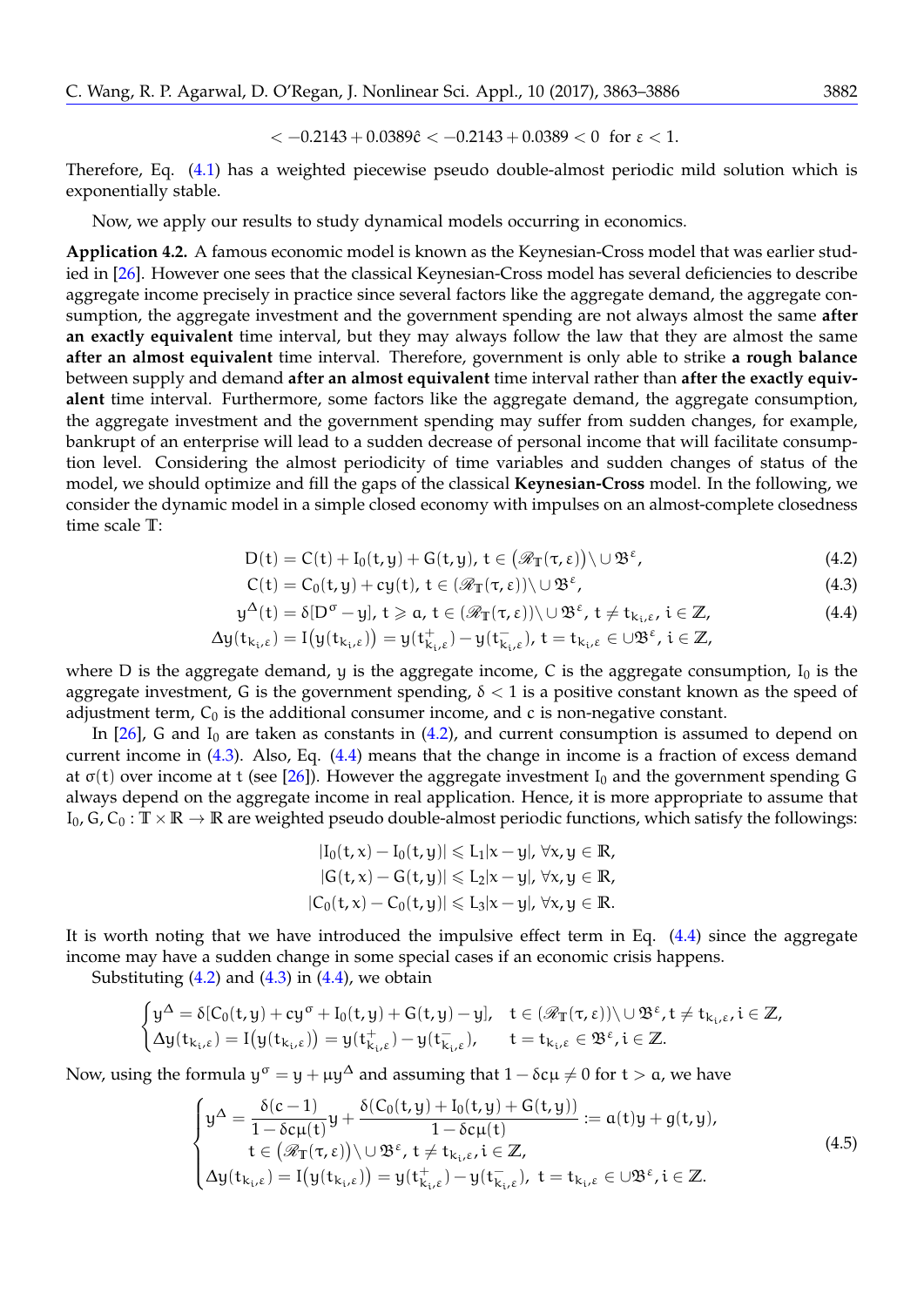Note that **T** is an almost-complete closedness time scale, thus the graininess functions  $|\mu_{\varepsilon}(t) - \mu(t)| < \varepsilon$ .

Moreover, we assume that  $|I(y_1) - I(y_2)| \leqslant L|y_1 - y_2|$ , for all  $y_1, y_2 \in \mathbb{R}$ , and  $c < 1$  or  $\mu(t) > \frac{1}{c\delta}$  for every  $t \in \mathbb{T}$ , i.e,

$$
c < 1 \text{ or } \mu_{\varepsilon}(t) > \frac{1}{c\delta} - \varepsilon \quad \text{for every } t \in \mathcal{R}_{\mathbb{T}}(\tau, \varepsilon),
$$

and then we find that [\(4.5\)](#page-19-3) admits exponential dichotomy with the projection  $P = E$ , where E is the identity projection, i.e.,  $\|\mathsf{T}(\mathsf{t},s)\| = |\mathsf{X}(\mathsf{t})\mathsf{X}^{-1}(s)| \leqslant \mathsf{K}_0 \mathsf{e}_{\ominus \boldsymbol{\omega}}(\mathsf{t},s)$ ,  $\mathsf{t} \geqslant s$ ,  $\mathsf{t},s \in \mathscr{R}_{\mathbb{T}}(\boldsymbol{\tau},\varepsilon)$ . Hence,  $(\mathsf{A}_1)$ - $(\mathsf{A}_2)$  of Theorem [3.16](#page-15-0) are satisfied. Further, if we assume that

$$
\max_{1\leqslant i\leqslant 3}\{L_i\}<\frac{\omega}{2\text{K}_0\big(1+(\bar\mu+\epsilon)\omega\big)}\text{ and }L<\frac{1-e_{\ominus\omega}(\theta_\epsilon,0)}{2\text{K}_0},
$$

where  $\theta_{\varepsilon} = \inf_{t} t^{1}_{k_{i}, \varepsilon}$  and  $\{t_{k_{i}, \varepsilon}\} \in \mathfrak{B}^{\varepsilon}$ , then  $(A_{3})$  of Theorem [3.16](#page-15-0) is also satisfied. Therefore, we conclude that Eq. [\(4.5\)](#page-19-3) has a weighted piecewise pseudo double-almost periodic solution. Furthermore, if  $max{L_1, L_2, L_3}$  is small enough, we can easily see that all the conditions of Theorem [3.17](#page-16-0) are also satisfied. Hence, Eq. [\(4.5\)](#page-19-3) has a unique weighted piecewise pseudo double-almost periodic solution which is exponentially stable.

**Application 4.3.** Consider the following dynamic equation on an almost-complete closedness time scale **T**:  $\sqrt{ }$ 

<span id="page-20-0"></span>
$$
\begin{cases}\n\mathbf{x}^{\Delta}(\mathbf{t}) = \mathbf{A}\mathbf{x}(\mathbf{t}) + \mathbf{f}(\mathbf{t}, \mathbf{x}), & \mathbf{t} \in (\mathcal{R}_{\mathbb{T}}(\tau, \varepsilon)) \setminus \cup \mathfrak{B}^{\varepsilon}, \mathbf{t} \neq \mathbf{t}_{k_{i}, \varepsilon} = k_{i}, k_{i} \in I_{0}, \\
\Delta\mathbf{x}(\mathbf{t}_{k_{i}, \varepsilon}) = \mathbf{I}_{k}(\mathbf{t}_{k_{i}, \varepsilon}, \mathbf{x}), & \mathbf{t} = \mathbf{t}_{k_{i}, \varepsilon} = k_{0} \in \cup \mathfrak{B}^{\varepsilon},\n\end{cases}
$$
\n(4.6)

where

$$
T = \mathbb{P}_{\alpha, |\sin \sqrt{3}t + \sin \sqrt{7}t|}, k_i \in I_0 := \{k_0 \in (\mathcal{R}_T(\tau, \epsilon)) \cap (\cup_{k=-\infty}^{+\infty} \{k + |\sin \sqrt{3}k + \sin \sqrt{7}k|\}), k \in \mathbb{Z}\},\newline A = \begin{pmatrix} -7 & 0 \\ 0 & -7 \end{pmatrix}, f(t, x) = \begin{pmatrix} \frac{1}{30} \cos \sqrt{2}tx_2 \\ \frac{1}{40} \sin \sqrt{3}tx_1 \end{pmatrix}, t \neq t_{k_i, \epsilon} = k_i, i \in \mathbb{Z},\newline I_k(t_{k_i, \epsilon}, x) = \begin{pmatrix} \frac{3}{40} \hat{d} \cos 2\sqrt{3}k_i x_1(k_i) \\ \frac{5}{60} \hat{d} \sin 2\sqrt{2}k_i x_2(k_i) \end{pmatrix}, t = t_{k_i, \epsilon} = k_i, i \in \mathbb{Z}.
$$

Assume that for all  $t \in \mathbb{T}$ , there exists some  $\varepsilon_0 > 0$  such that  $\Big|$  $\mu(t) - \frac{1}{2}$ 7  $\begin{array}{c} \begin{array}{c} \begin{array}{c} \end{array} \\ \begin{array}{c} \end{array} \end{array} \end{array}$  $\geq \varepsilon_0$ . Hence, we can obtain

$$
\left|\mu_{\varepsilon}(t)-\frac{1}{7}\right|\geqslant\left||\mu(t)-\mu_{\varepsilon}(t)|-|\mu(t)-\frac{1}{7}|\right|\geqslant\varepsilon_{0}-\varepsilon,\,t\in\mathscr{R}_{\mathbb{T}}(\tau,\varepsilon),
$$

which implies that  $\mu_{\varepsilon}(\mathsf{t}) \neq \frac{1}{7}$  $\frac{1}{7}$  for  $\varepsilon < \varepsilon_0$ .

Therefore, for all  $t \in \mathcal{R}_{\mathbb{T}}(\tau,\varepsilon)$ ,  $E + \mu(t)A$  is invertible, so  $A \in \mathcal{R}$ . It is a routine calculation to show that the eigenvalues of the coefficient matrix A are  $\lambda_1 = \lambda_2 = -7$ , and hence in view of Theorem 5.35 in [\[7,](#page-23-1) pp.201], the P-matrices are given by

$$
P_0 = \begin{pmatrix} 1 & 0 \\ 0 & 1 \end{pmatrix}, P_1 = (A - \lambda_1 E) P_0 = \begin{pmatrix} 0 & 0 \\ 0 & 0 \end{pmatrix}
$$

.

We choose  $r_1^{\Delta} = -7r_1$ ,  $r_1(t_0) = 1$ ,  $r_2^{\Delta} = r_1 - 7r_2$ ,  $r_2(t_0) = 0$ . Solving the first IVP for  $r_1$ , we find  $r_1 =$  $e_{-7}(t, t_0)$ . Next, solving the second IVP, that is,  $r_2^{\Delta} = -7r_2 + e_{-7}(t, t_0)$ ,  $r_2(t_0) = 0$ , we obtain

$$
r_2 = e_{-7}(t, t_0) \int_{t_0}^t \frac{\Delta s}{1 - 7\mu(s)}.
$$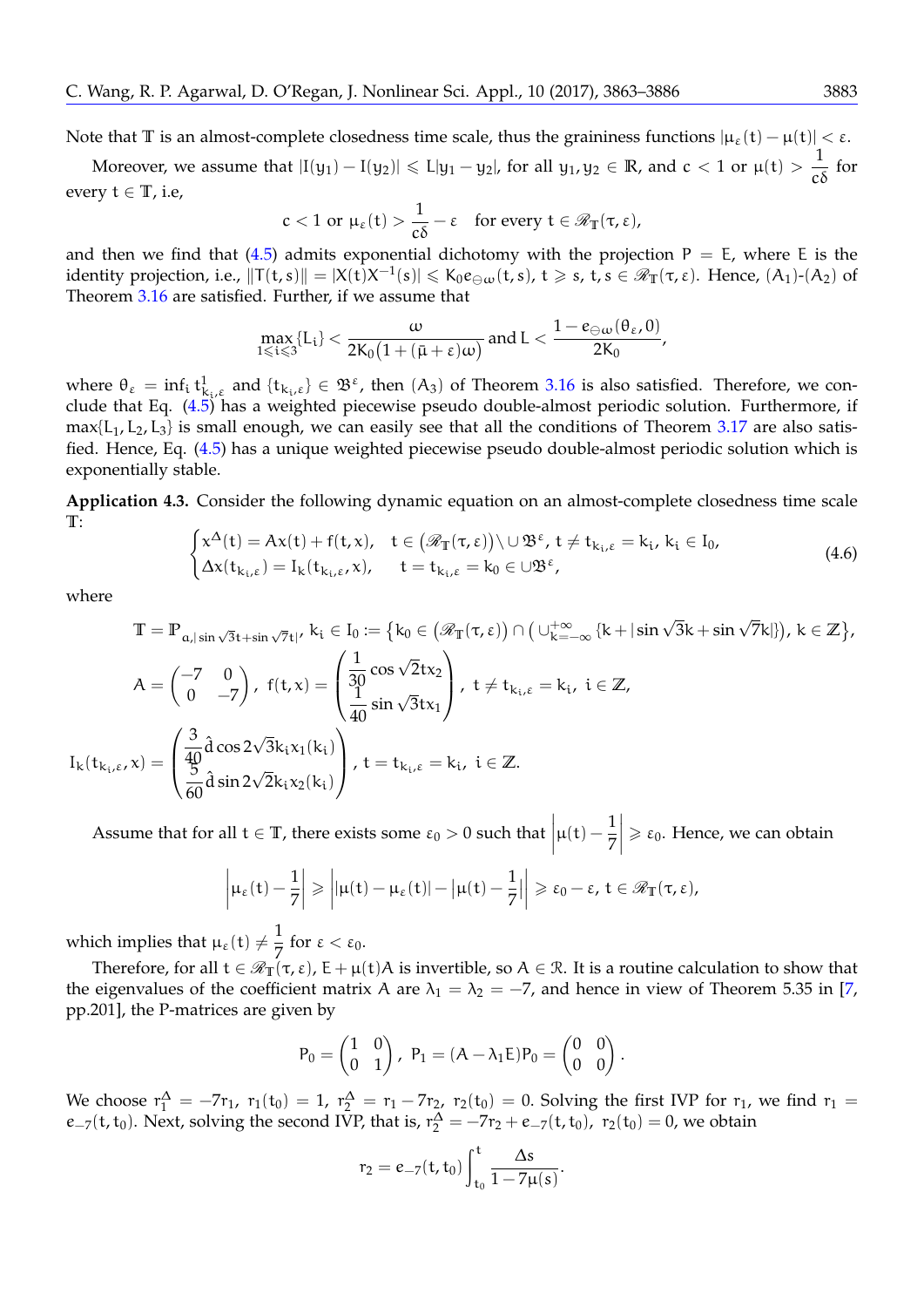Thus, from Theorem 5.35 in [\[7,](#page-23-1) pp.201], we get

$$
e_A(t, t_0) = r_1(t)P_0 + r_2(t)P_1 = e_{-7}(t, t_0) \begin{pmatrix} 1 & 0 \\ 0 & 1 \end{pmatrix}
$$

.

Therefore, for  $t > s$ , we have

$$
\|X(t)P_0X^{-1}(s)\|=\left\|e_{-7}(t,t_0)\begin{pmatrix}1&0\\0&1\end{pmatrix}e_{\ominus-7}(s,t_0)\begin{pmatrix}1&0\\0&1\end{pmatrix}\right\|\leqslant \sqrt{2}e_{\ominus 3}(t,s).
$$

Hence, Eq. [\(4.6\)](#page-20-0) admits an exponential dichotomy with a projection P = E, where E is the identity projection. Further, since  $L_1 = \frac{\sqrt{2}}{30}$ ,  $L_2 = \frac{3\sqrt{3}}{20}$   $\hat{d}$ ,  $K_0 = \sqrt{2}$ ,  $\omega = 3$ , for  $0 \le \bar{\mu} \le 2$  and  $\hat{d} < 1 - e_{\ominus \omega}(\theta_{\varepsilon}, 0)$ , we have

$$
\frac{K_0L_1\big(1+(\bar{\mu}+\epsilon)\omega\big)}{\omega}+\frac{K_0L_2}{1-e_{\ominus\omega}(\theta_{\epsilon},0)}<\frac{1}{45}(7+3\epsilon)<0.2222<1\ \text{for}\ \epsilon<1,
$$

and  $(\ominus \omega) \oplus p = -\frac{\omega}{1 + \omega}$  $\frac{\omega}{1+\mu_{\varepsilon}\omega}+K_{0}L_{1}(1+(\bar{\mu}+\varepsilon)\omega)-\frac{K_{0}L_{1}\omega\mu_{\varepsilon}(1+(\bar{\mu}+\varepsilon)\omega)}{(1+\mu_{\varepsilon}\omega)}$  $\frac{(\mu_{\varepsilon}(1 + (\mu + \varepsilon)\omega))}{(1 + \mu_{\varepsilon}\omega)} \le -0.2333 < 0$  for  $\varepsilon < 1$ , where  $p = K_0 L_1 (1 + (\bar{\mu} + \epsilon) \omega)$ . Hence, by Theorems [3.16](#page-15-0) and [3.17,](#page-16-0) Eq. [\(4.6\)](#page-20-0) has a unique weighted pseudo double-almost periodic solution satisfying:

$$
x(t)=\int_{-\infty}^t e_{-7}\big(t,\sigma(s)\big) \begin{pmatrix} 1 & 0 \\ 0 & 1 \end{pmatrix} \begin{pmatrix} \frac{1}{30}\cos\sqrt{2}sx_2 \\ \frac{1}{40}\sin\sqrt{3}sx_1 \end{pmatrix}\Delta s+\sum_{-\infty
$$

which is exponentially stable.

**Application 4.4.** Consider the following impulsive BAM neural networks:

<span id="page-21-0"></span>
$$
\begin{cases}\nx_i^{\Delta}(t) = \sum_{j=1}^{m} a_{ij}(t)x_j(t) + \sum_{j=1}^{m} \alpha_{ij}(t)f_j(y_j(t)) + \gamma_i(t), & t \neq t_{k_{\xi},\epsilon}, t \in \mathcal{R}_{\mathbb{T}}(\tau,\epsilon), \xi \in \mathbb{Z}, \\
\Delta x_i(t_{k_{\xi},\epsilon}) = a_{ik}x_i(t_{k_{\xi},\epsilon}) + I_{ik}(x_i(t_{k_{\xi},\epsilon})) + p_{ik}, & t = t_{k_{\xi},\epsilon} \in \cup \mathfrak{B}^{\epsilon}, i = 1,2,\ldots,n, \\
y_j^{\Delta}(t) = \sum_{i=1}^{n} b_{ji}(t)y_j(t) + \sum_{i=1}^{n} \beta_{ji}(t)g_i(x_i(t)) + v_j(t), & t \neq t_{k_{\xi},\epsilon}, t \in \mathcal{R}_{\mathbb{T}}(\tau,\epsilon), \xi \in \mathbb{Z}, \\
\Delta y_j(t_{k_{\xi},\epsilon}) = b_{jk}y_j(t_{k_{\xi},\epsilon}) + J_{jk}(y_j(t_{k_{\xi},\epsilon})) + w_{jk}, & t = t_{k_{\xi},\epsilon} \in \cup \mathfrak{B}^{\epsilon}, j = 1,2,\ldots,m,\n\end{cases}
$$
\n(4.7)

where n, m are the numbers of neurons in layers,  $x_i(t)$  and  $y_i(t)$  denote the activations of the ith neuron and the jth neuron at time t,  $a_{ij}$  and  $b_{ji}$  represent the rate with which the ith neuron and the jth neuron will reset their potential to the resting state in isolation when they are disconnected from the network and the external inputs at time t,  $f_j$ ,  $g_i$  are the input-output functions (the activation functions),  $\alpha_{ij}$ ,  $\beta_{ji}$  are elements of feedback templates at time t,  $\gamma_i$ ,  $\nu_j$  denote biases of the ith neuron and the jth neuron at time t,  $\Delta x_i(t_{k_\xi,\varepsilon}) = x_i(t_{k_\xi,\varepsilon}^+) - x_i(t_{k_\xi,\varepsilon}^-)$ ,  $\Delta y_j(t_{k_\xi,\varepsilon}) = y_j(t_{k_\xi,\varepsilon}^+) - y_j(t_{k_\xi,\varepsilon}^-)$  are impulses at moments  $t_{k_\xi,\varepsilon}$  and  $t_{k_1} < t_{k_2} < \dots$  is a strictly increasing sequence such that  $\lim_{k \to \infty}$  $\lim_{\xi \to \infty} t_{k_\xi,\varepsilon} = +\infty$ ,  $a_{ik}$ ,  $b_{jk}$ ,  $p_{ik}$ ,  $w_{jk} \in \mathbb{R}$ ,  $I_{ik}$ ,  $J_{jk} \in$  $C(R, R), i = 1, 2, ..., n, j = 1, 2, ..., m.$ 

We introduce the following conditions.

(H<sub>1</sub>) The functions  $a_{ij}, b_{ji}, \alpha_{ij}, \beta_{ji}, \gamma_i, \gamma_j \in PC_{rd}(T, R)$  are weighted piecewise pseudo double-almost periodic on  $\mathbb{T}$ ,  $i = 1, 2, ..., n$ ,  $j = 1, 2, ..., m$ . We denote by  $\lambda_i(t)$  the eigenvalues of matrix  $A(t)$ . There exist positive constants  $\overline{\alpha_{ij}}$ ,  $\overline{\beta_{ji}}$ ,  $\lambda$  such that

$$
\sup_{t\in\mathbb{T}}|\alpha_{ij}|=\overline{\alpha_{ij}}<\infty,\ \sup_{t\in\mathbb{T}}|\beta_{ji}|=\overline{\beta_{ji}}<\infty,\ \text{Re}\lambda_{i_0}(t)<-\lambda,\ i_0=1,2,\ldots,m+n.
$$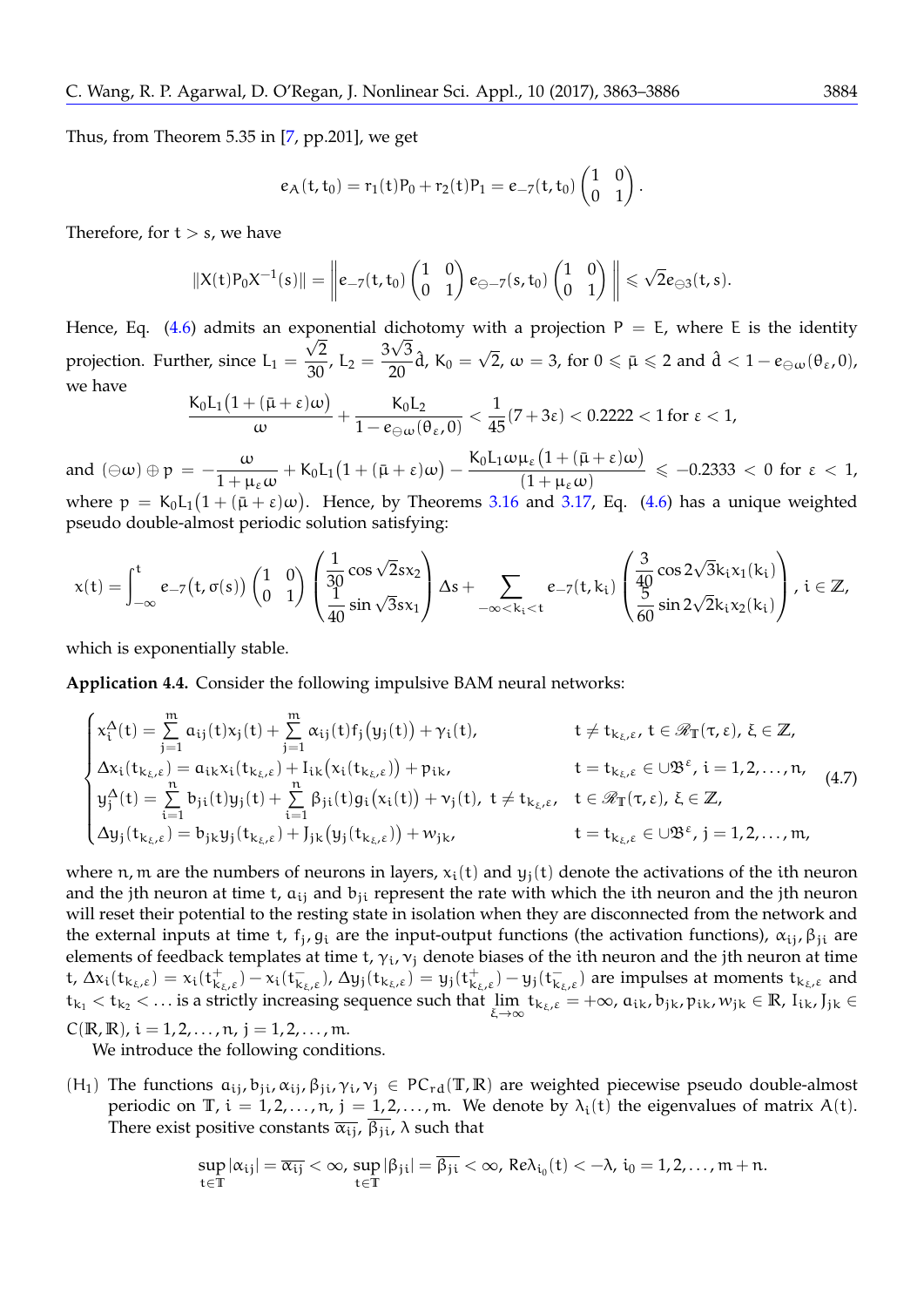$(H_2)$  { $a_{ik}$ }, { $b_{jk}$ }, { $p_{ik}$ }, { $w_{jk}$ } are weighted pseudo almost periodic sequences and  $I_{ik}$ ,  $J_{jk}$  are weighted pseudo almost periodic uniformly with respect to  $x_i, y_j \in \mathbb{R}$ , respectively, satisfying  $I_{ik}(0)$  =  $I_{ik}(0) = 0$ ,  $i = 1, 2, ..., n$ ,  $j = 1, 2, ..., m$ , and the following holds

$$
|I_{ik}(x)-I_{ik}(y)|\leqslant I_i|x-y|,\,|J_{jk}(x)-J_{jk}(y)|\leqslant J_j|x-y|,\,x,y\in\mathbb{R},\,k\in\mathbb{Z}.
$$

(H<sub>3</sub>) The functions  $f_j$ ,  $g_i \in C(\mathbb{R}, \mathbb{R})$ ,  $i = 1, 2, ..., n$ ,  $j = 1, 2, ..., m$ , satisfy

$$
0 < \sup_{x \in \mathbb{R}} |f_j(x)| < \infty, \ f_j(0) = 0, \ 0 < \sup_{x \in \mathbb{R}} |g_i(x)| < \infty, \ g_i(0) = 0,
$$

and there exist constants  $F_i > 0$  and  $G_i > 0$  such that

$$
|f_j(x)-f_j(y)| < F_j|x-y|, |g_i(x)-g_i(y)| < G_i|x-y|, x,y \in \mathbb{R}.
$$

- $(H_4)$  The set of sequences  $\{t\}$  $\mathcal{H}_{k_\xi,\varepsilon}$ } are equipotentially almost periodic and inf<sub>ξ</sub> t $\mathfrak{t}^1_{k_\xi,\varepsilon} = \theta_\varepsilon > 0$ , where  $\mathsf{t}^\mathfrak{j}_{\mathsf{k}_\xi,\varepsilon} = \mathsf{t}_{\mathsf{k}_{\xi+\mathfrak{j}},\varepsilon} - \mathsf{t}_{\mathsf{k}_\xi,\varepsilon}$ ,  $\xi \in \mathbb{Z}$ ,  $\mathfrak{j} \in \mathbb{Z}$ .
- $(H_5)$   $r < 1$ , where

$$
r = \frac{K\big(1 + \lambda(\bar{\mu} + \epsilon)\big)}{\lambda}\bigg(\sum_{i=1}^n\sum_{j=1}^m\big(\overline{\alpha_{ij}}F_j + \overline{\beta_{ji}}G_i\big)\bigg) + \frac{K}{1 - e_{-\lambda}(\theta_{\epsilon},0)}\bigg(\sum_{i=1}^nI_i + \sum_{j=1}^mJ_j\bigg),
$$

where  $\sup_{\xi}e_{-\lambda}(\mathsf{t}_{\mathsf{k}_{\xi+1},\varepsilon},\mathsf{t}_{\mathsf{k}_{\xi},\varepsilon}):=e_{-\lambda}(\theta_{\varepsilon},0).$ 

 $(H_6)$   $(\ominus \lambda) \oplus p < 0$ , where

$$
p=K\big(1+(\bar{\mu}+\epsilon)\lambda\big)\sum_{i=1}^n\sum_{j=1}^m(\overline{\alpha_{ij}}F_j+\overline{\beta_{ji}}G_i).
$$

From the hypotheses  $(H_1)$ - $(H_6)$ , it follows that all conditions of Theorems [3.16](#page-15-0) and [3.17](#page-16-0) are satisfied, and thus the system [\(4.7\)](#page-21-0) has a unique weighted piecewise pseudo double-almost periodic solution which is exponentially stable.

# **Acknowledgment**

This work was done while Chao Wang was a visiting scholar at Texas A&M University-Kingsville. This work is supported by Youth Fund of NSFC (No. 11601470), Tian Yuan Fund of NSFC (No. 11526181), Yunnan Province Science and Technology Department Applied Basic Research Project of China (No. 2014FB102) and Dong Lu Youth Excellent Teachers Development Program of Yunnan University (No. wx069051).

## **References**

- <span id="page-22-0"></span>[1] R. P. Agarwal, M. Bohner, *Basic calculus on time scales and some of its applications*, Results Math., **35** (1999), 3–22. [1](#page-0-0)
- <span id="page-22-1"></span>[2] R. P. Agarwal, M. Bohner, D. O'Regan, A. Peterson, *Dynamic equations on time scales: a survey*, Dynamic equations on time scales, J. Comput. Appl. Math., **141** (2002), 1–26. [1](#page-0-0)
- <span id="page-22-4"></span>[3] R. P. Agarwal, D. O'Regan, *Some comments and notes on almost periodic functions and changing-periodic time scales*, Electr. J. Math. Anal. Appl., **6** (2018), 125–136. [1,](#page-0-0) [2.7](#page-3-3)
- <span id="page-22-2"></span>[4] M. U. Akhmet, M. Turan, *The differential equations on time scales through impulsive differential equations*, Nonlinear Anal., **65** (2006), 2043–2060. [1](#page-0-0)
- <span id="page-22-3"></span>[5] S. Bochner, *Beitr¨age zur Theorie der fastperiodischen Funktionen*, (German) Math. Ann., **96** (1927), 119–147. [1](#page-0-0)
- <span id="page-22-5"></span>[6] M. Bohner, G. S. Guseinov, *Double integral calculus of variations on time scales*, Comput. Math. Appl., **54** (2007), 45–57. [3](#page-10-0)